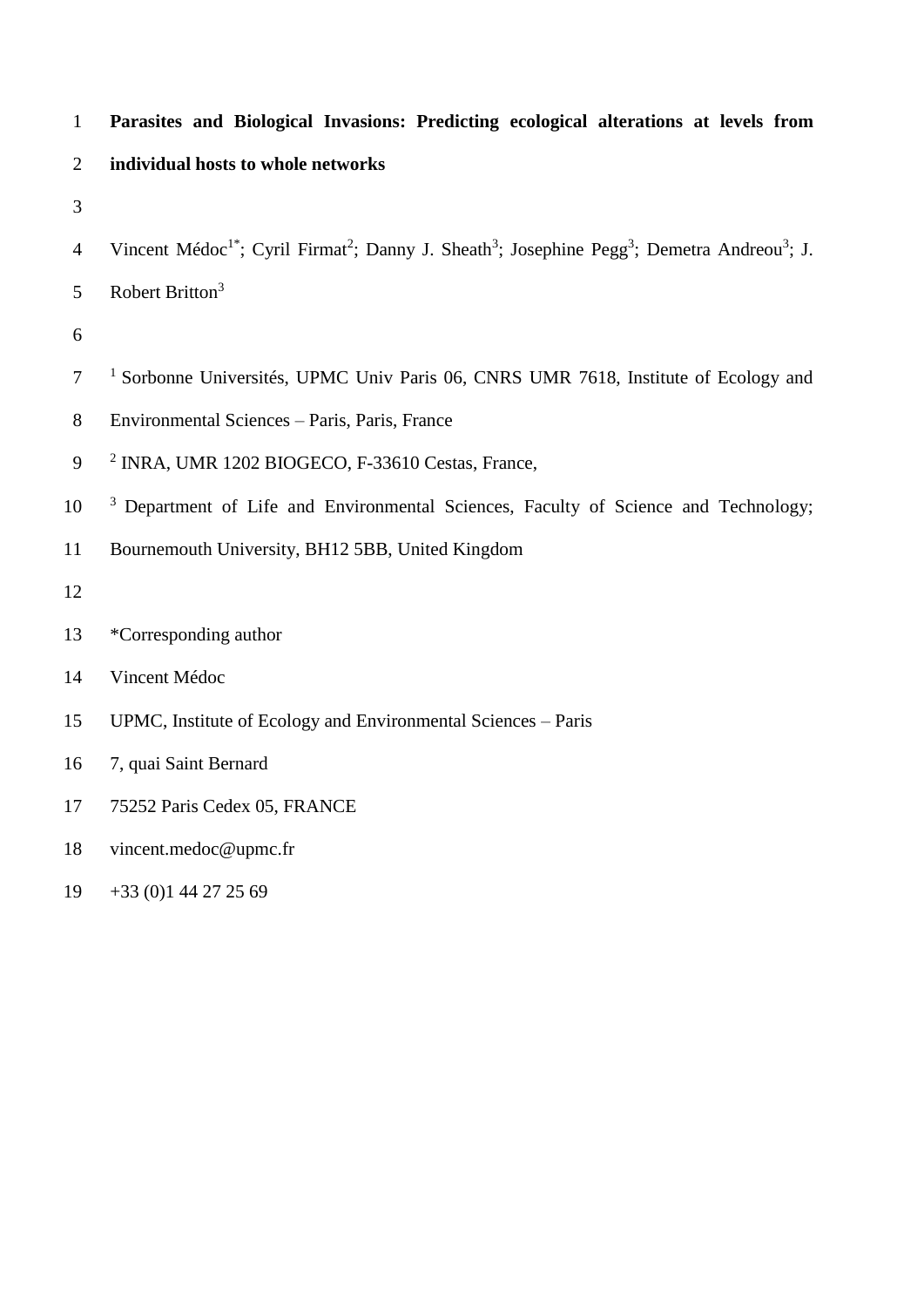| 20 | <b>Contents</b>                                                                     |
|----|-------------------------------------------------------------------------------------|
| 21 | Abstract                                                                            |
| 22 | 1. Introduction                                                                     |
| 23 | 2. Overview of parasites and network analyses                                       |
| 24 | 2.1 The diversity of parasite strategies                                            |
| 25 | 2.2 Network analysis as a tool for ecological parasitologists                       |
| 26 | 3. Infectious food webs: including parasites in trophic networks                    |
| 27 | 3.1 From bipartite interaction networks to whole food webs                          |
| 28 | 3.2 Impact of parasite inclusion on network metrics and properties                  |
| 29 | 4. Parasites as alien species                                                       |
| 30 | 4.1 The establishment of introduced parasites                                       |
| 31 | 4.2 Enemy release: how many parasites from how many hosts?                          |
| 32 | 4.3 Enemy release: a case study with invasive cichlids spp.                         |
| 33 | 5. How exotic parasites alter networks: parasite-host interactions and consequences |
| 34 | 5.1 Parasite spill-over                                                             |
| 35 | 5.2 Parasite acquisition and spill-back processes                                   |
| 36 | 5.3 Parasite life-cycles and the trophic vacuum                                     |
| 37 | 5.4 Parasite impacts on hosts: manipulative and non-manipulative alterations        |
| 38 | 5.5 Parasite mediated competition and coexistence                                   |
| 39 | 6. Integrating biological invasions into infectious food webs                       |
| 40 | 6.1 Linking network structure and invasibility by parasites                         |
| 41 | 6.2 Impact of exotic parasites on food-web structure                                |
| 42 | 6.3 How invader – induced changes in network structure affect parasites             |
| 43 | 7. Qualitative versus quantitative approaches                                       |
| 44 | 8. Conclusions and forward look                                                     |
| 45 | Appendix A                                                                          |
|    |                                                                                     |

References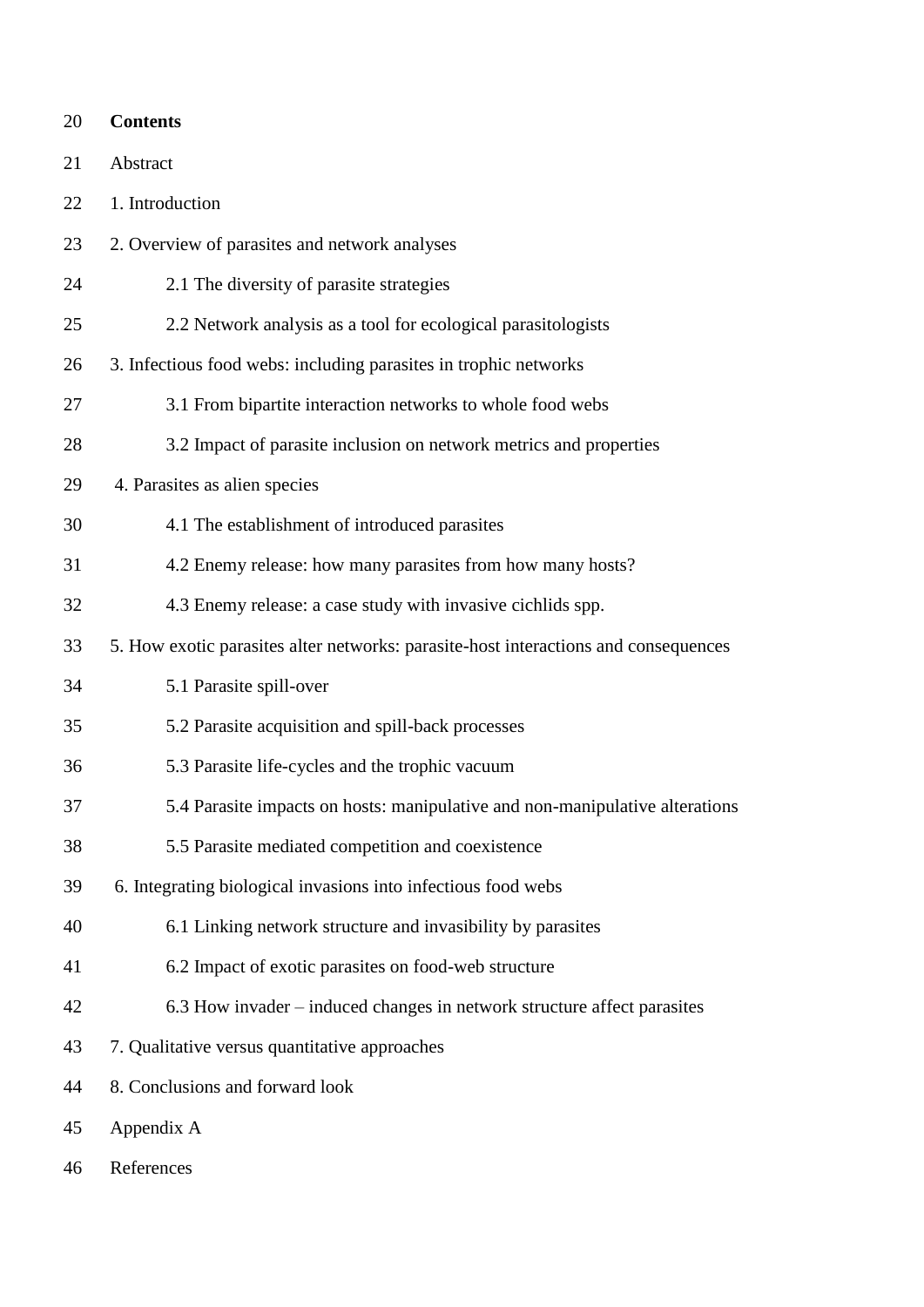## **Abstract**

 The network approach is increasingly used by food-web ecologists and ecological parasitologists and has shed light on how parasite – host assemblages are organized, as well as on the role of parasites on the structure and stability of food webs. With accelerating rates of non-native parasites being introduced around the world, there is an increasing need to predict their ecological impacts and the network approach can be helpful in this regard. There is inherent complexity in parasite invasions as parasites are highly diverse in terms of taxa and life strategies. Furthermore, they may depend on their co-introduced host to successfully overcome some crucial steps in the invasion process. Free-living introduced species often experience enemy release during invasion, which reduces the number of introduced parasites. However, introduced parasites that successfully establish may alter the structure of the recipient network through various mechanisms including parasite spill-over and spill-back, and manipulative and non-manipulative phenotypic alterations. Despite limited literature on biological invasions in infectious food webs, some outstanding methodological issues and the considerable knowledge gaps that remain, the network approach provides valuable insights on some challenging questions, such as the link between structure and invasibility by parasites. Additional empirical data and theoretical investigations are needed to go further and the predictive power of the network approach will be improved by incorporating weighted methods that are based on trophic data collected using quantitative methods, such as stable isotope analyses.

Keywords:

 Connectance; Introduced parasites; Enemy release; Food web; Quantitative networks; Stability; Stable isotopes; Topology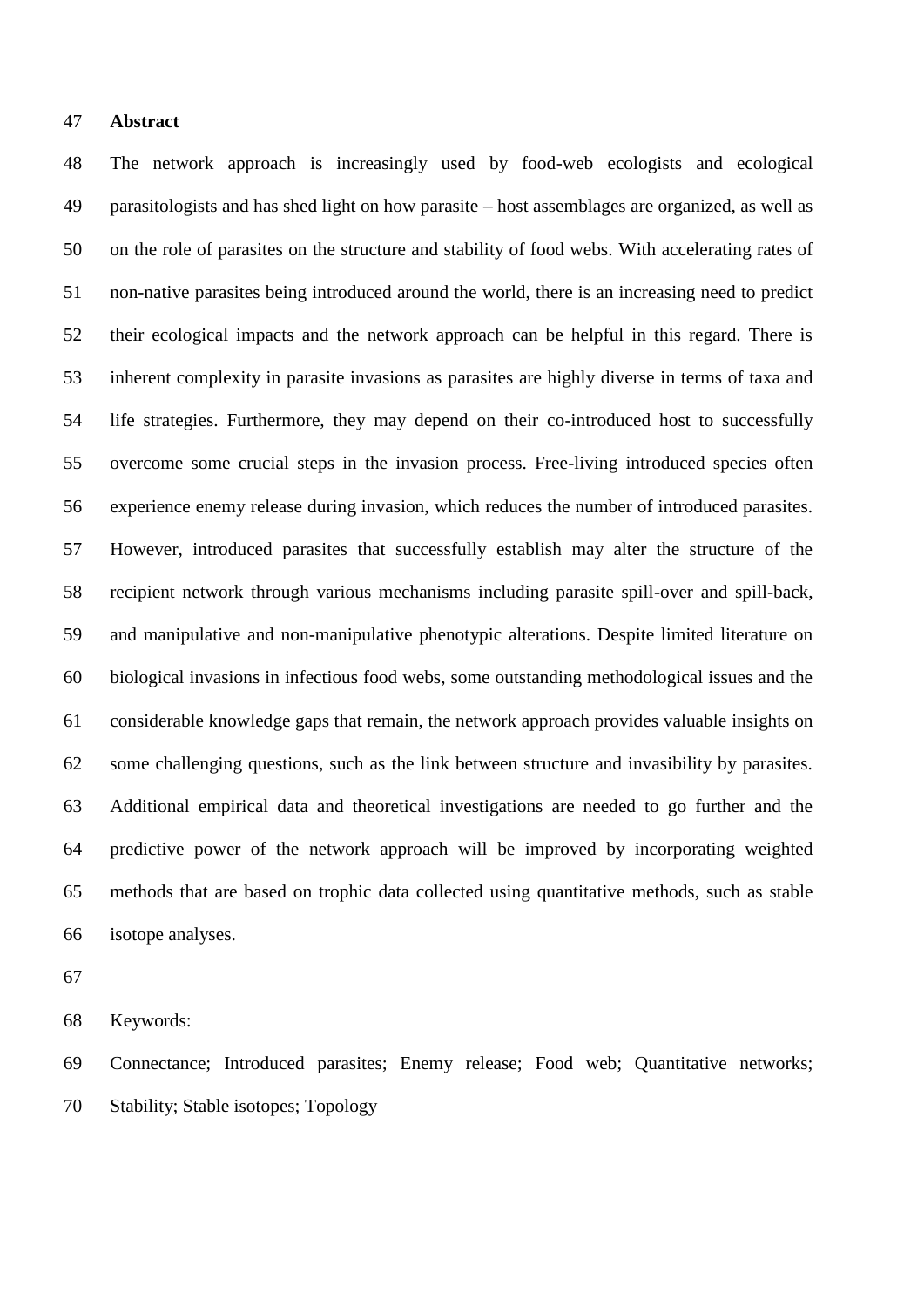## **1. Introduction**

 Characteristics of food web structure can be expressed through features including species richness, functional diversity and topology, with the latter enabling calculation of network properties such as connectivity and chain length (Rooney and McCann, 2012). These characteristics and properties all contribute to building understandings of food web stability and complexity (Lafferty and Kuris, 2009). Predictive food web networks are often based on probabilistic rules that dictate that the diet choices of species are largely restricted to items in lower trophic positions as bound by predator-prey body sizes (Svänback et al., 2015).

 Despite having body sizes much smaller than their hosts, parasite infections often have significant consequences for host biology; these are often nutritional due to the parasite feeding on or within the host (Barber et al., 2000). Parasite behaviour and development may also be associated with host pathological, physiological and/ or behavioural changes, with likely adverse consequences for their growth, survival and fitness (Johnson et al., 2008; Britton et al., 2011; Johnson and Hoverman, 2012). Consequently, parasites can profoundly shape the dynamics of their host populations and communities, alter intra- and inter-specific competition, influence trophic relationships and are important drivers of biodiversity through their contribution of large numbers of species and causal links between density dependent transmission and host specificity that increases biodiversity (Lafferty et al., 2006; Luque and Poulin, 2007; Hatcher et al., 2006, 2012a, 2014; Hatcher and Dunn, 2011; Dunn et al. 2012).

 Trophic networks that have been developed using the general rules of predator-prey body sizes (Warren and Lawton, 1987; Emmerson and Raffaelli, 2004) have traditionally tended to overlook the inclusion of parasites (Beckermann and Petchey, 2009). In doing so, they may underestimate food web connectivity and complexity (Marcogliese and Cone, 1997; Thompson et al., 2005). This is because insights provided by 'infectious food webs' (i.e. food webs with both predators and parasites) in aquatic ecosystems have revealed that parasites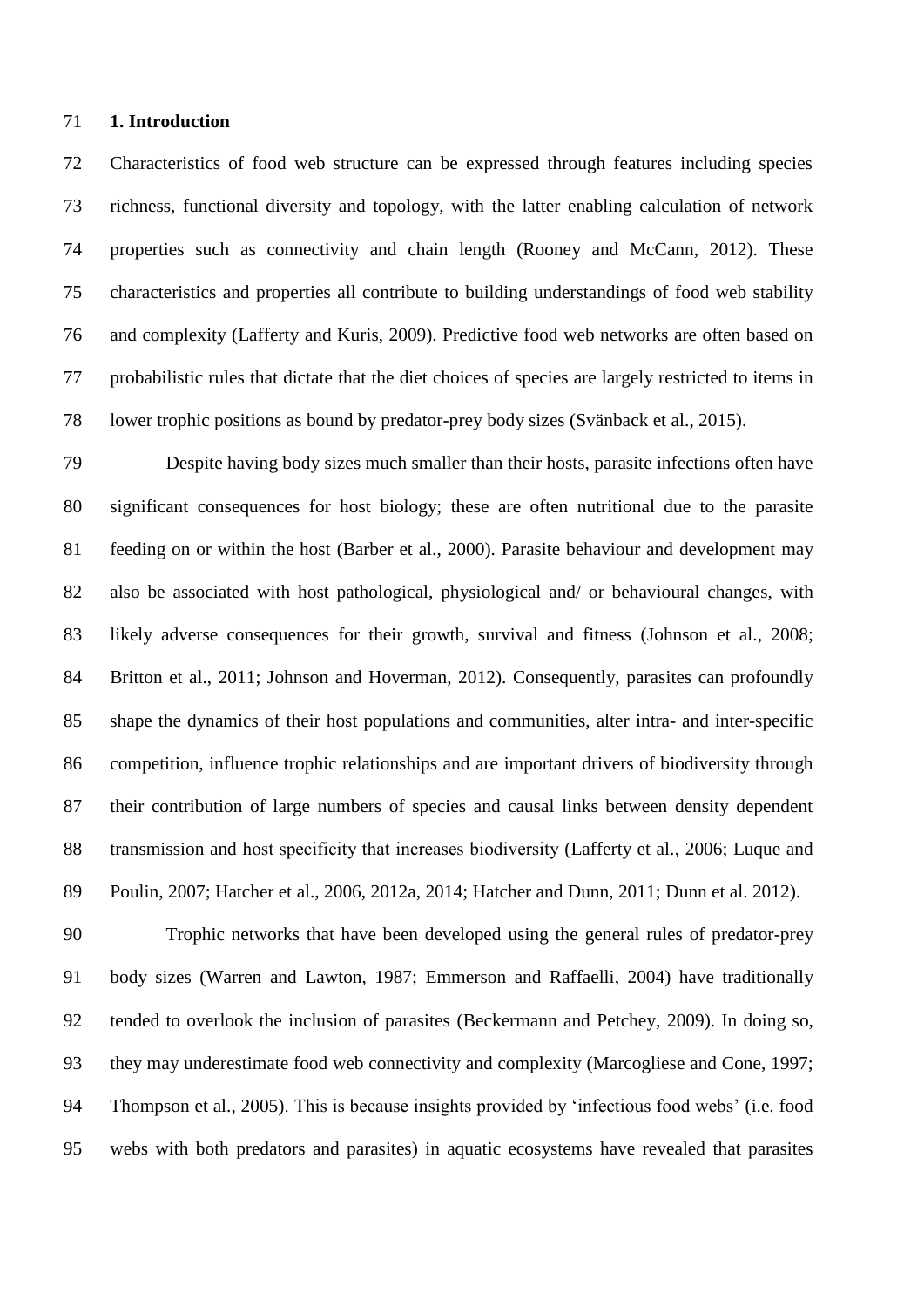uniquely alter food web structure and stability through, for example, substantially increasing connectivity, nestedness and linkage density (Lafferty et al., 2006, 2008; Byers, 2008; Amundsen et al., 2009). The inclusion of parasites in trophic networks has enabled them to become considered as crucial components of ecosystems. They often dominate food web links (Lafferty et al., 2006), comprise substantial amounts of biomass (Kuris et al., 2008) and influence major aspects of ecological community structure (Wood et al., 2007).

 The continuing acceleration of rates of international trade, travel and transport has resulted in a progressive mixing of biota from across the world via introductions of non-native species into many new regions (Hulme et al., 2009; Pyšek et al., 2010). Whilst the introduction process can filter out many parasites that would otherwise move with their non-native hosts, it enables others to be released, providing the opportunity for their 'host-switching' to native species (Torchin et al., 2003; Blakeslee et al., 2012; Sheath et al., 2015). The lack of co- evolution between the introduced parasite and their potential new hosts suggests that transmission may occur due to low resistance arising from poor immune responses and anti- predator behaviours (Taraschewski et al., 2006), although resistance will also depend on a wide range of environmental and biological factors (Blanchet et al., 2010; Penczykowski et al., 2011). Host responses to infection will vary according to factors including the complexity of the parasite's life cycle and host resilience (e.g. their ability of hosts to adapt to infection via alterations in life history traits and their immune response that influences the severity of the infection) (Blanchet et al., 2010; Hawley et al., 2010) and high mortality rates might be incurred (Frick et al., 2010). Sub-lethal consequences for hosts include shifts in energetics and behaviour that may result in reduced host activity, growth, condition and fitness (Barber et al., 2000; Johnson and Hoverman, 2012).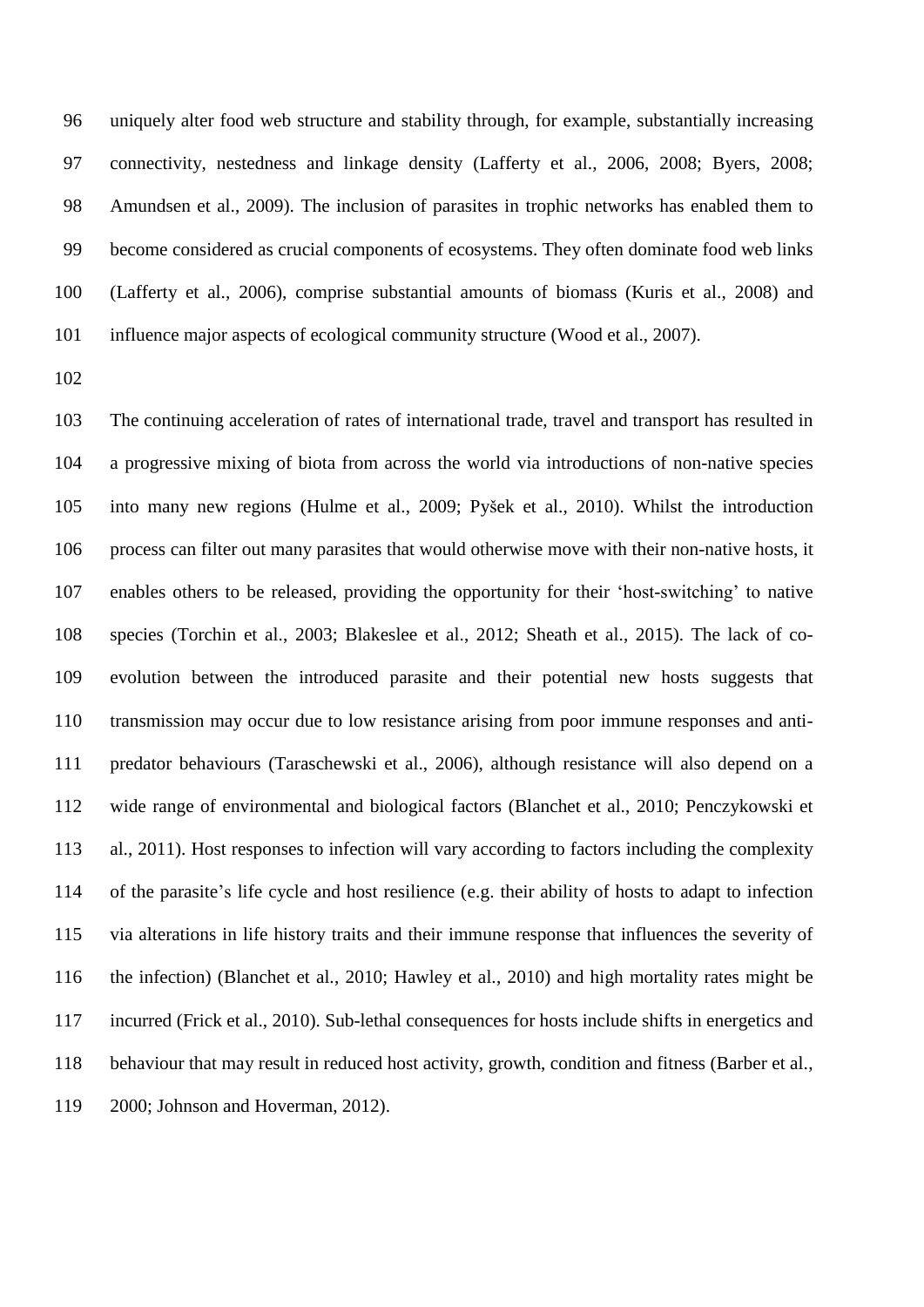From the perspective of the trophic network, the inclusion of an introduced parasite increases the number of connections (Britton, 2013). However, the extent of the network alteration is likely to be influenced by issues including the complexity of the parasite lifecycle. These life cycles can be relatively simple, where transmission is host to host. They can also be complex, especially when the final host is a fish or bird at a high trophic position and the parasite is of low trophic position (Jansen and Bakke, 1991; Macnab and Barber, 2011). To overcome this discrepancy in their respective trophic positions, the parasite must navigate through a series of intermediate hosts before reaching their final host in which they sexually mature (Britton et al., 2009; Macnab and Barber, 2011). The parasite thus overcomes the 'trophic vacuum' between their low trophic position and the high trophic position of their final hosts (Parker et al., 2015), creating a series of new connections in the food web that connects species in low trophic positions with those at the top.

 Given these different perspectives of trophic networks, parasites, and introduced species and their parasites, the aim of this review is to outline how alterations in the properties of trophic networks from introductions of free-living species and their parasites can be predicted. It initially provides an overview of parasite strategies and network analysis (Section 2), before discussing the effect of including parasites in trophic networks (Section 3), the establishment process of introduced parasites with a case study of enemy release (Section 4), and the processes that determine the extent of network alterations by established parasites (Section 5). These aspects are then all integrated in Section 6 that reviews how the consequences of biological invasions can be predicted using network analyses, and how food web structure can determine invasibility by parasites. Section 7 provides perspectives on analysing the influence of parasites on food web structure through comparing more quantitative approaches with the qualitative approaches outlined in previous sections. Final conclusions are then drawn in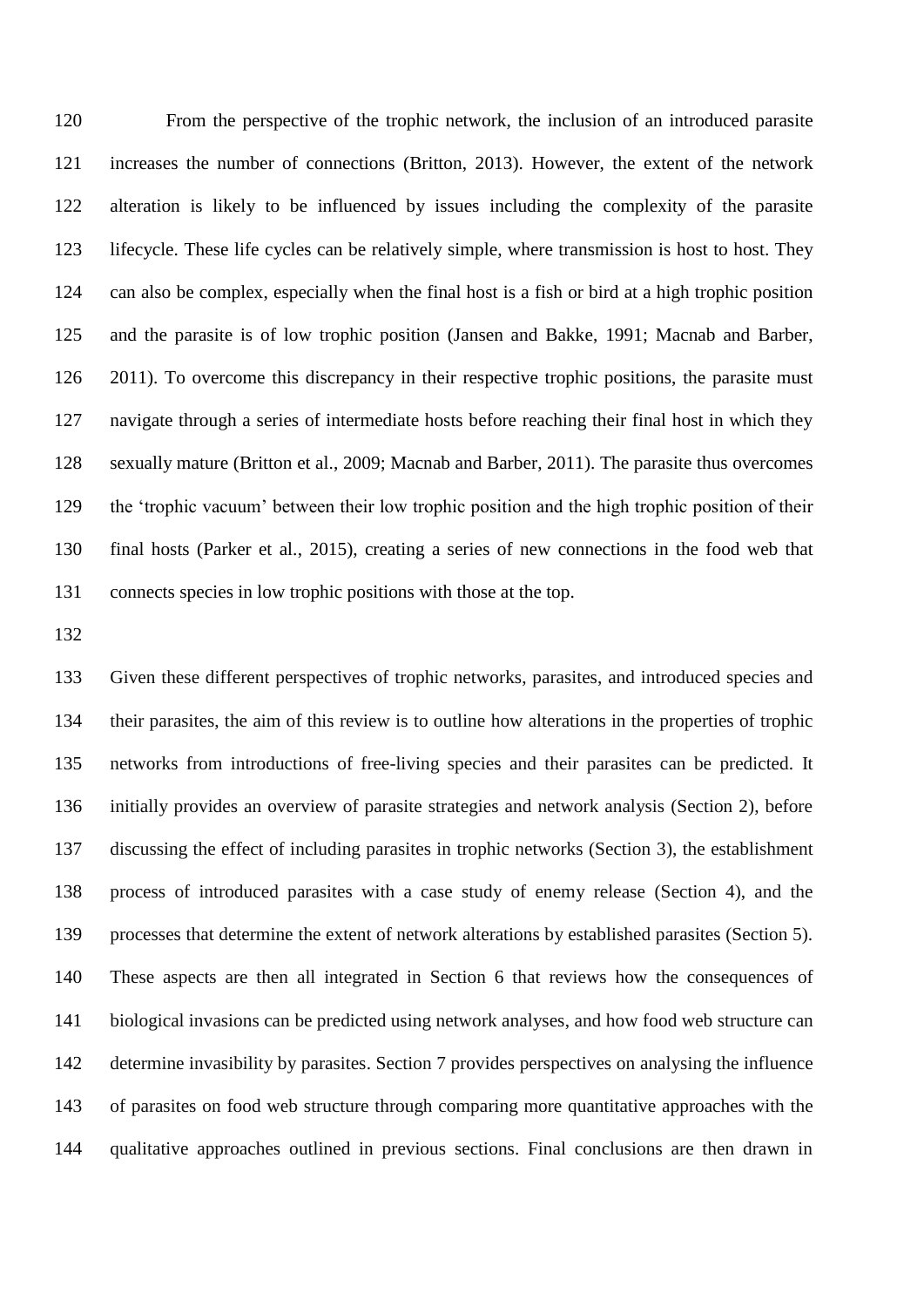Section 8. Throughout the review, when the term 'parasite' is used, it refers primarily to 'macroparasites', an artificial group of metazoan parasites, composed mainly of members of the Platyhelminthes (flatworms, including monogenean and digenean trematodes and cestodes), Nemathelminthes (roundworms and allies, including nematodes and acanthocephalans) and Arthropods (true lice and parasitic copepods) (Barber et al., 2000). The terms 'infectious food web' or 'whole food web' are used to describe a trophic network that includes both free-living species and their parasites. Although all parasite taxa and strategies are concerned with biological invasions, many examples are from aquatic food webs, a reflection of the current literature.

### **2. Overview of parasites and network analyses**

#### **2.1 The diversity of parasite strategies**

 Whilst micro-predation suggests that the boundary between predation and parasitism can be blurred, it is generally accepted that parasitism differs from predation in the durability of the attack (brief for predators and durable for parasites) and the number of victims per life-stage (one host for parasites and more than one prey for predators). Within parasitism, life-history dichotomies have been proposed to categorize different parasite strategies, such as castrators, trophic transmission and intensity-dependent pathology (e.g. Anderson and May, 1979; May and Anderson, 1979; Kuris and Lafferty, 2000; Lafferty and Kuris, 2002; Poulin, 2011; Table 1). These strategies are life-stage specific rather than species specific. They can thus differ across the life cycle of a parasite, such as between larval and adult stages (Poulin, 2011).

 As parasite strategies do not have a single evolutionary origin then they have representative species from many phyla, especially in directly transmitted parasites (Poulin, 2011). However, some strategies are dominated by particular phyla, such as micro-parasites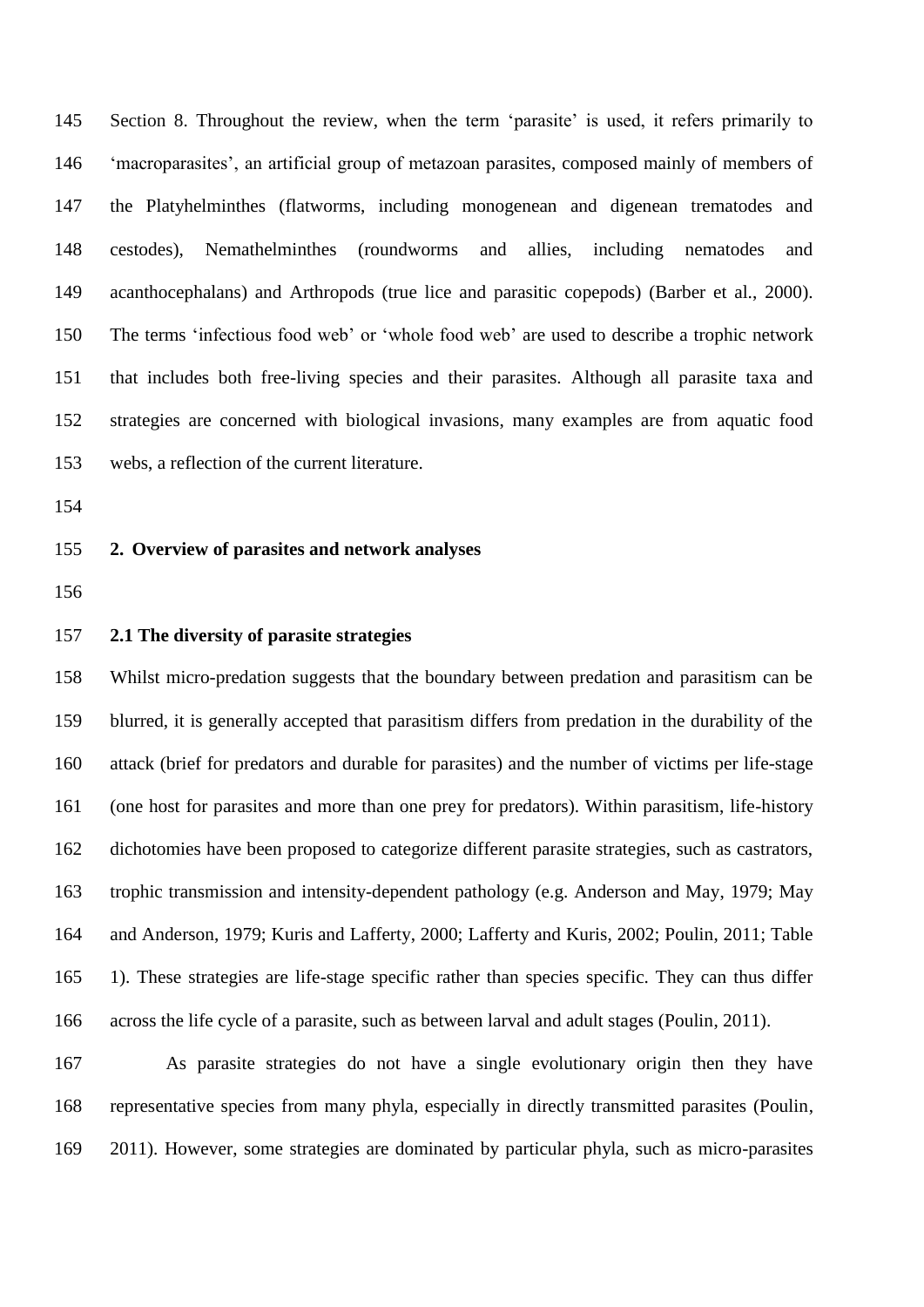that tend to be mostly protozoans, bacteria or viruses, and trophically transmitted parasites that include many helminth species. Consequently, different parasite phyla potentially result in contrasting outcomes for food web structure. Of the parasite strategies outlined in Table 1, the dichotomies that arguably will have greatest influences on trophic networks are whether the parasite exploits a single host/ has multiple host species during its lifecycle and whether the parasite exploits a free-living species or another parasite, especially in relation to free- living species and multi-parasitism. Both of these will strongly influence the number of links in the network and its connectivity.

## **2.2 Network analysis as a tool for ecological parasitologists**

 A network is simply any collection of discrete entities potentially interacting as a system, which are usually represented by a set of nodes connected with directed or undirected edges (links) (Proulx et al., 2005). Network analysis consists in characterising, through various mathematical and statistical tools, the structure of such relational data and their emerging properties. It originates from graph theory, a branch of applied mathematics, and was quickly adopted by social scientists and psychologists to study human social organisation, and later by biologists to better understand metabolic pathways, gene and protein regulatory networks or neural networks, and by ecologists to investigate biotic interactions (Scott, 2000). For ecologists, nodes are usually distinct species (but it can be aggregates of species, life-stages of species, non-taxonomic groups or individuals) and links represent antagonistic (predation or parasitism) or mutualistic interactions. Biotic interactions are the backbone of ecological communities and the underlying ideas of global interdependence between species behind the concept of food webs were already mentioned by Darwin (Darwin, 1859) and Elton (Elton, 1927) (Pocock et al., 2016). Nevertheless, a big step was taken when food-web theory borrowed concepts and tools from network theory.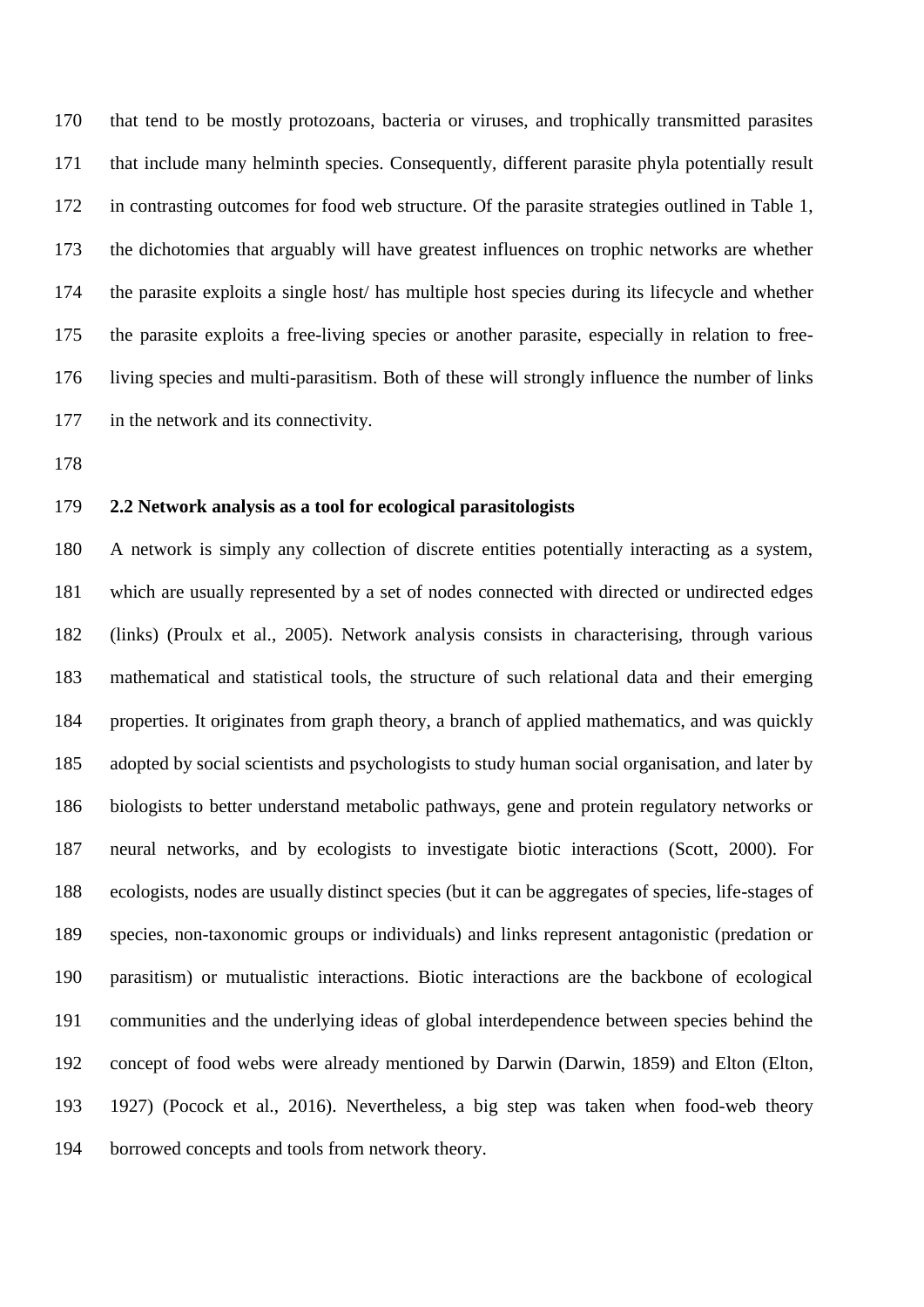In its basic version, an ecological network can take the form of a species-by-species matrix of interactions, where columns represent consumers (predators, parasites, pollinators) and rows represent resources (prey, hosts, plants). At the intersections of each row and column (i.e. the cells of the matrix), binary entries indicate whether a link exists between the two species (1: yes, 0: no) (Fig. 1a). Such a matrix leads to a bipartite interaction network (Fig. 1b), where links between members of the same group (i.e. between consumers or between resources) are not allowed. Bipartite networks can be particularly relevant for mutualistic and parasite - host interactions. When there is no group distinction between members (i.e. all links allowed), they all appear in both columns and rows of the matrix (Fig. 1c). This results in a full interaction network (Fig. 1d), which is particularly relevant for predator - prey and parasite - host interactions, and especially when it comes to mixing both types of interactions in the same network (see below). The matrix is then used to calculate network statistics (metrics) like connectance, nestedness and modularity (Fig. 1e and 1f). They describe the structural attributes (topology) of the ecological network (Table 2). It is possible to consider species abundance and interaction frequency through quantitative approaches (Fig. 1g) with weighted metrics (Bersier et al., 2002). A range of computational approaches exists to visualise the network, the choice of a particular method depending on the structural attribute to be highlighted (Pocock et al., 2016).

 Linking the structural attributes of networks with ecosystem-level properties, such as functionality (efficiency of energy transfer), stability (persistence of species through time), resilience (time needed to recover following perturbation) or robustness (resistance to species removal) is one of the most challenging and exciting issues in the study of ecological networks. For instance, compartmentalisation is supposed to limit the spread of disturbances though the whole network, whilst nestedness could limit the risk of secondary extinctions (see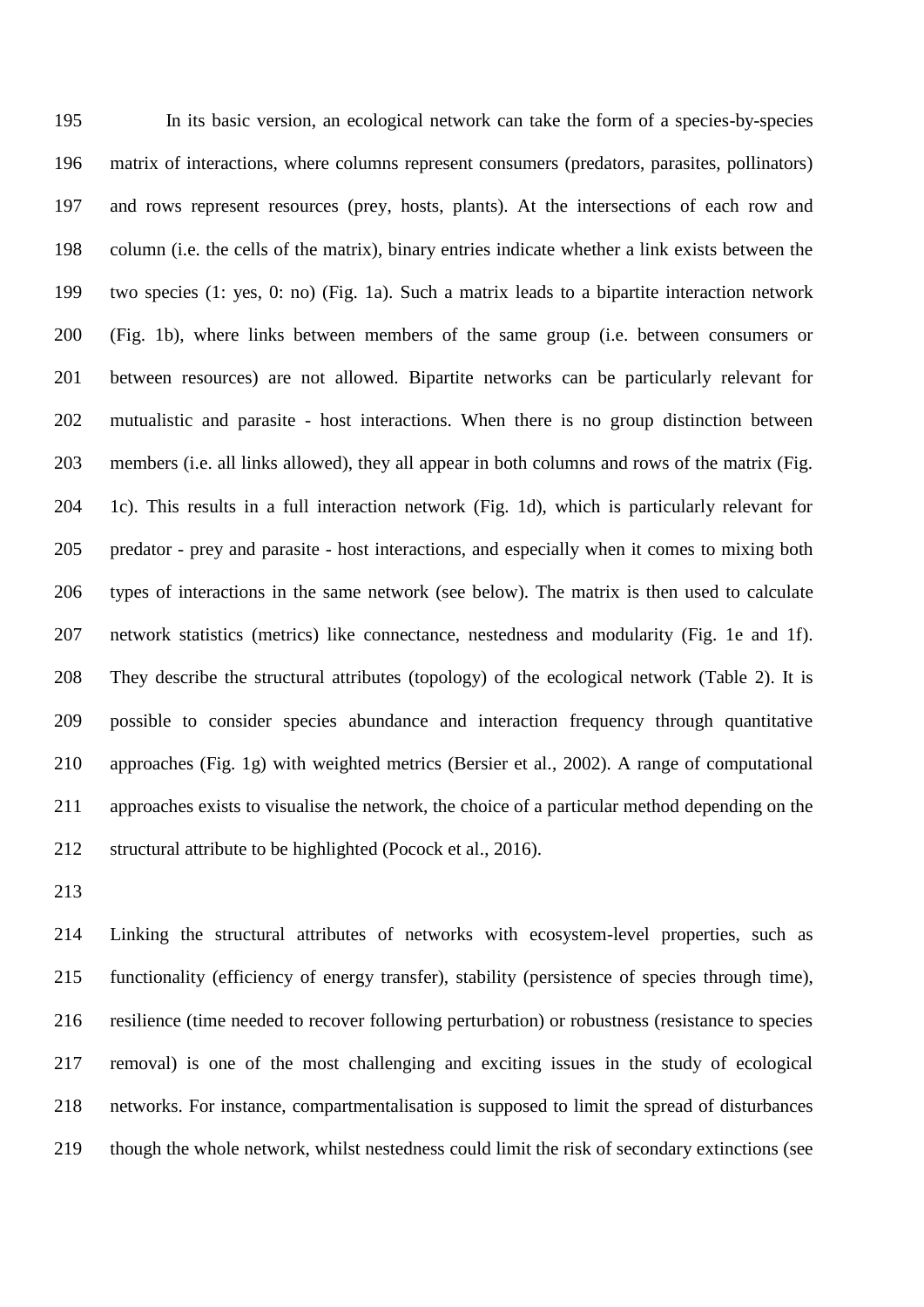Tylianakis et al., 2010 and references therein). The role of connectance is more complex and falls into the old diversity - stability debate (see Rooney and McCann, 2012). On the one hand, high connectance means increased generalism. This should stabilize the rate of ecosystem processes through time and promote robustness by providing a buffer in the responses of predators to fluctuating prey abundances (Dunne et al., 2002; Tylianakis et al., 225 2010). On the other hand, species diversity is supposed to confer stability and decreases with connectance. It follows that highly connected networks should be less stable. In such networks, apparent competition (indirect interaction in which two victim species negatively affect each other by enhancing the equilibrium density of a shared natural enemy, Holt, 1977) should be greater and its negative impact could result in a lower stability in terms of total biomass (Thébault and Fontaine, 2010). More than species diversity, it is the way diversity is distributed that could be important (Rooney and McCann, 2012). A pattern of interaction strengths with a few strong links for a majority of weak interactions has been shown to be powerfully stabilizing (McCann, 1998). Such skewed distribution could confer stability to highly diverse and connected networks.

 Network analysis has been applied extensively to predator - prey interactions before being used to study mutually beneficial interactions, such as those between plants and pollinators or seed dispersers, and is just beginning to be used by ecological parasitologists. Typical parasite – host networks are bipartite and the first relationship between metrics that emerged was a rapid decrease in connectance with increasing species richness (or network size) (Mouillot et al., 2008; Poulin, 2010). Such a relationship is expected for antagonistic interactions, where there is a greater level of specialisation (coevolution) between partners. As a result of the constant arm race between parasites and hosts, parasites show some degree of specificity, which results in not all of the links being realized (Poulin, 2010). This decreases connectance,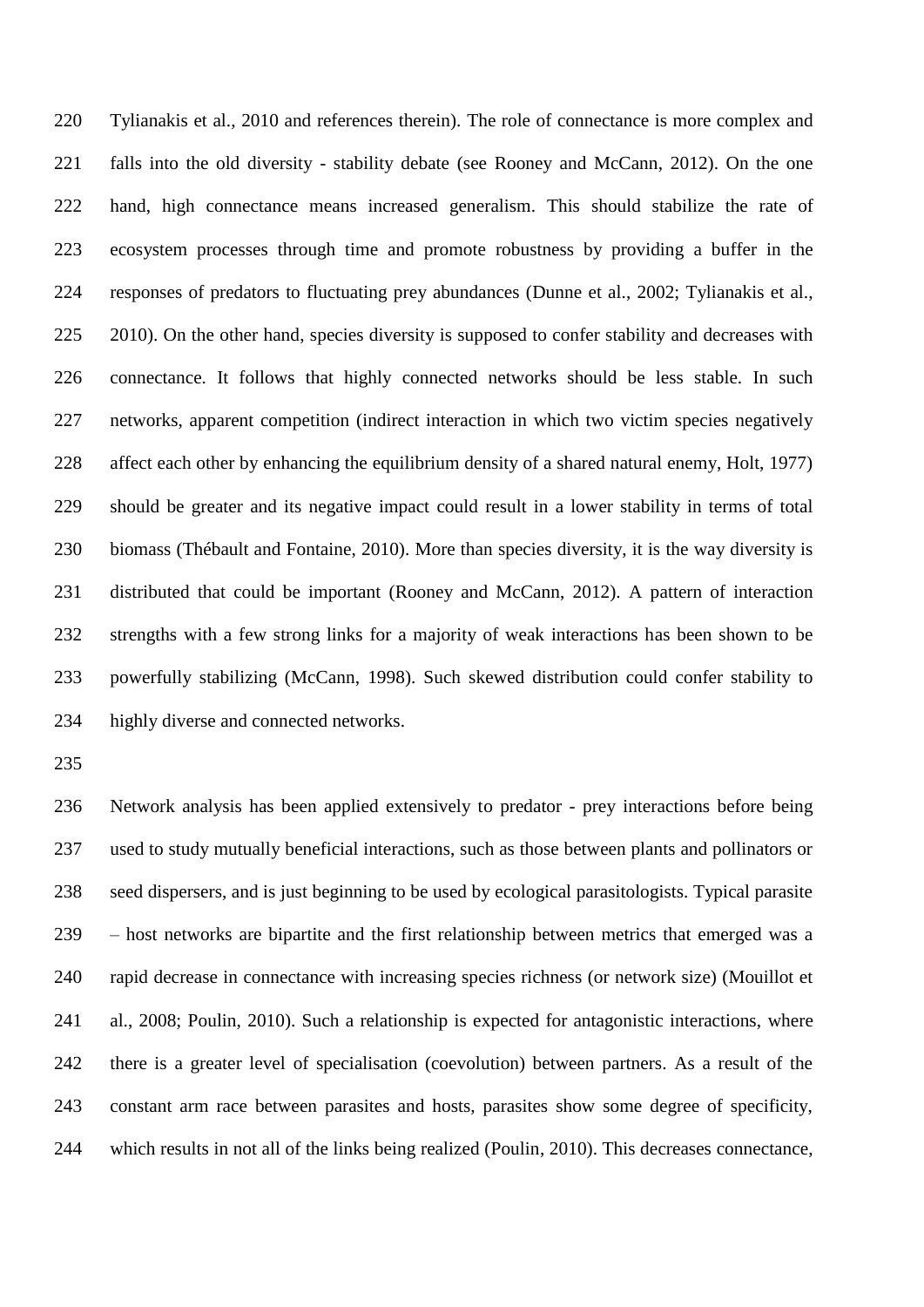especially in species-rich communities. Two other main structural patterns emerge from parasite – host networks: nestedness and, most importantly, modularity, which are partly driven by the intimacy of interactions (Fontaine et al., 2011) and are both extremes of the same continuum (Fig. 1e and 1f). Nevertheless, nestedness and modularity are not mutually exclusive, as interactions within a module may be nested (Lewinsohn et al., 2006). Differences in nestedness and modularity among parasite – host networks are beginning to be understood and may be explained by constraints linked to phylogeny (Krasnov et al., 2012; Lima et al., 2012; Brito et al., 2014; Bellay et al., 2011, 2013, 2015; Braga et al., 2014, 2015), geography (Braga et al., 2014, 2015), species abundances (Vasquez et al., 2005), host traits such as body size (Campiao et al., 2015), foraging strategy or habitat use (Brito et al., 2014), or parasite strategies (Graham et al., 2009; Lima et al., 2012; Bellay et al., 2013, 2015) (Table 3).

 In addition to the detection and understanding of structural patterns in parasite – host assemblages, network analysis has been used by ecological parasitologists to investigate the effects of climate change (Maunsell et al., 2015; Morris et al., 2015), land use (Albrecht et al., 2007; Tylianakis et al., 2007), habitat fragmentation (Murakami et al., 2008; Gagic et al., 2011; Kaartinen and Roslin, 2011; Valladares et al., 2012), nutrient enrichment (Fonseca et al., 2005), and biological invasions (Timms et al., 2012; Amundsen et al., 2013). Epidemiological networks, i.e. unipartite networks that connect hosts sharing at least one parasite species, can be derived from bipartite parasite – host networks to explore dynamics of parasite transmission among host populations (Pilosof et al., 2015).

### **3. Infectious food webs: including parasites in trophic networks**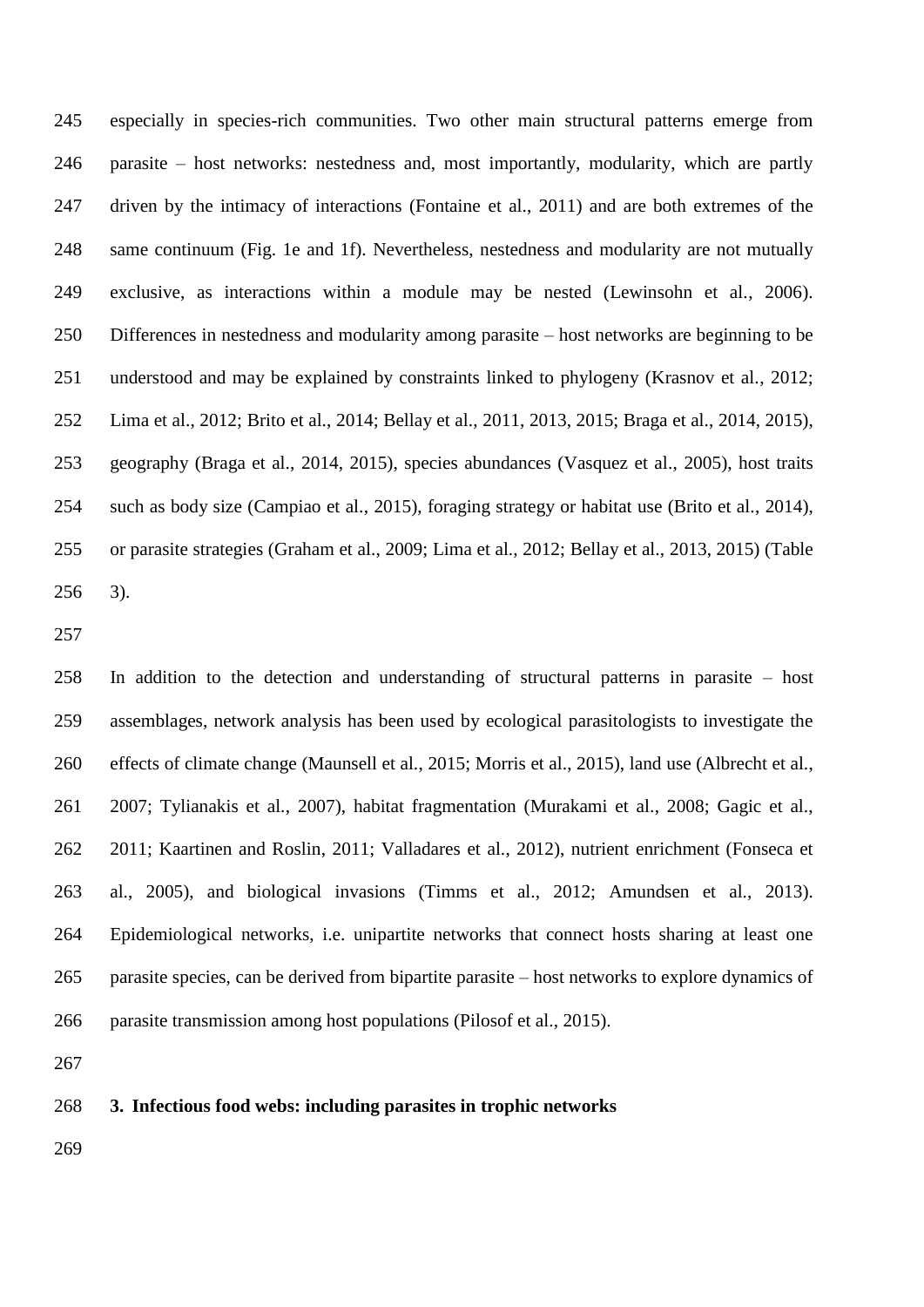#### **3.1 From bipartite interaction networks to whole food webs**

 Members of bipartite networks may be under control of other species that are not depicted in the network (Fontaine et al., 2011). For instance, flower visitors in a mutualistic network experience a wide range of predators that are likely to influence visitation patterns. Similarly, parasitoids can be the victims of secondary parasitoids (hyperparasitoids). Therefore, it can be difficult to fully understand the dynamics of interacting species. To account for this, a third group of species with no within-group links can be added to the classical bipartite network so as to generate a tripartite interaction network, for instance a plant – pollinator – predator network (Marrero et al., 2013), a plant – herbivore – parasitoid network, or a herbivore – parasitoid – hyperparasitoid network (Lohaus et al., 2013). However, network analysis in tripartite networks is rather limited and comes down to analysing the two stacked, bipartite networks separately.

 Given the ubiquity of parasitism as a consumer strategy, food-web ecologists, who traditionally focus their attention on predator – prey interactions, were called to accommodate parasites into their network analyses (Cohen et al., 1993; Marcogliese and Cone, 1997; Marcogliese, 2003; Fontaine et al., 2011). This can be achieved by adding parasites to the list of entities that appear in both columns (consumers) and rows (resources) of the predation matrix (Fig. 2). The resulting 'whole food web' or 'infectious food web' is then a powerful tool to provide new insights on the ecological significance of parasites through their effect on food web structure and stability (see below), and on the fundamental principles of trophic organization in ecosystems.

 In addition to the predator – prey links of traditional food webs, parasite inclusion introduces new types of links (Fig. 2a). Parasite – host links are those involved in almost all parasite strategies, whereby parasites feed on the free-living species they exploit as hosts.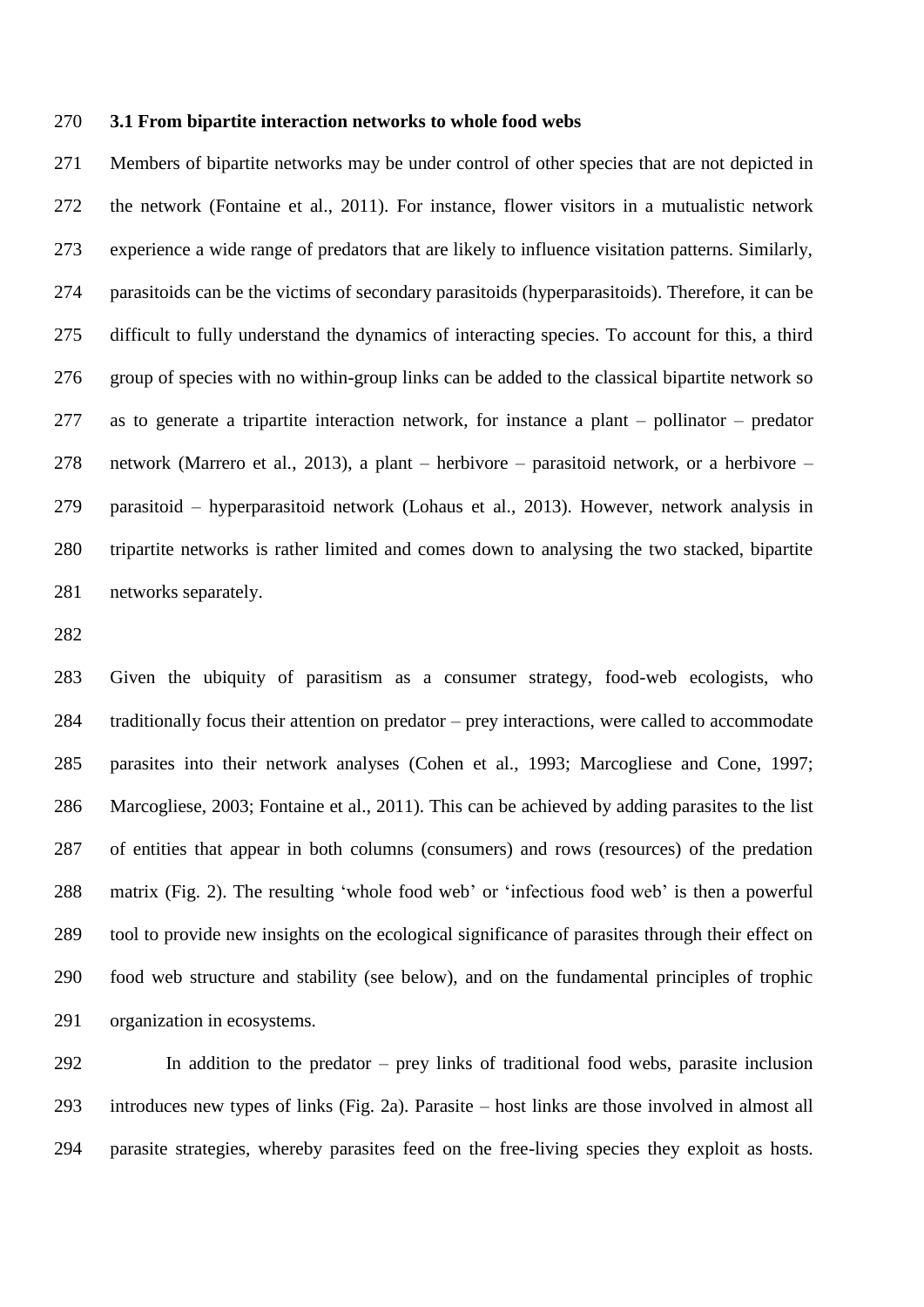Predator – parasite links occur when free-living species prey upon parasites either directly when parasites are at a free-living, non-feeding life stage, or indirectly when parasites are ingested along with the prey they exploit (concomitant predation) (Johnson et al., 2010; Thieltges et al., 2008, 2013). Trophically-transmitted parasites use concomitant predation to reach the next host. Finally, parasite – parasite links describe hyperparasitism (frequent among parasitoids) or predation among parasites (larval trematodes commonly engage in intraguild predation within their snail intermediate host; Sousa, 1992). It follows that the whole interaction matrix can be divided into four submatrices corresponding to the four types of links (Lafferty et al., 2006, Fig. 2b and 2c). Network statistics can be calculated either from the whole matrix or from a particular submatrix.

 Including parasites in food webs raises some methodological issues. For instance, differences in how the links are described can substantially alter the way connectance is calculated because, of all the possible links that are added with parasites, some might appear illogical. Concerning the nodes, the complexity of the life cycle of some parasites raises the question of node resolution (Fig. 2b and 2c). Indeed, many parasites undergo extreme ontogenetic niche shifts during development to such an extreme degree that nodes could be viewed as life stages and not as trophic species, as it is often the case in traditional food webs (Preston et al., 2014). 

## **3.2 Impact of parasite inclusion on network metrics and properties**

 We examined one terrestrial and ten aquatic food webs including both predation and parasitism (Table 4, aquatics webs are reviewed in Jephcott et al., 2016). Of the ten aquatic webs, eight are estuarine and only one is from the Southern Hemisphere, which limits extrapolation of results. The most widely reported finding is that parasite inclusion alters several key statistics calculated from the interaction matrix, with an increase in species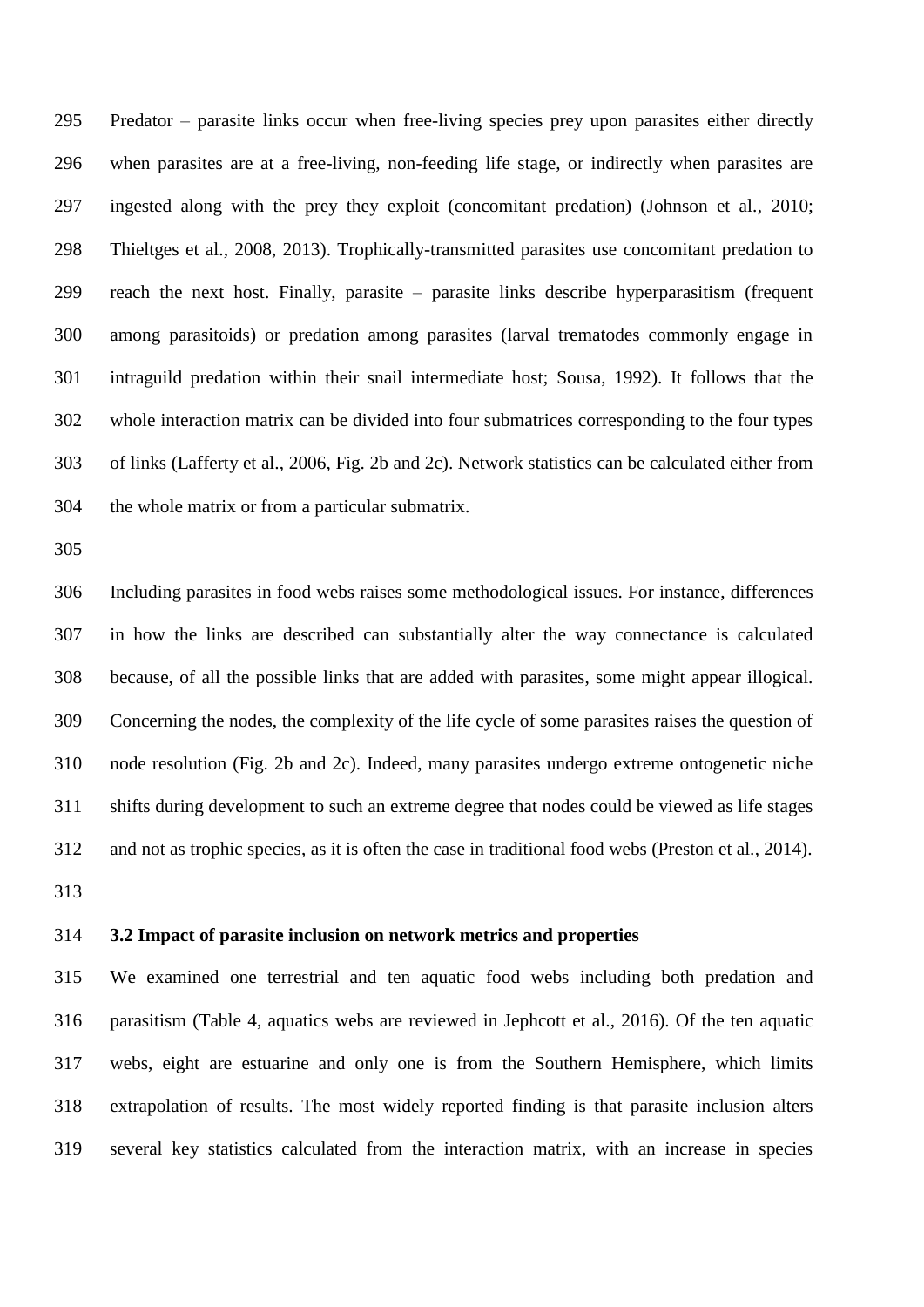richness, chain length, linkage density, nestedness and connectance (Huxham et al., 1995; Memmott et al., 2000; Thompson et al., 2005; Lafferty et al., 2006; Hernandez and Sukhdeo, 2008; Amundsen et al., 2009, 2013; Kuang and Zhang, 2011). However, the effect of parasite inclusion on nestedness and connectance, which should influence stability, has proved to be sensitive to the way nodes are defined (Fig. 2b and 2c). Preston et al. (2014) investigated three versions of a freshwater pond food web (Quick Pond in the San Francisco Bay Area of California, Preston et al., 2012) with varying levels of node resolution. Consistent with previous findings, nestedness and connectance increased after parasite inclusion when parasites were included as taxonomic species (a single node per parasite species), whereas the opposite occurred when nodes were disaggregated into parasite life stages. This is because in the highly resolved food web, the number of observed links did not increase in proportion with the number of possible links added by the parasite life stages (Preston et al., 2014). This question over node resolution has yet to be resolved.

 The ecological significance of parasite-induced changes in food-web metrics generates a lot of interest but is far from being resolved. The relationship between structure and stability being complex, the role of increased connectance following parasite inclusion is not clear. It might be that parasites stabilise food webs because they are engaged in weak interactions with their hosts. Their inclusion in food webs therefore adds weak interactions and increases the heterogeneity of interaction strengths (few strong links for a majority of weak links), a pattern assumed to promote stability (McCann et al., 1998). Conversely, parasites make food webs more susceptible to secondary extinctions, especially where the parasites have complex lifecycles, as the removal of a single free-living would induce the loss of its parasites (Lafferty and Kuris, 2009; Chen et al., 2011). Several studies have highlighted that parasite- induced changes in food-web metrics could be the generic effects of adding complexity and diversity to the matrix through new nodes and links (Marcogliese, 2003; Lafferty et al., 2008;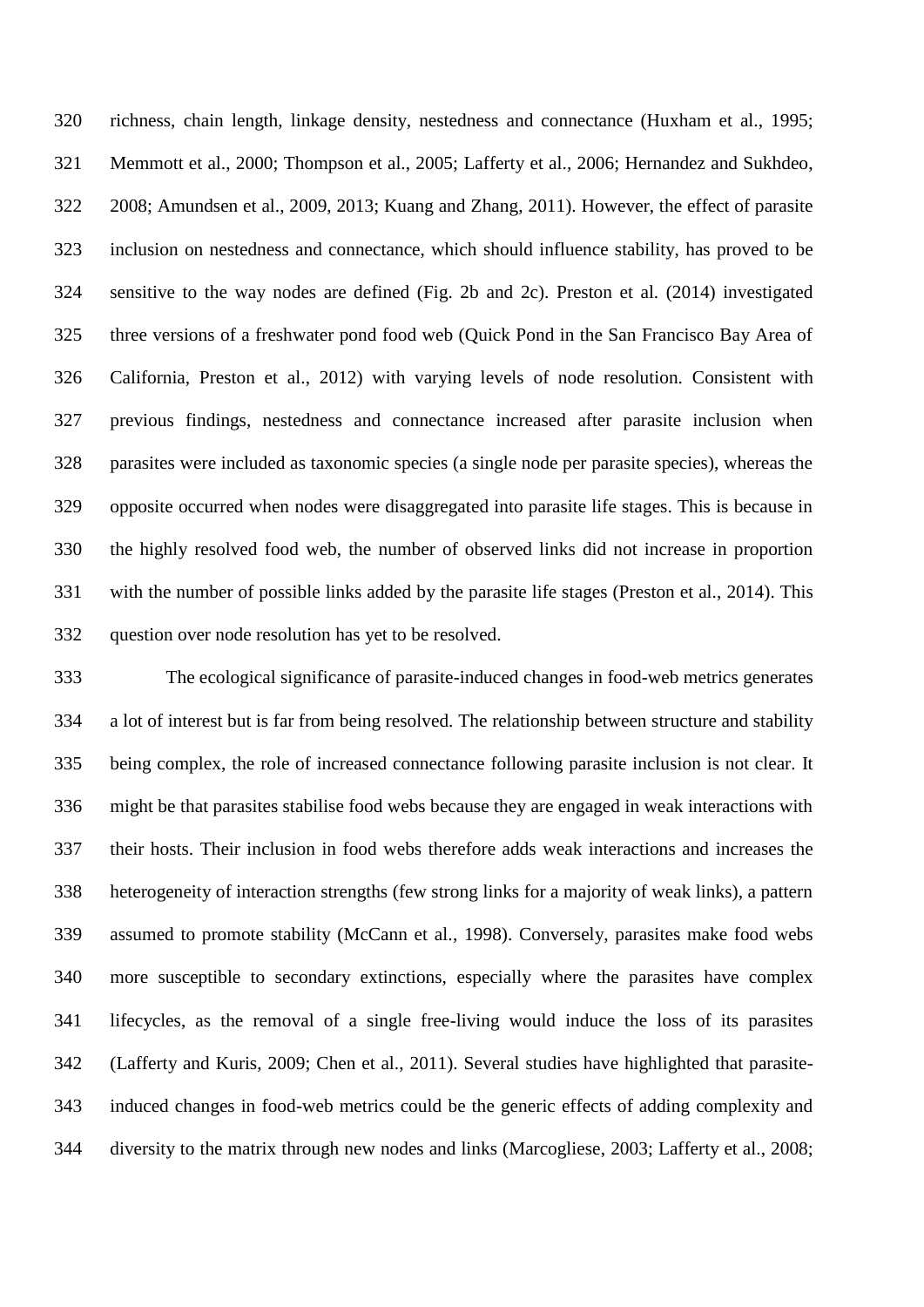Sukhdeo, 2010, 2012). This raises the argument as to what extent are the topological roles of parasites unique compared to those of free-living species? Of the links that involve parasites (Fig. 2a), it has been shown that concomitant links (between predators and the parasites of their prey) are those that have the greatest effect on network structure (Dunne et al., 2013; Cirtwill and Stouffer, 2015; see also Thieltges et al., 2013). Concomitant predation might thus be what makes parasites unique (but see Jacobs et al., 2015). Parasites also differ from predators in that their trophic niches tend to be broader and have more gaps (Dunne et al., 2013). This may result from the complex life cycles of many parasites, with the successive exploitation of very different hosts in terms of body size or phylogeny (Section 3). Generative network models, such as the probabilistic niche model, provide powerful and new tools to better understand the roles of parasites in food webs and the relative importance of predation, parasitism and concomitant predation (see Jacobs et al., 2015).

 Besides changing network metrics, including parasites also changes the frequency distribution of network motifs among food webs (Dunne et al., 2013; Cirtwill and Stouffer, 2015). Again, the role of concomitant predation was highlighted but the ecological significance of the over- or under-representation of network motifs following parasite inclusion remains to be explored.

 Network theory also gives insights on how parasites, especially those with complex life cycle and trophic transmission, establish in host communities. For instance, it has been shown that parasites are more likely to colonize host species that are central in the food web, i.e. those that are highly connected and contained within modules of tightly interacting species (Chen et al., 2008; Anderson and Sukhdeo, 2011). This is because predators with wide diet ranges are more likely to eat prey serving as intermediate hosts, whilst prey with many predators may represent efficient transmission pathways. Consistently, Locke et al. (2014), who searched for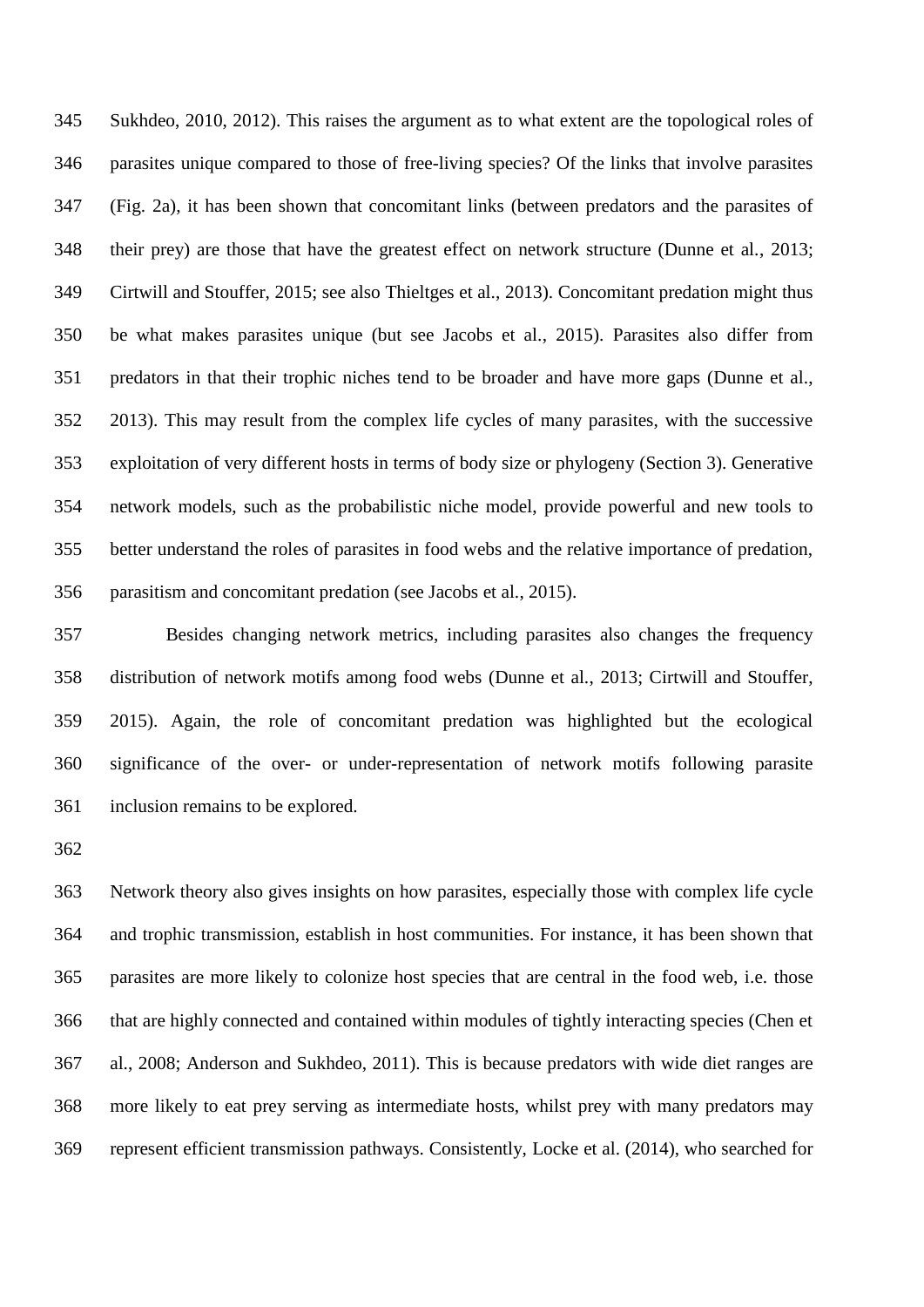the factors that best predict the diversity of both larval and adult stages of the trophically transmitted parasites of 25 fish species from the Bothnian Bay, Finland, found that adult parasite diversity increased with prey diversity (i.e. diet range, generality) and larval diversity increased with predator diversity (i.e. vulnerability). Finally, highly connected species within core modules are less susceptible to extinction compared to less connected species, and thus may represent stable units for the persistence and evolution of complex life cycle parasites (Anderson and Sukhdeo, 2011).

 In summary, the analysis of how parasites alter network properties has emerged as a major research theme in the last decade and has provided insights into how food web connectivity, stability and robustness alter when parasites are included. Although there remains a series of questions that have yet to be fully resolved in these networks, the studies completed to date suggest that network analysis will provide a strong tool for predicting how introductions of free-living species and their parasites will alter food web structure. However, before this is discussed, the processes that influence the establishment and trophic consequences of introduced non-native parasites are reviewed. This is because these processes have important implications for the number of introduced parasites that establish and thus the extent of the network alterations.

### **4. Parasites as alien species**

### **4.1 The establishment of introduced parasites**

 Similar to introduced free-living species, for a non-native parasite to become invasive in a new range it has to overcome the barriers of transport, establishment and dispersal (Fig. 3; Lymbery et al., 2014). Co-introduced parasites are those introduced with their free-living host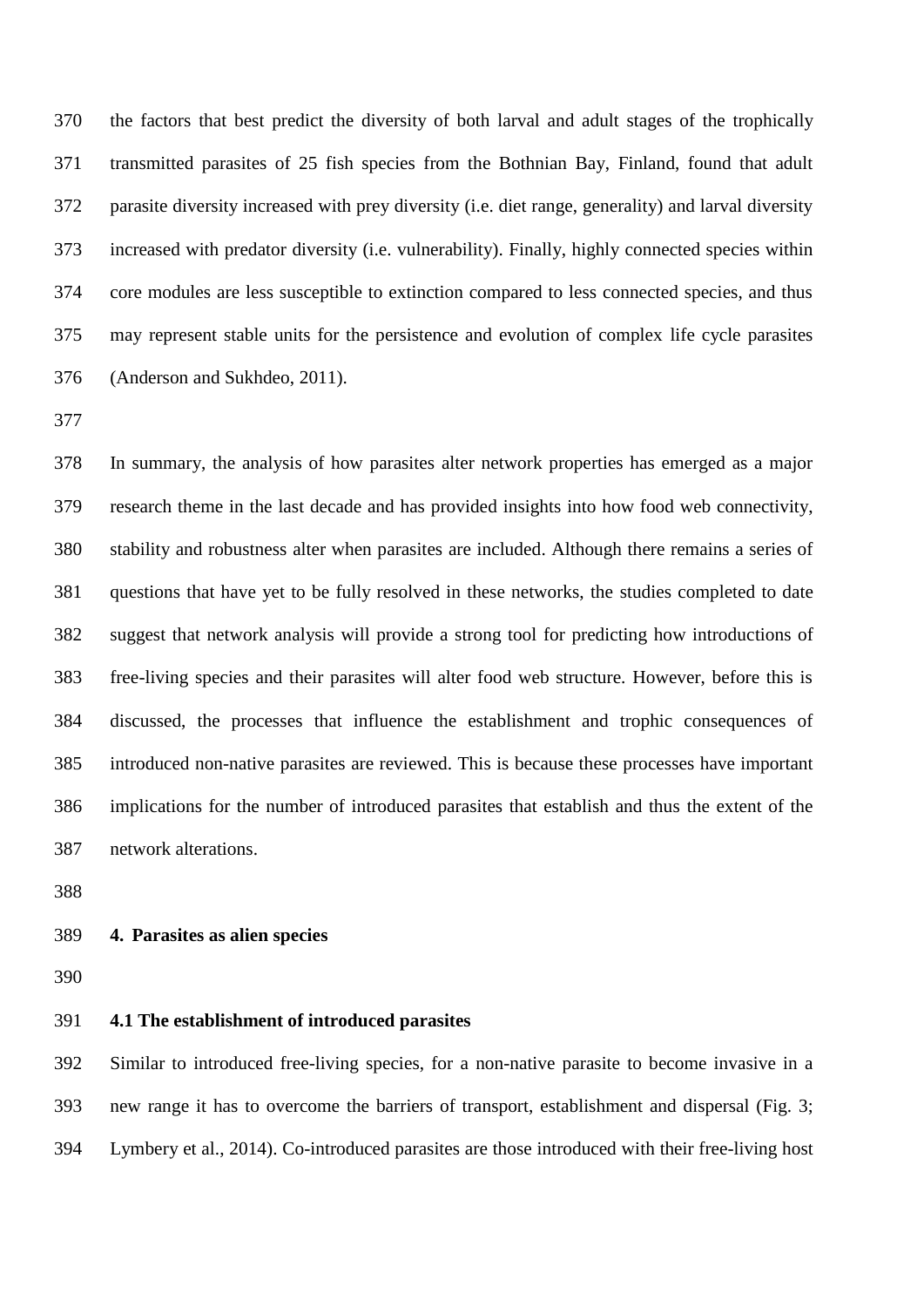(Fig. 3a). They are described as established when maintain self-sustaining populations in the new area through survival, reproduction and dispersal in their co-introduced hosts (Fig. 3b). Invasion includes a switch from exotic to native hosts (Fig. 3c). For parasites that have been introduced without their free-living host (Fig. 3d), such as free-living infective stages within ballast water (Goedknegt et al., 2015), establishment and invasion are confounded as they have to establish self-sustaining populations on or in native hosts to persist (Fig. 3e). In reality, there tends to be little distinction made between established, co-introduced and introduced parasites, given that parasites which are introduced but do not establish are unlikely to ever be recorded (Lymbery et al., 2014).

 Of 98 co-introduced parasites recorded by Lymbery et al. (2014) at a global scale, 49 % were helminths, 17 % were arthropods and 14 % were protozoans. Fish were by far the most common non-native hosts, with many freshwater species, and reflects the vulnerability of aquatic ecosystems to species introductions due to their high connectivity and the increase in global shipping and aquaculture activities (Goedknegt et al., 2015). For instance, many organisms, including bacteria, viruses and other free-living infective stages of metazoan parasites, are moved out of their natural range with ballast water. Given the high rate of introductions of fish hosting non-native parasites then, intuitively, structural alterations to freshwater food webs might be most likely to occur from introduced fish parasites, although this will be dependent upon the lifecycles of those parasites. For example, where these parasites have complex life cycles, they potentially form multiple new connections in the food web via filling the trophic vacuum, especially where they switch hosts to native species, altering trophic links within the food web. Where the parasites have direct lifecycles, however, their effects on food web structure might be limited.

### **4.2 Enemy release: how many parasites from how many hosts?**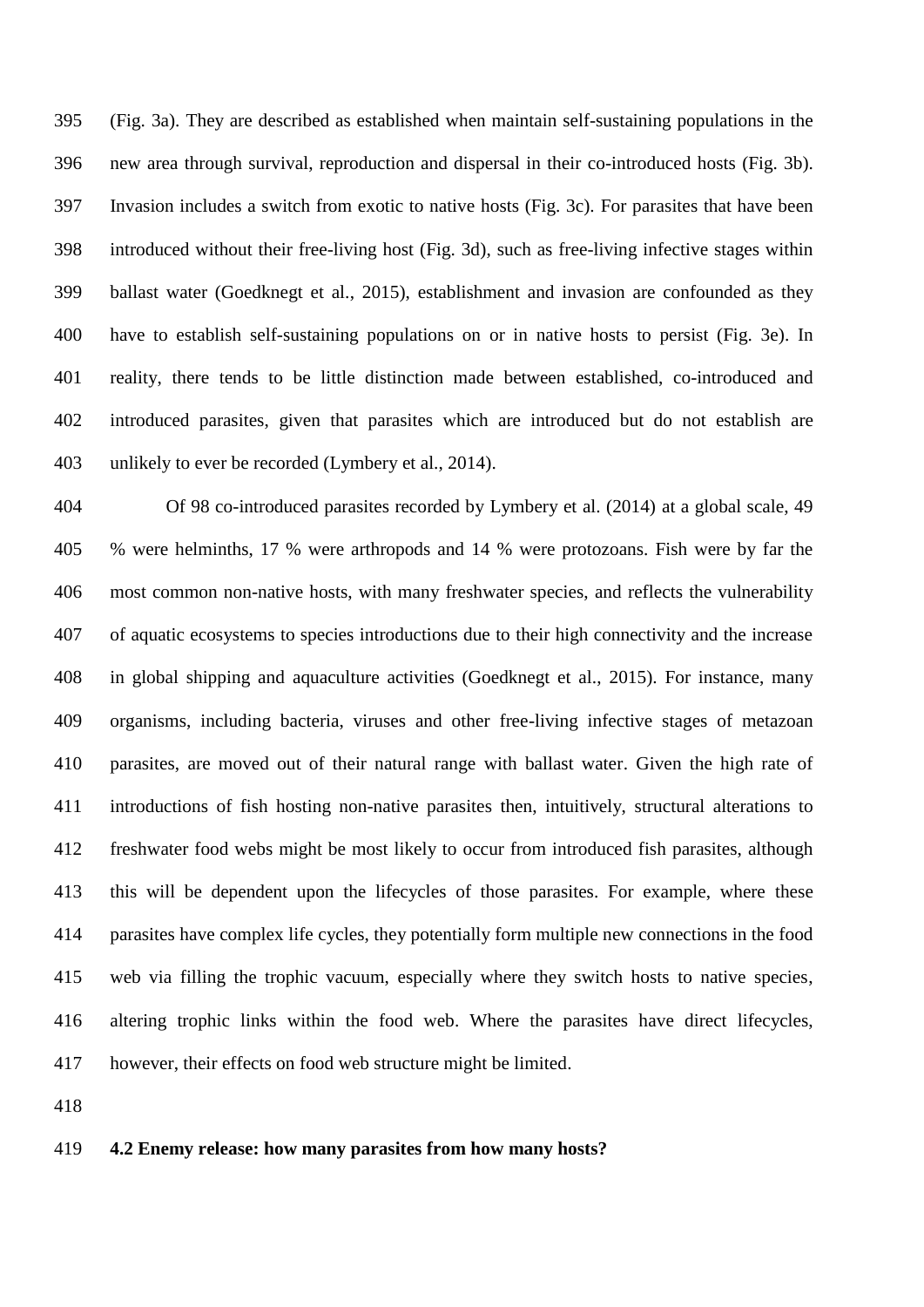When a free-living species is introduced into a new range then it might be expected that its parasite fauna will be co-introduced (Fig. 3a, 4). It would then follow that these parasites would be included in the new trophic network, either in the overall matrix or in a sub-matrix with other parasites, depending on the approach being used (Section 3.1). However, the introduction process often filters out many of the parasites that would otherwise have been introduced (Blakeslee, 2012). Estimates are that only two new parasite species are introduced with every introduced free-living species (Torchin et al., 2003). The underlying hypothesis of this is the 'Enemy release hypothesis' and is an integral component of studies that consider how non-native parasites might influence native species, trophic networks and ecosystems. It predicts that the parasite loss experienced by introduced free-living species enhances their ability to establish and invade (Keane and Crawley, 2002; Mitchell and Power, 2003; Hatcher and Dunn, 2011). Torchin and Mitchell (2004) suggested that introduced species escape at least 75 % of their parasites from their native range and thus will gain substantial benefits regarding their fitness and survival in the invasive range (Torchin et al., 2003). It has been used as the basis to explain the invasion success of a diverse range of species, including non- native slugs (Ross et al., 2010), mosquitoes (Aliabadi and Juliano, 2002) and frogs (Marr et al., 2008).

 Specific examples of enemy release include the invasive European green crab *Carcinus maenas* that has significantly reduced parasite diversity and prevalence in its invasive range compared with its natural range, with their greater population biomasses in the invasive range attributed to this (Torchin et al., 2001). Several amphipod species that have invaded British waters host a lower diversity, prevalence and burden of parasites than the native amphipod *Gammarus duebeni celticus* (MacNeil et al., 2003; Prenter et al., 2004). Of the five parasite species have been detected, three are shared by both the native and invasive amphipod species, but two are restricted to *G. duebeni celticus* (Dunn and Dick, 1998;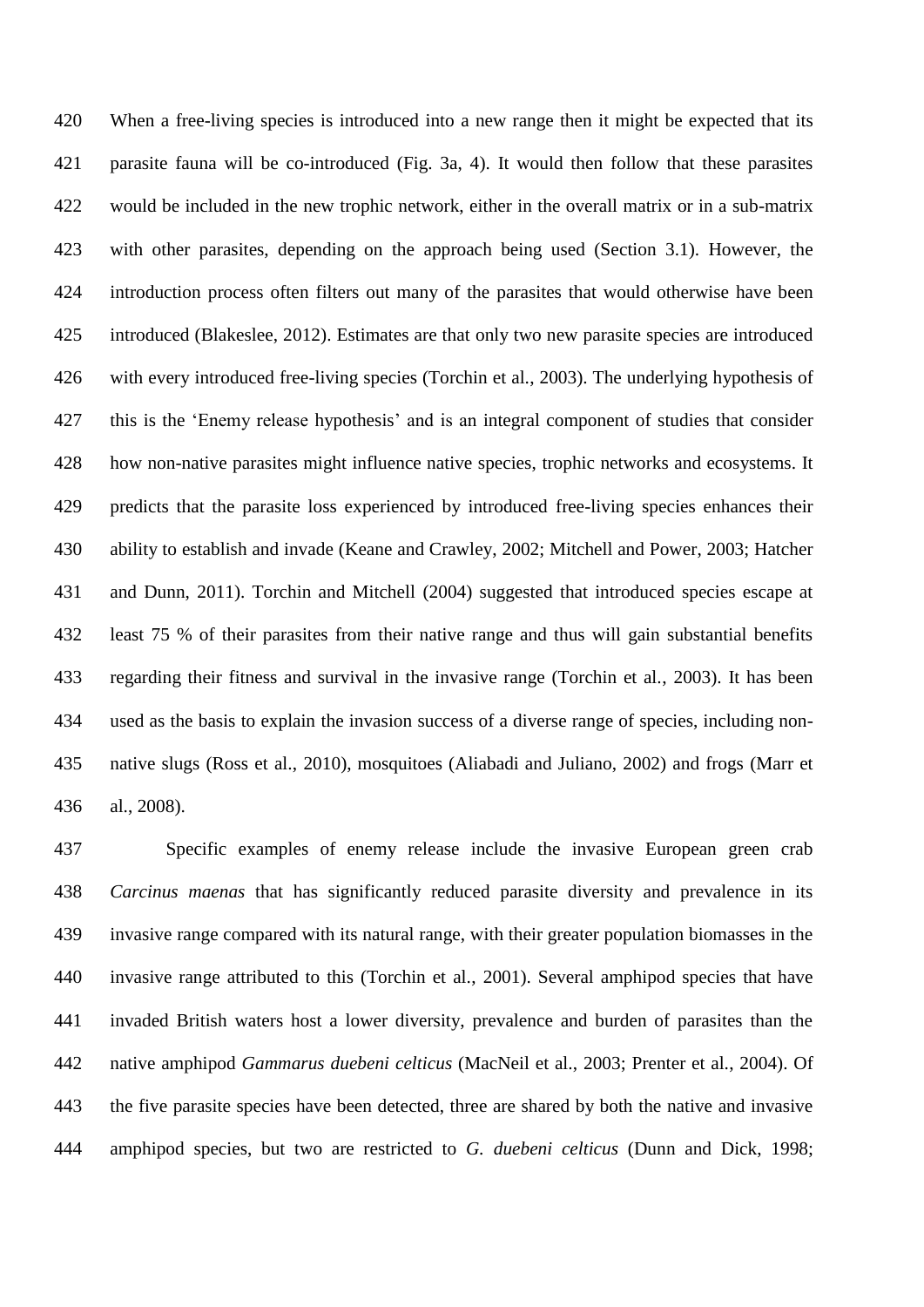MacNeil et al., 2003). Torchin et al. (2005) found a similar pattern in mud-snail communities in North America; whilst the native snail *Cerithidea californica* was host to 10 trematode species, the invader *Batillaria cumingi* was host to only one. These specific examples are supported by meta-analyses of native and invasive animals and plants which have revealed a higher-than-average parasite diversity in native populations; for example of 473 plant species naturalized to the United States from Europe had, on average, 84 % fewer fungal pathogens and 24 % fewer virus species than native fauna (Mitchell and Power, 2003), whilst introduced fishes in the England and Wales had, on average, less than 9 % of the number of macro-parasites they had in their native range (Sheath et al., 2015).

 The processes underlying 'enemy release' are therefore important when building trophic networks that incorporate introduced species. Enemy release suggests that the probability of the free-living species developing an established population is enhanced by the loss of substantial proportions of their natural parasite fauna, thus providing a new node. However, it also suggests that only a small proportion of non-native parasites will be co-introduced with free-living hosts, limiting the number of new parasite nodes and thus limiting the potential for the introduction to substantially alter the network properties. The potential for connectivity to then increase is also diminished when the introduced parasites that do establish are those with direct lifecycles that involve a single host species (Sheath et al., 2015).

# **4.3 Enemy release: a case study with invasive cichlids spp.**

 Whilst enemy release in introduced free-living species is a well-established process (Section 4.2), the actual pattern of parasite loss in invasive species tends to be highly variable, even among closely related host species or populations (e.g. Benejam et al., 2009; Blakeslee et al., 2012). This variation is likely driven by numerous factors related to invasion history, or to the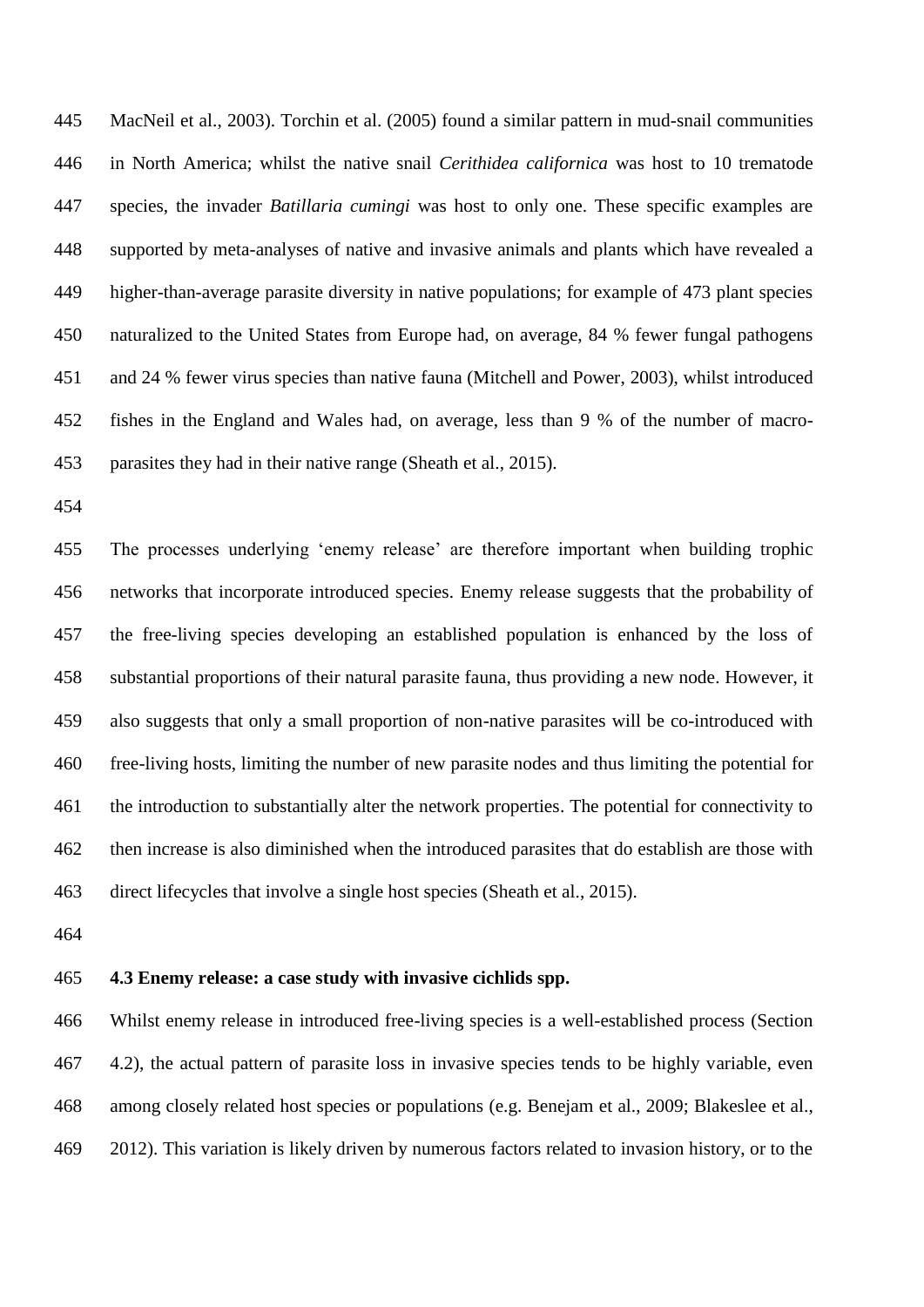biological characteristics of the host and/ or parasite (Lafferty et al., 2010; MacLeod et al., 2010). As regional parasite species richness is strongly predicted by the richness of the available host species (Kamiya et al., 2014), then this pattern might also occur in a biological invasion context, i.e. the greater the number of introduced free-living species, the greater the number of parasites that can be both introduced and acquired by a given free-living species. The rapid formation of a community of non-native host species within an invaded territory is therefore expected to be associated with a simultaneous rapid formation of a parasite community. The transfer rate of parasites is thus expected to depend on the transfer rate of their hosts and so, therefore, the richest non-native host communities should be associated to the richest parasite communities. This prediction could have a central influence of the contemporary emergence and the evolution of host-parasite networks.

 This suggests that the regional species richness of introduced parasites can be predicted from the richness of their potential introduced host species and, conversely, that the number of parasite species found in a region can be indicative of the pattern of free-living species introduction at the community scale in this region (in the case of a community of free- living species sharing the same pool of parasites). This was tested here using the taxonomic data of Firmat et al. (in press) concerning invasive cichlid fishes (commonly and thereafter called 'tilapia') that, whilst native to Africa, have been moved around the world for aquaculture purposes. They are now harmful invaders in several tropical and subtropical regions of the World (Canonico et al., 2005), providing replicated 'natural experiments' of species range expansion. The parasites used were Ancyrocephalidae, the super diverse species group of monogenean gill parasites harboring a low level of host specificity (Mendlova and Simkova, 2014; Van Steenberge et al., 2015). These gill parasites have simple life cycle, a low level of host specificity (e.g. Jimenez-Garcia et al., 2001) and their taxonomy, with more than 120 described species, is well established (Pariselle and Euzet, 2009). These traits thus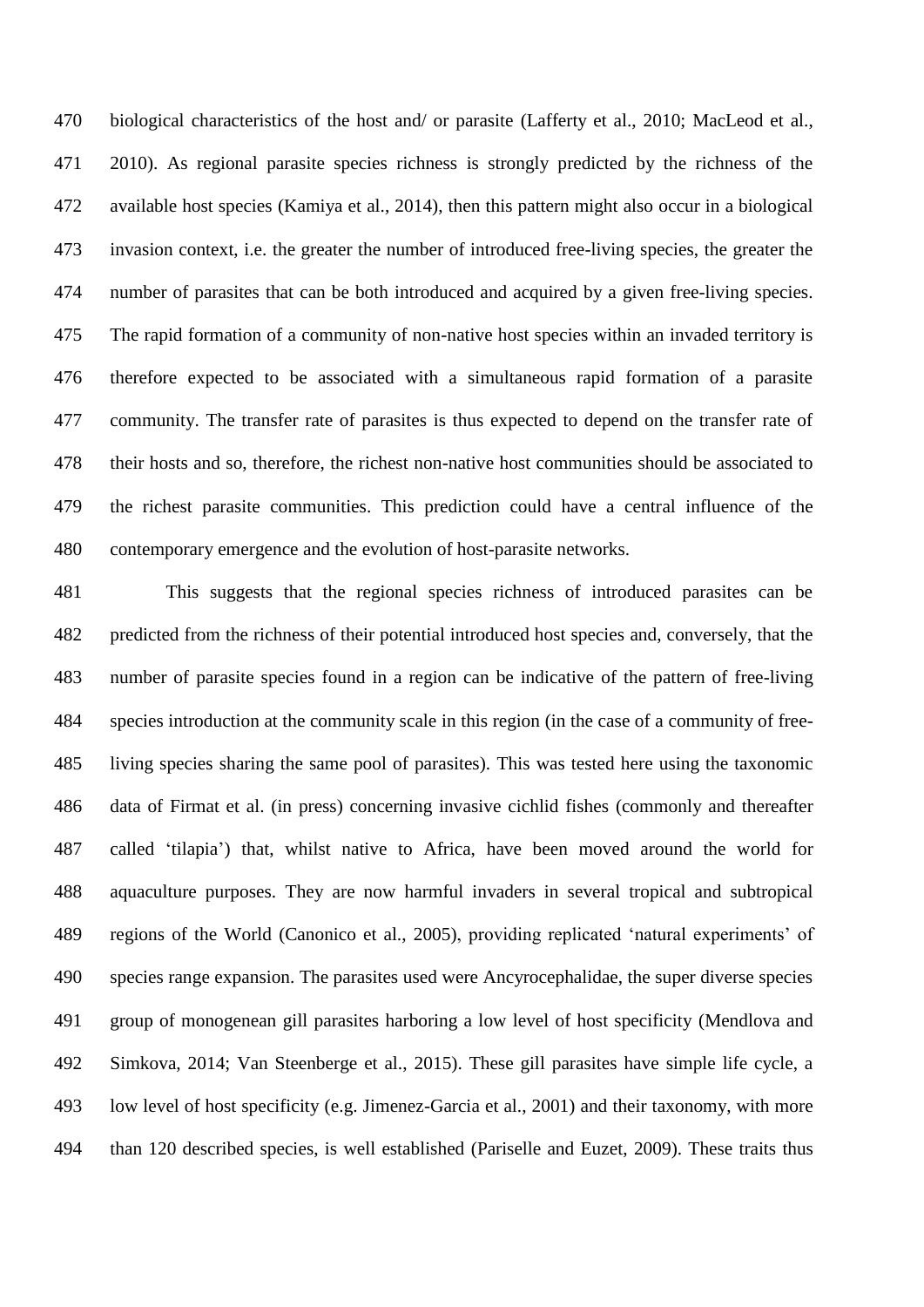enable evaluation of the variation in parasite species richness to be tested against tilapia invasions.

 For investigating the relationship between free-living versus parasite species richness in a biological invasion context, the data used here were based on literature and epidemiology survey data of Firmat et al. (in press) that provided a total of 14 case studies. Each case study represented a locality outside of Africa where a list of data on parasite species richness and the number of host species was available (*cf*. Appendix A, Firmat et al., in press). The number of introduced host species per regional case study was extracted from Fishbase (Froese and Pauly, 2011) and complemented with the comprehensive register on tilapias from the Food and Agriculture Organization (2004).

505 Before these data were analyzed, the species richness of hosts  $(R_h)$  and parasites  $(R_p)$ 506 were both  $log(R+1)$  transformed, with an ordinary least-squares regression then performed on 507 log( $R_p + 1$ ) *vs.* log( $R_h + 1$ ). Although log transformation for count data is generally not recommended (O'Hara and Kotze, 2010), here it allowed a biologically meaningful and simple modelling of the influence of host species richness on parasite species richness. This was because: (i) the slope of this log-log regression provided a direct estimate of the relative (i.e. proportional) increase in parasite richness induced by an increase in host richness in the system; and (ii) the procedure allowed fixing of the intercept to zero, a biologically meaningful value as no parasites are expected to be detected in the absence of host (i.e. when  $R_h = 0$ ,  $\log(R_h + 1) = 0$  and  $R_p$  should be null, then a zero intercept corresponds to  $\log(R_p + 1)$ 515  $= 0$ ).

 Variation in the reported parasite richness among the case studies ranged from 0 to 12 517 species (mean  $\pm$  SD: 3.86  $\pm$  2.82). Figure 5 revealed that the number of parasites increased markedly with the number of hosts established during the twentieth century. The variance in host species richness explains 91 % of the variance in parasite richness across invaded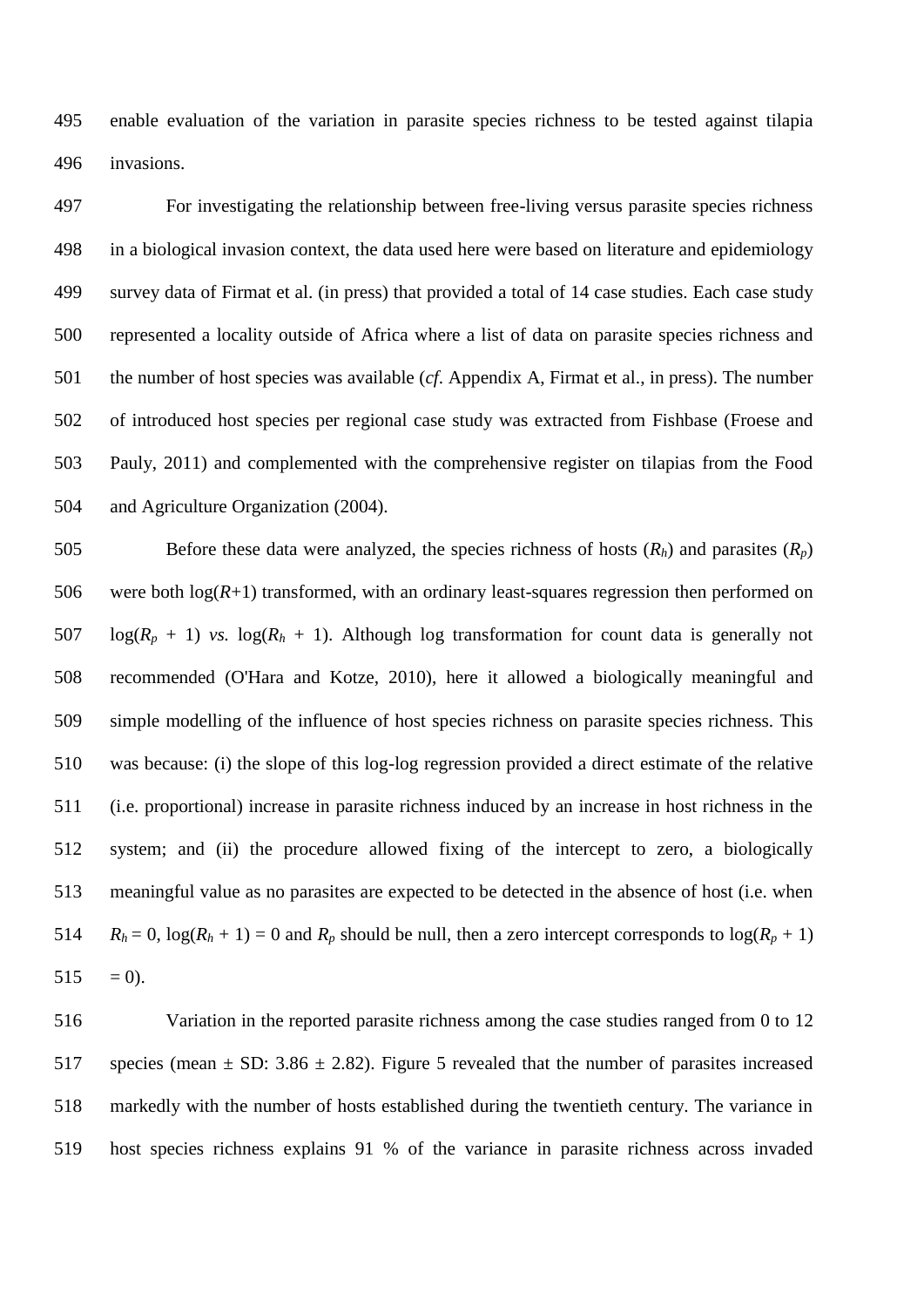regions. The regression slope (*b*) was 0.86 (95 % confidence interval: 0.70 - 1.03), indicating that for a 10 % increase in host species richness, parasite species richness increases by 8.6 %. Thus, each new introduced host species is expected to add almost one new parasite species to the food web. In other words, this suggests that the number of host species introductions in a new territory drives the number of introduced parasite species and then, potentially, the level of the enemy release phenomenon. Due to the low level of host specificity of monogenean parasites in this system, the potential number of 'enemies' of a given introduced free-living species will be increased by the number of other introduced free-living species. At the host species level, the potential number of parasites is broadly determined by the number of introduced hosts, i.e. the non-native host community richness, a driver of the number of co-introduced parasites.

 Taking the extreme case of the Grande Terre Island (New Caledonia, South West Pacific), only one introduction event was reported and no gill parasites were detected (Firmat et al., in press). This exemplifies that where free-living species introduction are rare, this is then reflected in the parasite fauna. Conversely, the regions of highest parasite richness were those that had been highly exposed to the trading of live tilapias during recent decades (e.g. Madagascar, Mexico, China), indicating the initial parasite loss of enemy release can be partly compensated by the repeated introductions of new host species and therefore of new parasites. This raises questions over the effects of multiple parasitic infections on host fitness. In these examples, an increased cost of multi-species infection might be expected given that Ancyrocephalid parasites species appear to occupy different microhabitats on the tilapia gills (Madanire-Moyo et al., 2011), potentially leading to higher energetic costs of infection.

**5. How exotic parasites alter networks: parasite-host interactions and consequences**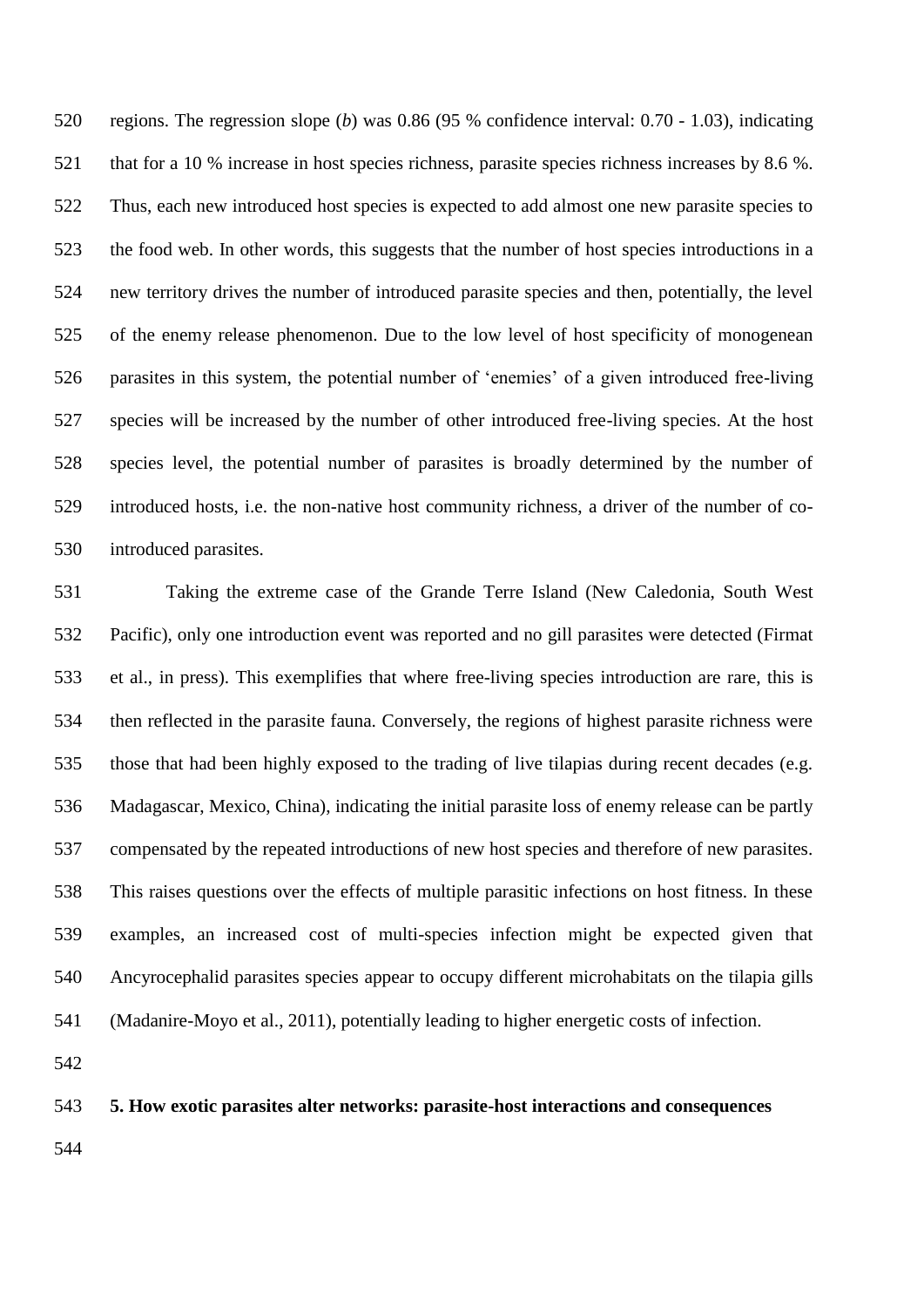#### **5.1 Parasite spill-over**

 Where non-native parasites are co-introduced into a new range, despite enemy release, then their introduced free-living hosts can then act as a 'reservoir' of potential transmission to native species. This source of infection and subsequent transmission to native hosts is referred to as parasite 'spill-over' (Britton, 2013; Thompson, 2013) (Fig. 4). This spill-over can also occur when an introduced parasite is able to infect native hosts. An example from European freshwaters is the nematode parasite *Anguillicoloides crassus* (Kirk, 2003). Native to the Japanese eel *Anguilla japonicas*, it was introduced into Europe via their movements in the global aquaculture trade. It has since spilled-over into the European eel *Anguilla anguilla* and is now widely distributed in their range (Kirk, 2003). Infections of *A. anguilla* are then caused by both consumption of both intermediate hosts (copepods) but also of paratenic hosts, i.e. via post-cyclic transmission (Pegg et al., 2015a). Thus, from a network perspective, the spill-over of a co-introduced non-native parasite into the native community increases the number of new links in the network from the same number of nodes, increasing connectance and, potentially, linkage density. Where an introduced parasite infects final hosts via two mechanisms, such as in *A. crassus*, then increased connectance should also result.

### **5.2 Parasite acquisition and spill-back processes**

 The process of parasite 'spill-back' can occur following the introduction of a free-living species. This is where the introduced species becomes infected with native parasites and then act as 'reservoirs' of infection for the subsequent spillback of these parasites to their native hosts (Kelly et al., 2009; Fig. 4). For example, in Australia, the invasive Cane toad *Bufo marinus* played an important spillback role in the emergence of two myxosporean parasites of native frogs, the Green and golden bell frog *Litoria aurea* and the Southern bell frog *Litoria raniformis*, facilitating parasite dispersal and transmission, and the consequent population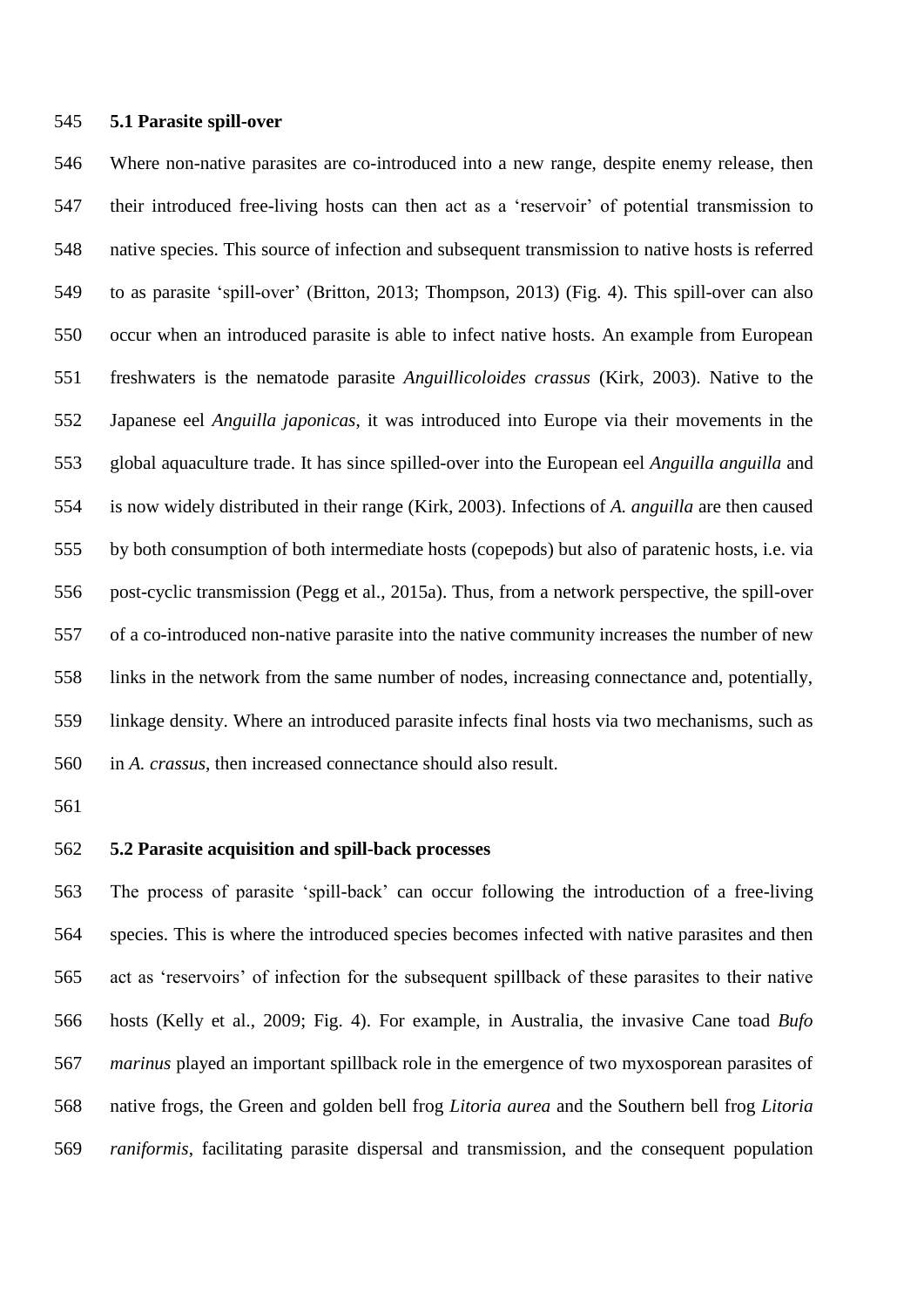declines of the frogs (Hartigan et al., 2011). The invasive crayfish *Pacifastacus leniusculus* displays both spill-over and spill-back. For spill-over, it is an asymptomatic host for the introduced fungus *Aphanomyces astaci* (crayfish plague) that is subsequently transmitted to white-clawed crayfish *Austropotamobius pallipes* (Kelly et al., 2009). For spillback, it hosts the native microsporidian *Thelohania contejeani* where it acts as a reservoir of infection for *A. pallipes* which then tends to also cause mortality (Dunn et al., 2009).

 Given that enemy release is a process common to many introduced free-living species, then their parasite fauna in their new range are often dominated by native parasites acquired in their new locality (Torchin et al., 2003, Kelly et al., 2009; Sheath et al., 2015; Fig. 4). This is the case for many exotic fish species that have been translocated globally as parasite-free eggs or juveniles, such as rainbow trout *Oncorhynchus mykiss* (Ortubay et al., 1994) and brown trout *Salmo trutta* (Hine et al., 2000). Thus, the threats of parasitism from non-native species often includes altered native host-parasite dynamics (Tompkins et al., 2011), which potentially results in either the spill-back (Daszak et al., 2000, Kelly et al., 2009), or dilution of, infections by native parasites (Telfer et al., 2005, Thieltges et al., 2009). Both can have considerable influences on food web topology (Fig. 4).

 The extent of parasite acquisition by introduced free-living species is variable according to a number of factors that affects their exposure and vulnerability to infection. Paterson et al. (2012) suggested five factors that strongly determined these outcomes for fish: total body length, time since introduction, phylogenetic relatedness to the native fish fauna, trophic level and native fish species richness. Kelly et al. (2009) suggested that parasite spill- back occurred when an introduced free-living species was a competent host for a native parasite, with the presence of this additional host then increasing disease impacts in native species as they act as a reservoir. In their review of animal-parasite literature, they revealed that native parasites accounted for 67 % of the parasite fauna of introduced free-living species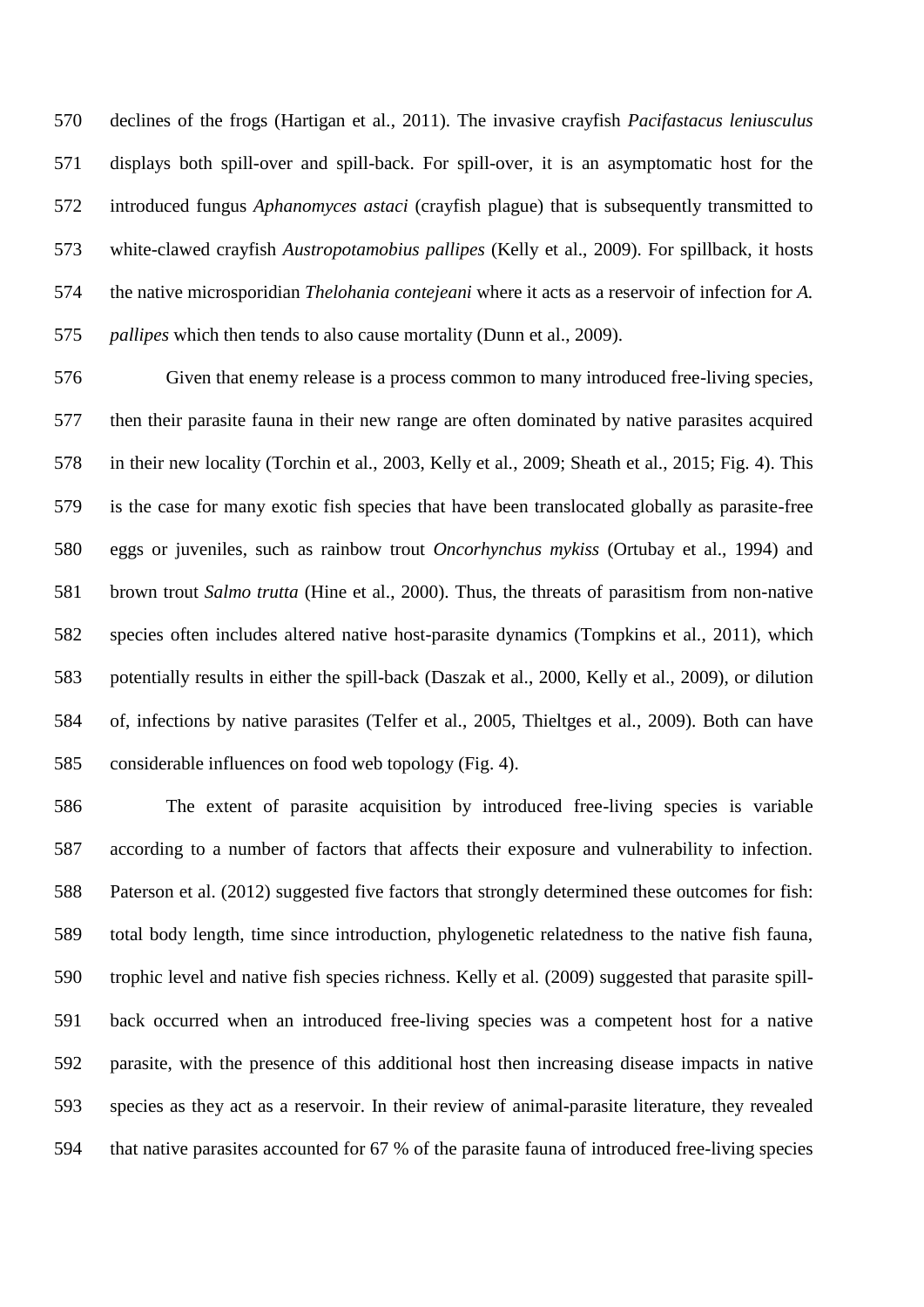from across a range of taxonomic groups, indicating their competence for hosting native parasites and their potential for creating novel network links.

 In considering spill-over and spill-back processes for infectious food webs, their key influence on network properties appears to be increasing connectance by providing a greater number of realised links for the same number of nodes. However, given that parasite infections can result in population declines and, in cases of disease emergence, population extirpations, the longer term consequences of these processes might differ with, for example, potentially deleterious effects on the nodes and links resulting from these transmission processes.

#### **5.3 Parasite life-cycles and the trophic vacuum**

 Some parasites have evolved complex lifecycles in which they are trophically transferred up food chains in order for them to overcome the issues of their low trophic position versus the high trophic position of their final host. Recent studies have termed this difference in parasite and host trophic position as the 'trophic vacuum', given that most adult helminth parasites sexually reproduce in vertebrates that have high positions in food chains, with their free-living propagules unable to be transmitted directly to these hosts. This trophic vacuum is thus filled by one or more intermediate hosts (Benesh et al., 2014; Parker et al., 2015). This raises a number of questions over why the parasite then does not grow and develop further in the intermediate hosts, and instead shows suppressions of growth and reproduction until transmission to the final host, a process that can involve being transmitted through multiple intermediate hosts (Parker et al., 2015). It has been suggested that it relates to selection pressures associated with the increased longevity and higher growth that is possible by the parasite in the final host (due to their relatively large body size of these hosts) versus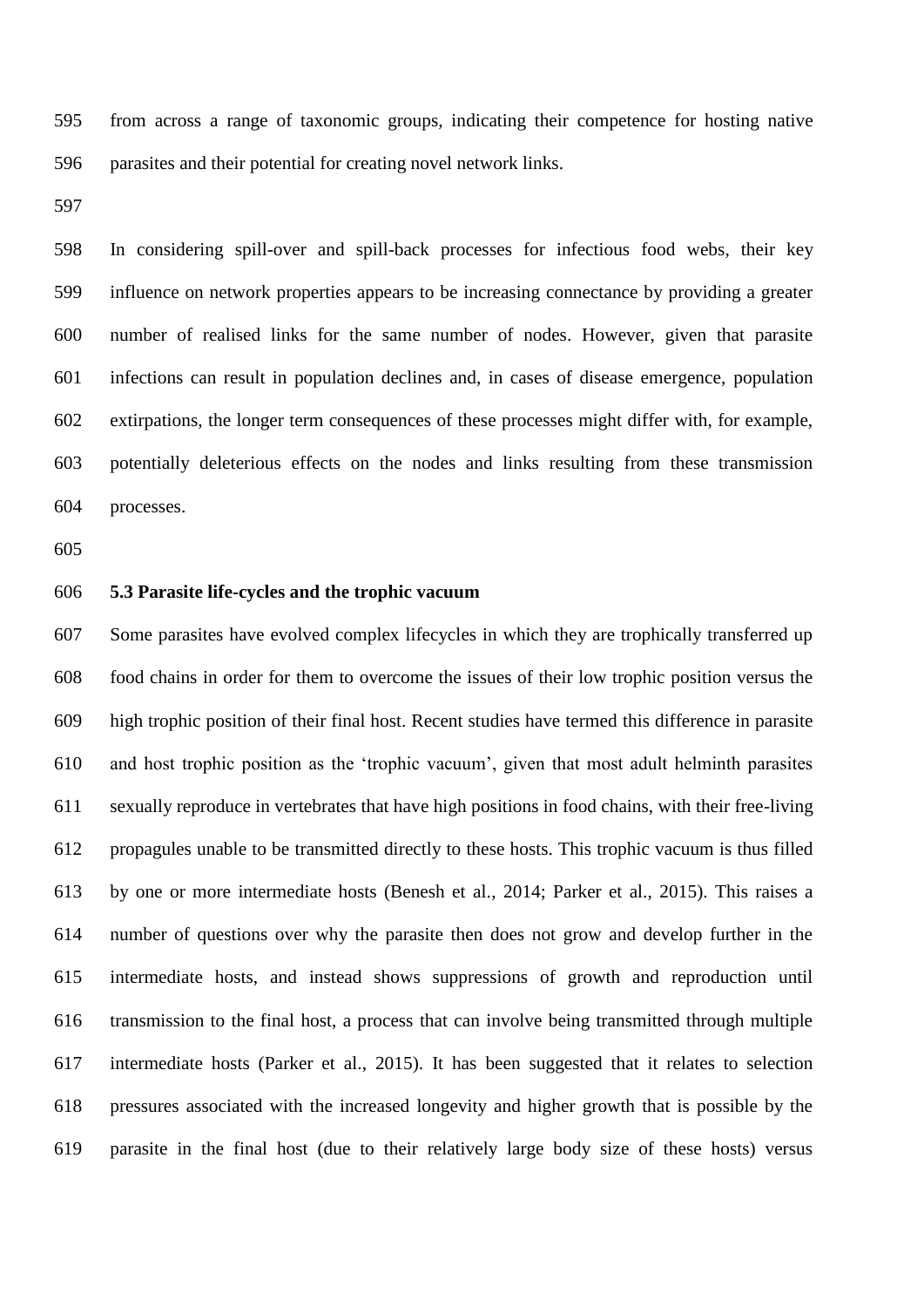intermediate hosts (that are often copepods or gammarid species). The selection pressure is thus for larger parasite body size and higher fecundity at sexual maturity that is only possible in the relatively large final host (Parker et al., 2015).

 Within an infectious food web, these complex lifecycles can form chains that link species of very low trophic position with those much higher in the network, potentially leading to increased connectance and linkage density. For an introduced parasite with a complex lifecycle, it also suggests that their likelihood of establishment is probably going to be diminished versus a parasite with a direct lifecycle unless appropriate native species are present that can act as intermediate hosts. Accordingly, of the 98 examples of parasite co- introductions recorded by Lymbery et al. (2014), 64% had a direct lifecycle and 36% had a complex lifecycle. However, should these complex parasites establish then there is potential for a greater shift in network properties.

### **5.4 Parasite impacts on hosts: manipulative and non-manipulative alterations**

 Host manipulation is the alteration of the host phenotype in a way that promotes the reproductive success of the parasite. It is found among various parasite strategies including parasitoids, vector-transmitted parasites and trophically-transmitted parasites (Poulin and Maure, 2015). It helps trophically-transmitted parasites to fill the trophic vacuum and usually involves the behavioural manipulation of the intermediate host that increases the likelihood of that host being predated by the next host in the lifecycle (Loot et al., 2001; Britton et al., 2009). Amphipods provide strong examples of intermediate hosts that are manipulated by their parasites to facilitate their predation by a fish or bird final host (Britton and Andreou, 2016). Infections by the trematode parasite *Microphallus papillorobustus* divides populations of *Gammarus insensibilis* into two groups: an infected group of individuals that inhabit the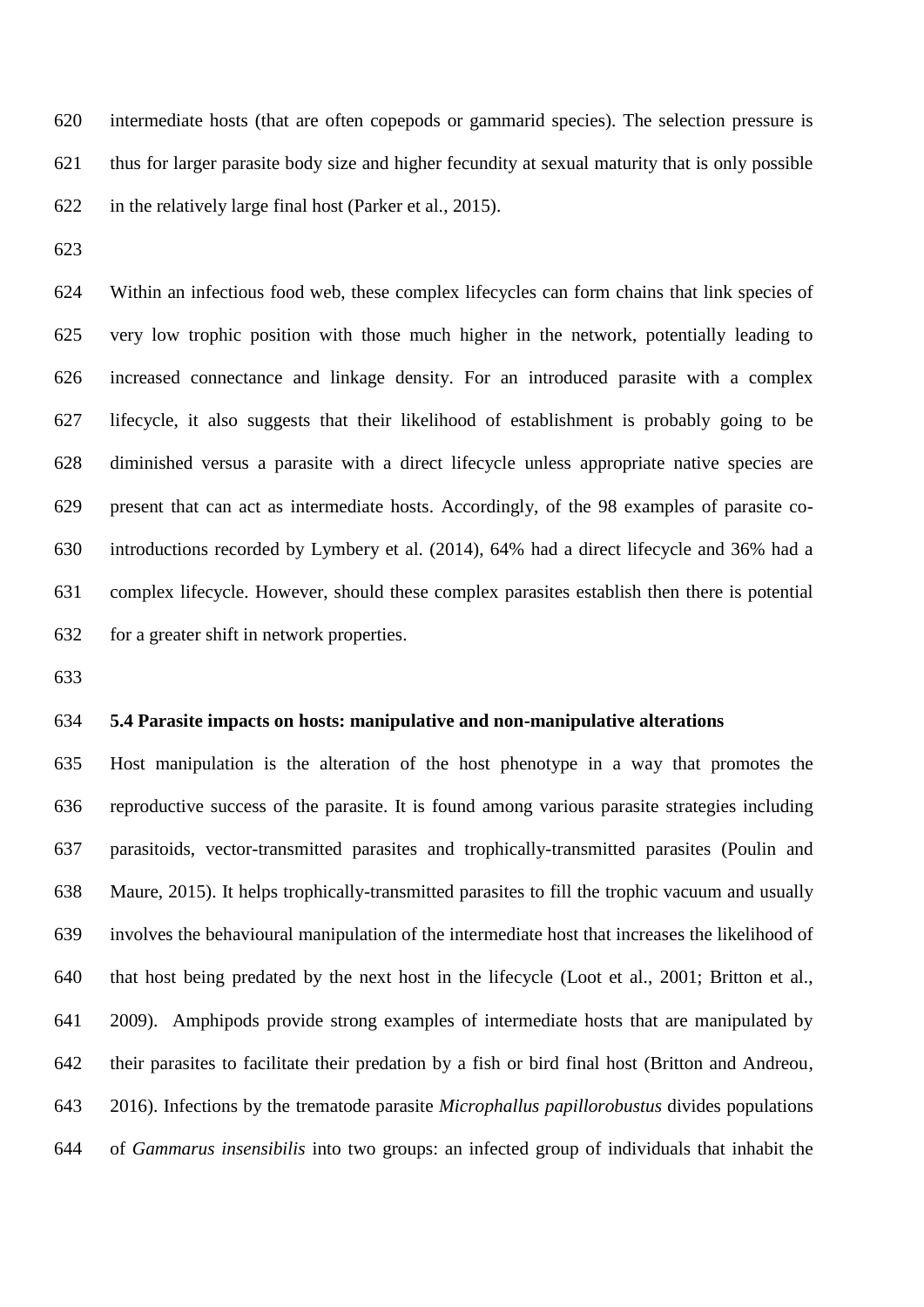surface of salt marshes and an uninfected group of individuals that remains near the bottom (Ponton et al., 2005). This shift in habitat use promotes predation of *G. insensibilis* by bird final hosts (Britton and Andreou, 2016). Infected *Gammarus roeseli* with *Polymorphus minutus* exhibit reverse geotaxis, elevating their time spent at the water surface (Bauer et al., 2005; Médoc et al., 2006). In conjunction with reduced activity, this increases their predation risk by bird final hosts (Jacquin et al., 2014). This also decreases their predation risk by three- spined sticklebacks *Gasterosteus aculeatus*, a non-host for *P. minutus* (Médoc et al., 2009), highlighting that the effects of parasite manipulation on network properties might be more complex than simply strengthening the links involved in trophic transmission (Médoc and Beisel, 2009, 2011).

 Parasite manipulation has also been detected in fish intermediate hosts. The cestode parasite *Ligula intestinalis* is generally recognised as modifying the behaviour of its intermediate fish hosts (Loot et al., 2001; Britton and Andreou, 2016). Where fish are infected, they are increasingly encountered in the littoral zone, increasing their predation risk to the final bird host (Loot et al., 2001; Britton et al., 2009). In doing so, the infected fish potentially exploit different food resources to their uninfected conspecifics (Adamek et al., 1996), thus directly and indirectly creating a series of novel links within the food web. Another, and spectacular, example of link creation by parasites is the host manipulation by nematomorphs, whereby infected crickets are manipulated to commit suicide by jumping into water, where the adult parasites reproduce (Thomas et al., 2002). This makes a new and valuable food source for fish and modifies the food web (Sato et al., 2012).

 Thus, the manipulation of new hosts by an introduced parasite with a complex lifecycle has the potential to alter the links within the network, especially where weighted approaches are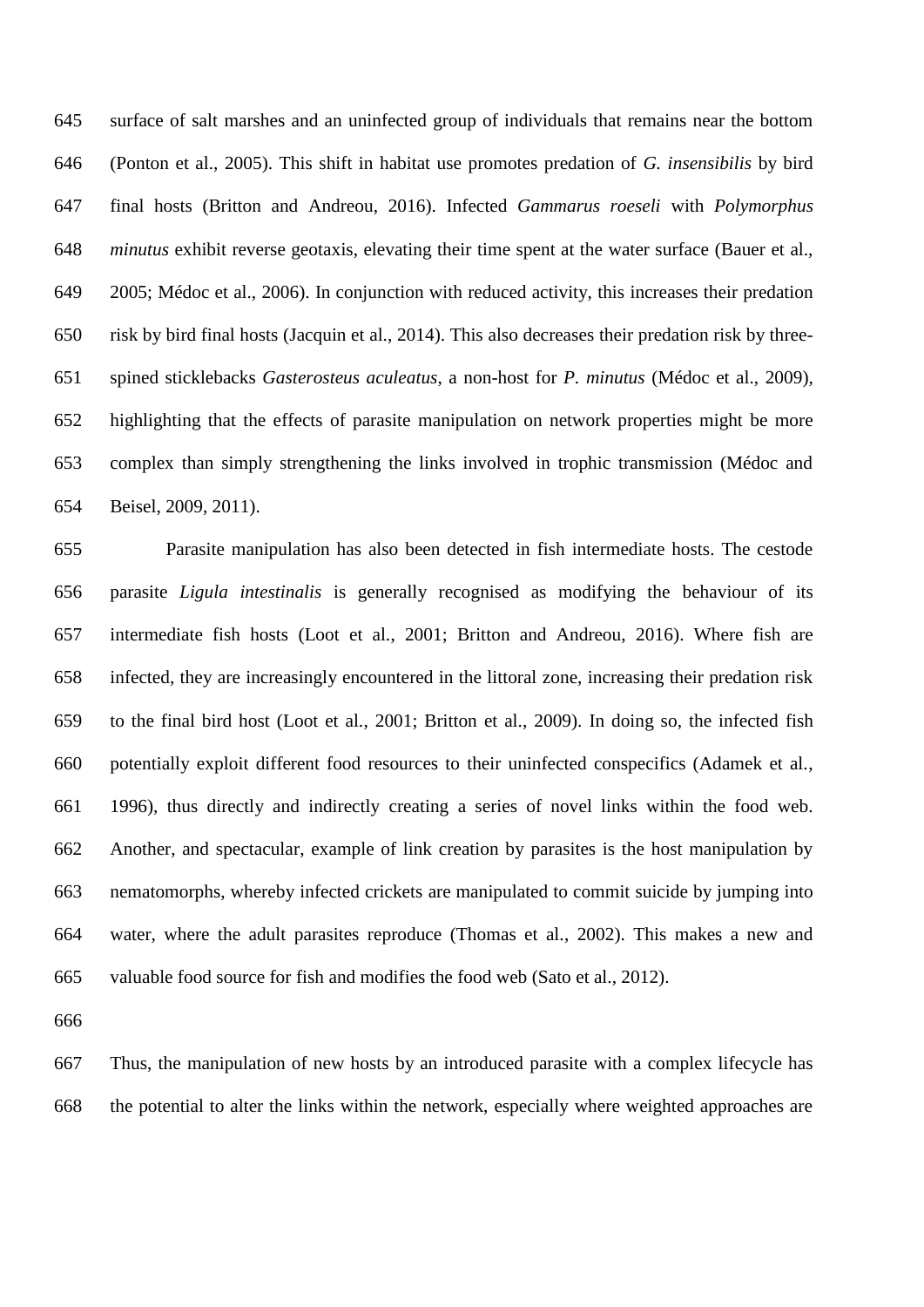being used. The example of the nematomorphs also highlights the potential for manipulation to connect food webs across ecosystem boundaries.

 Parasite infections can also modify the host phenotype through consequences that are not associated with manipulation, such as impaired traits and altered behaviours that result from pathological or physiological impacts (Knudsen et al., 2004) which can then affect other behaviours, such as foraging and prey selectivity (Pegg et al., 2015b). As example is the common carp *Cyprinus carpio* when infected, as the final host, with *Bothriocephalus acheilognathi*, a non-native intestinal cestode parasite. Infections impair the foraging ability of hosts through reducing, for example, their consumption rates (Britton et al., 2011, 2012). Infected individuals then increasingly specialise on feeding on less motile food sources that divides their population trophic niche into infected and uninfected sub-groups (Pegg et al., 2015b; Britton and Andreou, 2016), increasing connectance. This also raises the question as to whether *C. carpio* should be included in the network as a single node or as two nodes split between uninfected and infected sub-groups.

 Infections by parasites can also be important through their effects on host foraging time budgets and the associated selectivity in prey items. For example, when *Schistocephalus solidus* infect *G. aculeatus*, the foraging time of the fish increases and they invest less in anti- predator behaviours (Milinski, 1985). The fish also select smaller prey than their uninfected conspecifics (Milinski, 1984; Cunningham et al., 1994). This finding is, however, contrary to Ranta (1995), who suggested that larger items were taken by infected individuals compared with uninfected conspecifics, with this being a compensatory mechanism to overcome some of the energy costs caused by the parasite.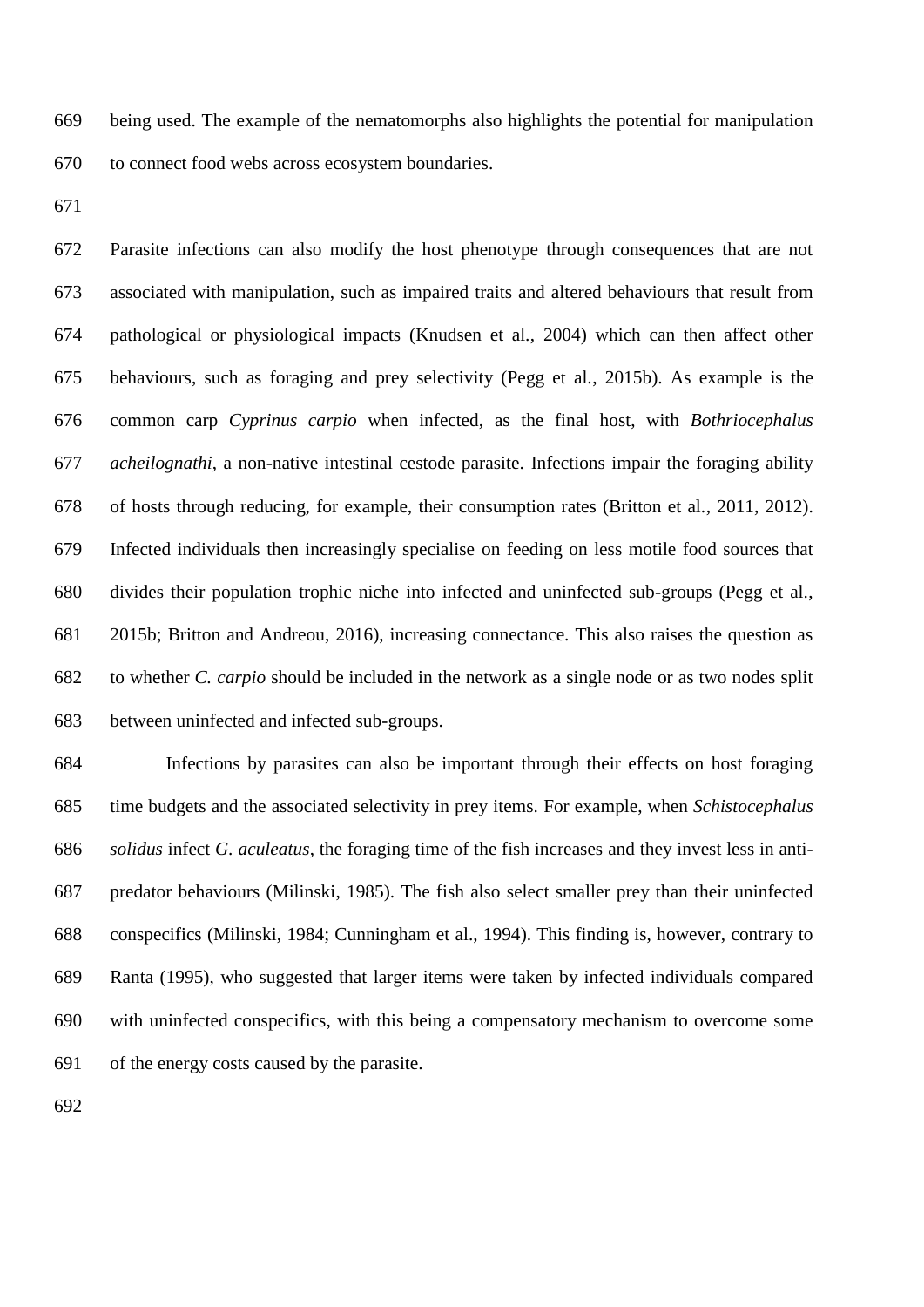Consequently, irrespective of manipulation, parasite infections can markedly alter the host phenotype and this can have marked consequences for the trophic ecology of the host. These consequences can then modify the links within the food web, including through processes such as parasite-mediated competition.

### **5.5 Parasite mediated competition and coexistence**

 Parasite mediated competition can have important implications for the prey selectivity of parasitized individuals and thus the connections within the trophic network (Holt and Pickering, 1985; Holt and Dobson, 2006; Hatcher et al., 2006, 2012b,c). In essence, the infection by a focal parasite on a free-living species potentially alters the competitive ability of the host, resulting in either increased or reduced access to a shared resource (Dunn et al., 2012; Hatcher et al., 2006, 2012a). If reduced, then it might lead to that host having to exploit other resources to maintain their energetic requirements and thus could be a driver of the formation of new network links.

 At an intraspecific level, the competitive ability of infective hosts may be reduced compared to their uninfected conspecifics, potentially leading to intra-specific niche partitioning (Hatcher et al., 2012a). For inter-specific competitive interactions, parasites can reverse competitive interactions where one host species out-competes another in the absence of a parasite; however, due to lower resistance to the parasite, they develop infections and subsequently the competitive interaction becomes more symmetrical (Hatcher et al., 2006). Apparent competition occurs when two host species that do not normally compete are infected by the same parasite species that creates a link between them and creates an indirect competitive interaction (Dunn et al., 2012; Hatcher et al., 2006, 2012a). This competition is generally driven by one host species being more resistant to the parasite and acting as a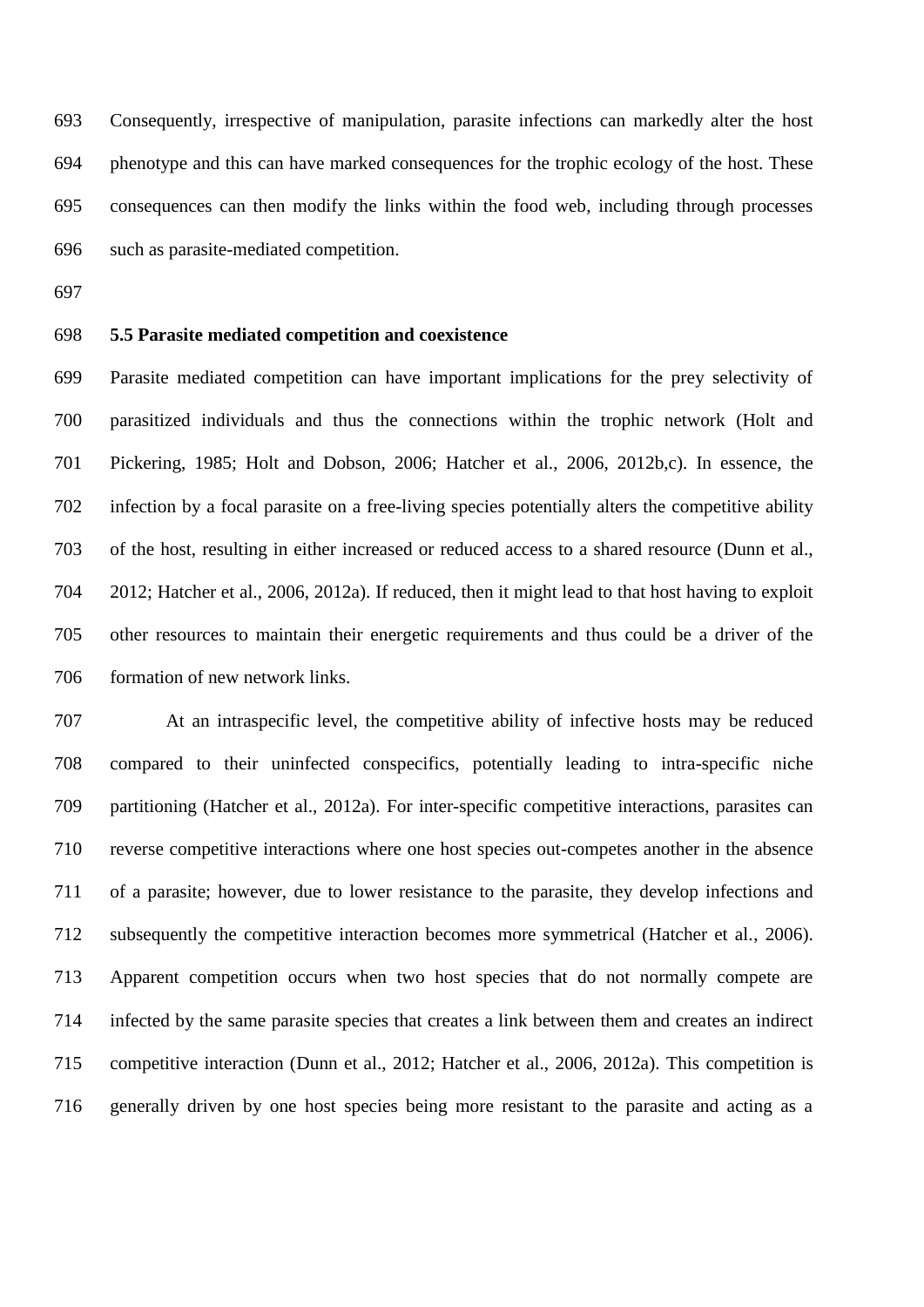reservoir that feedbacks greater parasite pressure on to the other host species (Hatcher et al., 2006).

 Parasite mediated coexistence is where the infection by a parasite supresses the interspecific competitive ability of its host sufficiently to enable the host species to coexist with an otherwise inferior competitor species. The effect can even be as extreme as to allow a species to colonise an area when it would otherwise be competitively excluded by the host species. For example, two Caribbean *Alonis* lizard species are only able to coexist when the malarial parasite (*Plasmodium azurophilum*) reduces the competitive ability of *Alonis gingivinius* (Schall, 1992). In this way, parasite mediated coexistence can be important in maintaining species richness and patterns of biodiversity. It will then, by extension, also be important in regulating trophic relationships and thus strongly influence the extent of the connections within the trophic network.

## **6. Integrating biological invasions into infectious food webs**

## **6.1 Linking network structure and invasibility by parasites**

 Invasibility, along with invasiveness, are two major concepts in invasion ecology (Richardson and Pyšek, 2006). Invasiveness is the propensity of an introduced species to invade a recipient ecosystem, with its expected determinants including introduction history, species traits, and ecological and evolutionary processes (van Kleunen et al., 2010). It is beyond the scope of this Section to discuss this further. Invasibility is the susceptibility of the recipient ecosystem to the establishment and spread of introduced species (Lonsdale, 1999). Whilst the roles of species diversity and the patterns of resource use and competition in resistance to invasion are important in determining the outcomes of introductions (Kennedy et al., 2002), network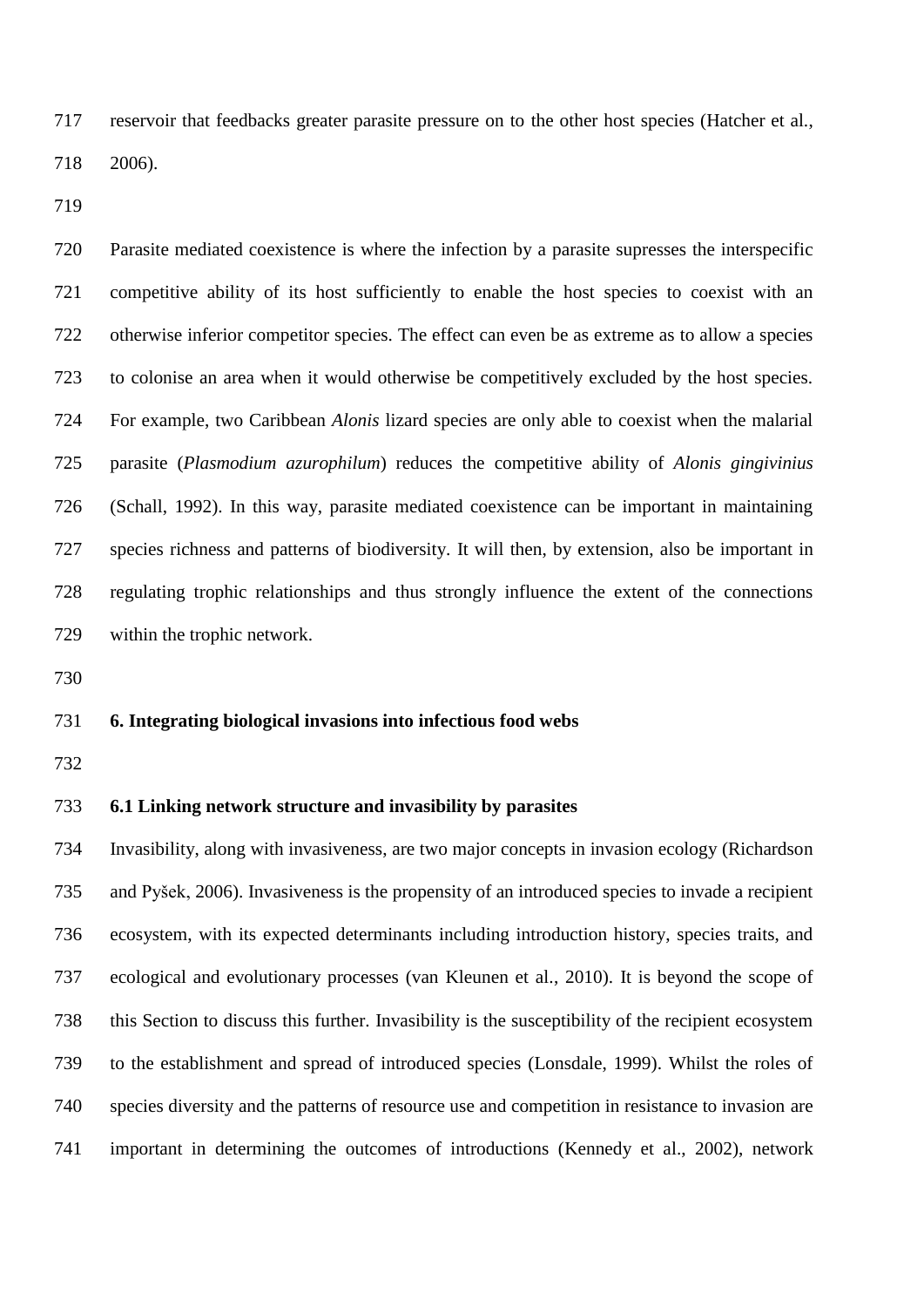approaches potentially provide a new effective, integrative tool to search for structural features that determine invasibility. The relationship between food web structure and invasibility has been investigated almost exclusively regarding introduced free-living species. However, their main results can be used to address the case of co-introduced parasites, given that their success depends on that of their co-introduced host. Again, the structural features that are of most interest are connectance, nestedness and modularity. Here, the effects of connectance are primarily discussed, since patterns of nestedness and modularity are often the consequences of varying connectance values (Riede et al., 2010; Lurgi et al., 2014).

 Connectance has been found to either constrain or promote invasion. A negative relationship between connectance and invasibility was first reported in the theoretical work by Romanuk et al. (2009) and later in the empirical study by Wei et al. (2015), who tested experimentally how the resource competition networks of resident bacterial communities affected invasion resistance to the plant pathogen *Ralstonia solanacearum*. In highly connected webs, all members efficiently exploit most resources. This results in increased competition and a crowded niche space, constraining invasion. Nevertheless, the effect of connectance on invasibility might depend on the trophic level of the invader (Baiser et al., 2010). This is because connectance seems to be positively linked to the fraction of intermediate species (Vermaat et al., 2009), which may constitute prey or predators for the invader depending on its position in the food web. It follows that invasion success is predicted to decrease with connectance for exotic herbivores due to a high number of potential predators, and to increase with connectance for exotic top predators due to a high number of potential resources (Baiser et al., 2010). More recently, and contrary to previous findings, the theoretical works by Lurgi et al. (2014) and Hui et al. (2016) illustrated how highly connected networks might be more vulnerable to invasions. This is because of the link between connectance and stability; highly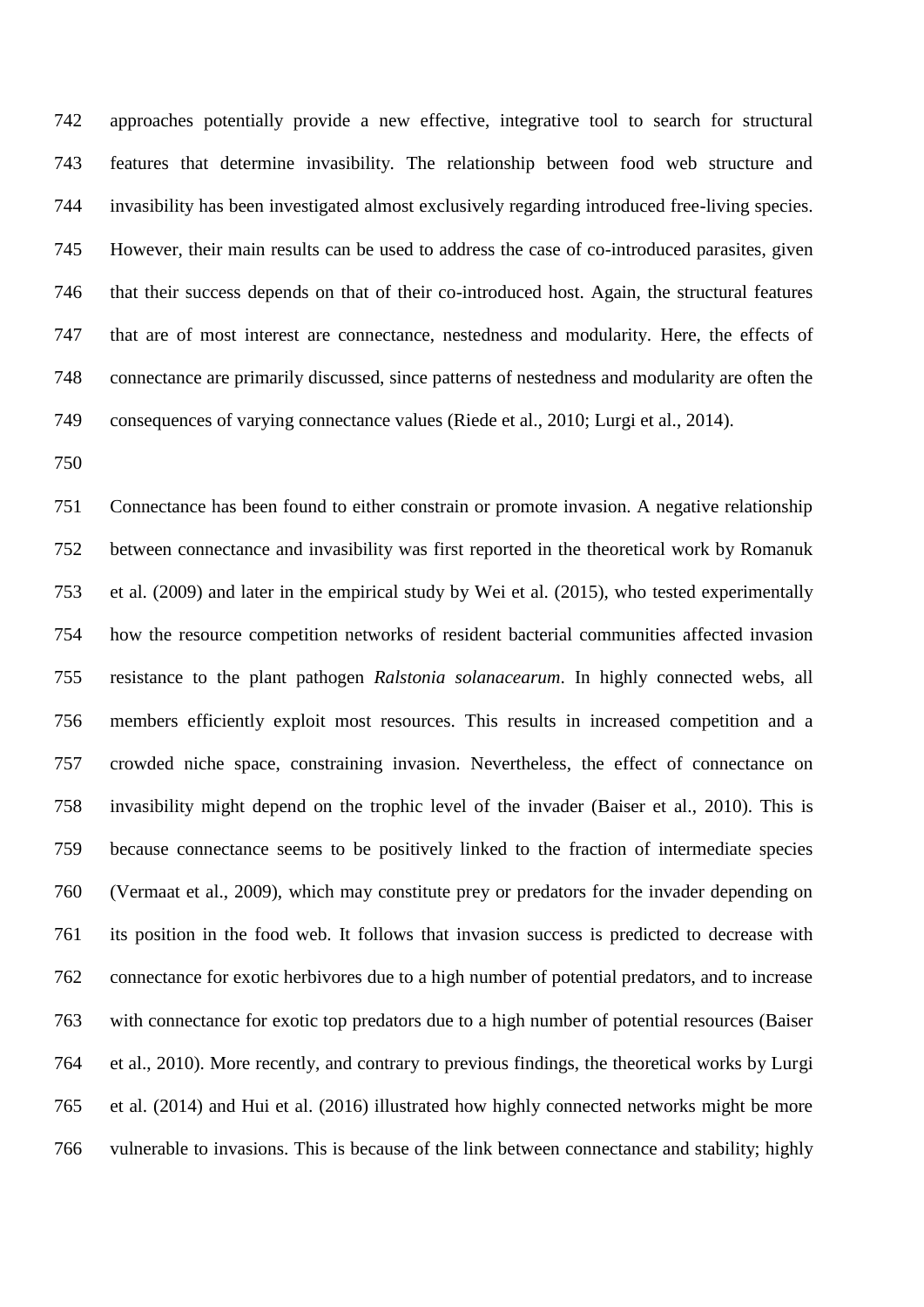connected networks could encompass more reinforcing feedbacks between species, which makes them unstable and might create opportunity niches for invasion (Hui et al., 2016). Conversely, networks with low connectance are more stable in terms of total biomass even when individual species abundances fluctuate, and are thus more robust to biological invasions (Lurgi et al., 2014). Another explanation lies on species diversity. Higher levels of diversity are known to confer resistance to invasion and more connected food webs are often less diverse (Lurgi et al., 2014). This could explain the positive relationship between connectance and invasibility.

 In addition to the successful establishment of their host, co-introduced parasites with a complex life cycle must overcome another critical step before establishing which is to find the next host(s) and the transmission pathway(s) needed to complete their cycle. Intuitively, highly diverse networks should provide more opportunities to find a suitable host, but they generally exhibit low connectance. As previously discussed, this might decrease invasibility by the co-introduced host. Similarly, it should be easier to find suitable transmission pathways in highly connected networks, which are also supposed to facilitate invasion by the co- introduced host, but where parasites might face the problem of finding a suitable host as these networks are often less diverse. Therefore, it is difficult to predict how the structure of the recipient food web may determine invasibility by co-introduced parasites as antagonistic effects can be confounded. A rough prediction could be that the invasion success of parasites with complex life-cycles decreases with the level of host specificity and the number of successive hosts involved in the cycle.

 Spill-over to native hosts may allow co-introduced parasites to establish in the recipient food web even when its structure constrains invasibility by their co-introduced host. Infecting a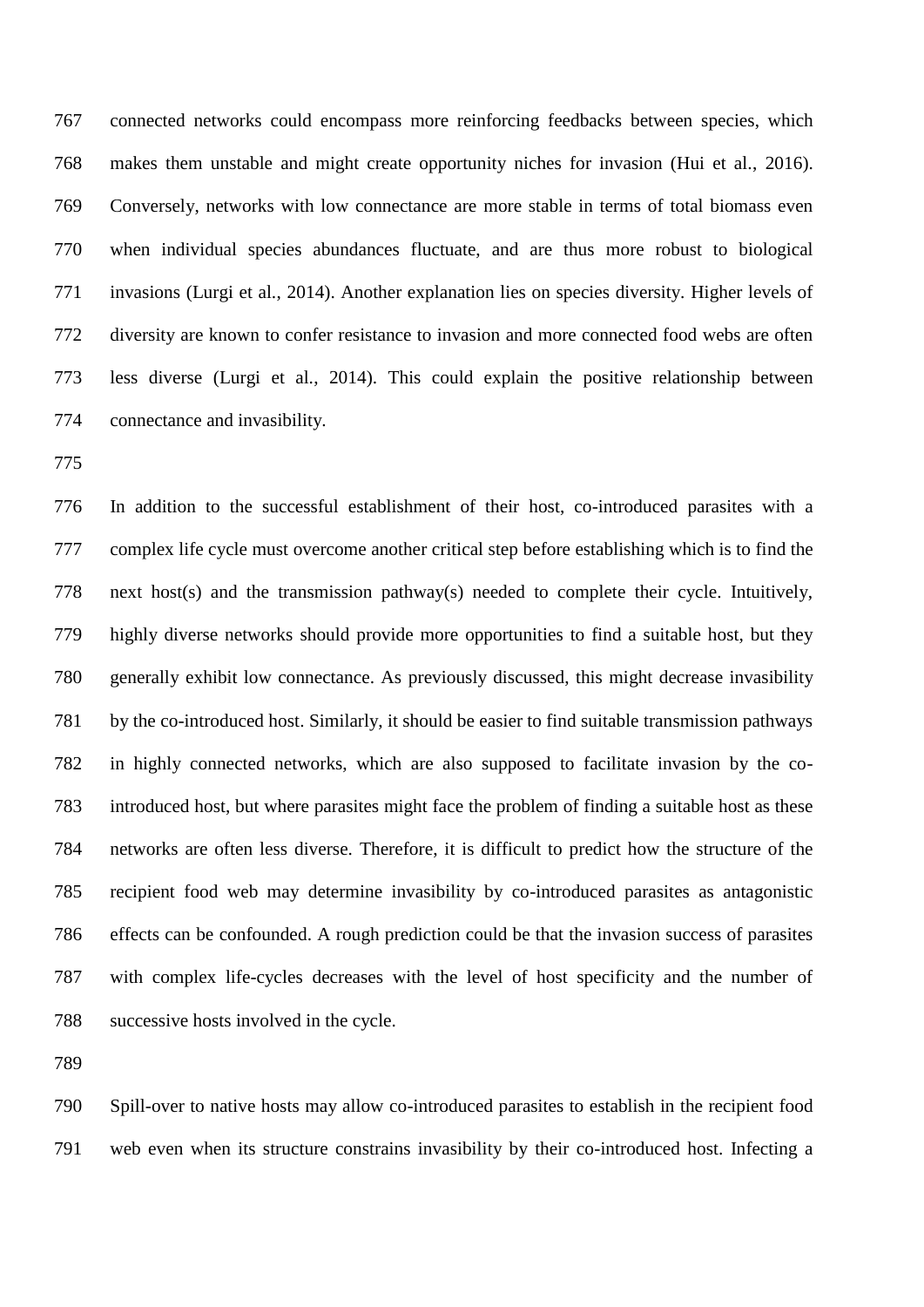native host is the first step of the invasion process for non-native parasites that are introduced alone at a free-living infective stage. Once in the native hosts, non-native parasites (either introduced or co-introduced) have first to meet life-cycle requirements in terms of successive hosts and transmission pathways. As discussed above, this might depend on host specificity, the complexity of the cycle, and the compromise between diversity and connectance. Second, they have to cope with the recipient parasite – host network, as the native hosts they exploit are themselves likely to be already exploited by a range of native parasites. The role of the structure of recipient parasite – host networks on invasibility by parasites is a question that remains to be addressed. For instance, connectance in parasite – host networks decreases rapidly with increasing number of species (Poulin, 2010). It follows that it might be easier for exotic parasites to avoid competition with native parasites in large networks. Modularity might also play a role in invasibility by parasites in that highly compartmentalized networks are formed by clearly bounded modules, with few interactions between modules, corresponding to spatially or temporally partitioned niches and habitats that are potentially available. This suggests that invasive species experiencing strong ontogenetic niche shifts, such as some complex lifecycle parasites, are more likely to invade highly modular networks (Hui et al., 2016).

# **6.2 Impact of exotic parasites on food-web structure**

 As when it comes to infectious food webs, the introduction of new parasites first adds greater complexity via new nodes and links. Once past this generic effect and in the case of invasion, which implies spill-over to native hosts, long-term effects are more difficult to predict as they depend on parasite strategy, the levels of virulence, pathogenicity and specificity, the presence of natural enemies that confer biotic resistance (e.g. predators, other parasites and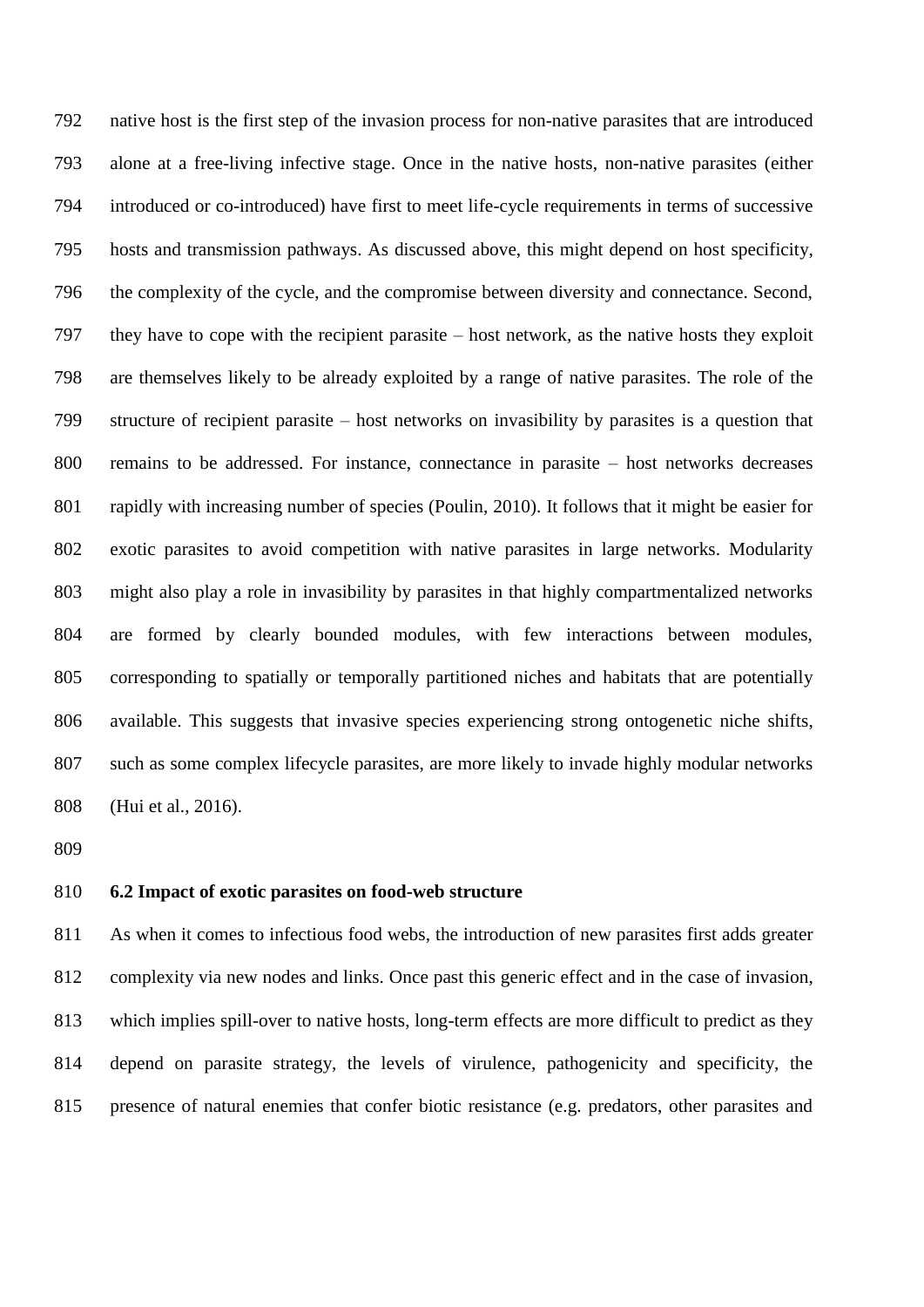hyperparasites), and the evolutionary responses of both hosts and parasites (see Table 1 in Britton, 2013).

 A rough categorisation can be made regarding the level of pathogenicity (i.e. the extent to which infection reduces host fitness). Highly pathogenic parasites might cause the decline or even the exclusion of native hosts, sometimes followed by secondary extinctions. There is, however, no empirical work illustrating the structural effect of such parasites, although it can be argued that in the extreme cases of species exclusion, this results to network simplification through a reduction in the number of nodes and links. These parasites are sometimes referred as 'emerging infectious diseases', which are diseases that have appeared in a population for the first time and have significant social, economic and ecological costs (Hatcher et al., 2012b), or as 'biological weapons', because they facilitate invasion by their co-introduced host through their negative impacts on native hosts, which constitute natural enemies for invaders (Strauss et al., 2012). They include parasitoids, and particularly those used in classic biocontrol, microparasites like fungi, protozoans, bacteria and viruses, or macroparasites (see examples in Hacther et al., 2012; Strauss et al., 2012; Dunn and Hatcher, 2015). The fungus that causes crayfish plague and discussed in Section 5.2 is a good example. Another popular example is the parapoxvirus that spilled-over from grey squirrels to red squirrels in which it causes a deleterious disease (Tompkins et al., 2003). The releases of insect parasitoids to control agricultural pests provide good examples of the intentional introduction of pathogenic parasites. Spill-over to non-target species frequently occurs and may cause local extinctions and profoundly reorganize the networks (Hawkins and Marino, 1997; Boettner et al., 2000; Henneman and Memmott, 2001; Parry, 2009).

 In contrast, invasive parasites of low pathogenicity can make invaded networks more complex through the creation and persistence of new nodes and links. This might be the case with many macro-parasites, like helminths with complex life-cycles, with the assumption that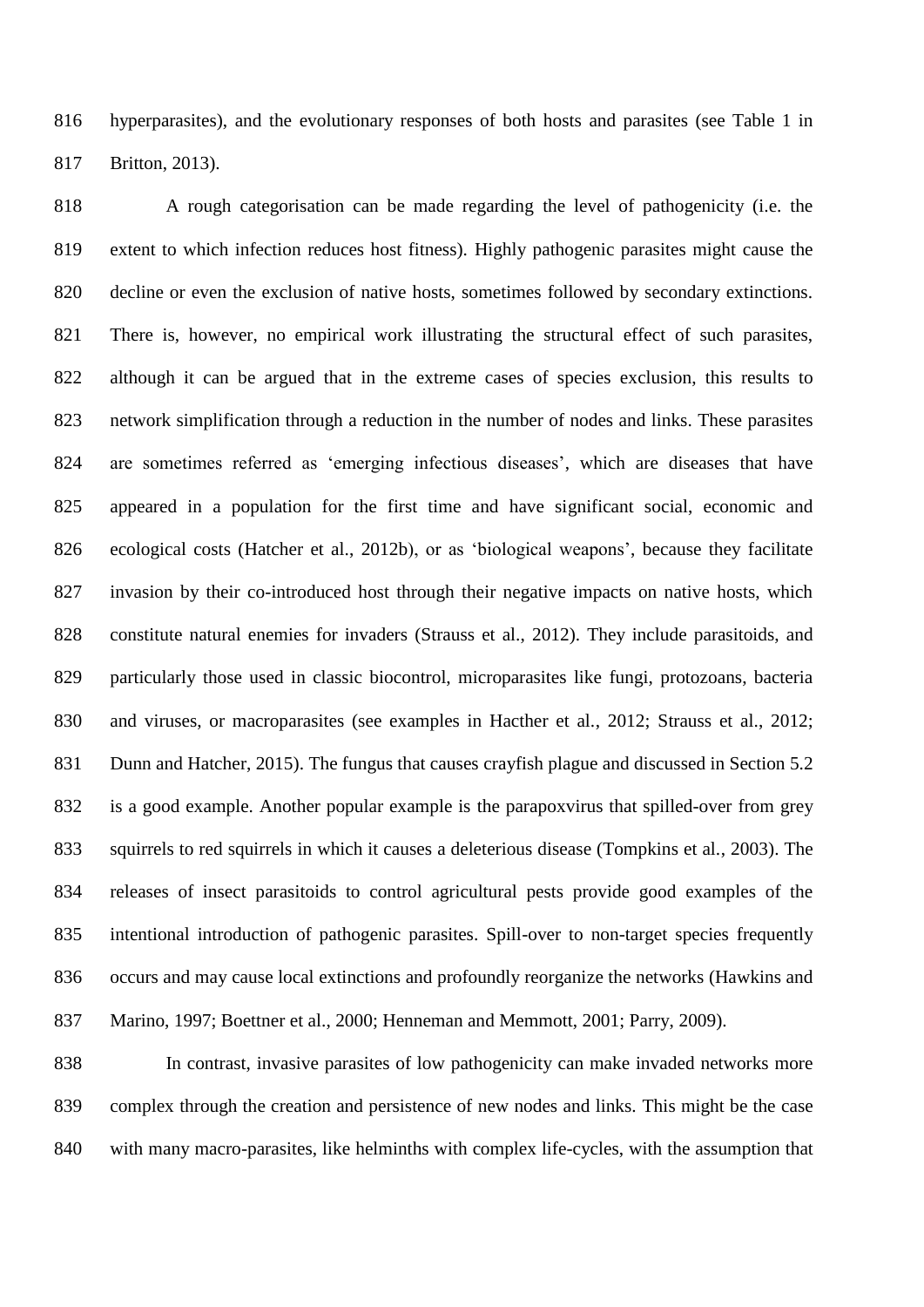the more complex the lifecycle, the greater the effect on network complexity. To our knowledge, the empirical work by Amundsen et al. (2013) is currently the only available study that compares the structure of an infectious food web pre- and post-invasion. The study evaluated how the introduction of two fish species, arctic charr *Salvelinus alpinus* and *G. aculeatus*, altered the pelagic network of Lake Takvatn, a subarctic lake in northern Norway. Artic charr and stickleback facilitated the arrival of four new birds feeding almost exclusively on these two fish, and five new parasites, including one parasite that use the fish as an obligate host. Several of these parasites also infected native species in the food web during the completion of their life cycles. In comparing the pre- and post-invasion infectious food webs, the post-invasion web had greater complexity with more nodes (39 vs. 50 species), more links (282 vs. 440), and an increase in linkage density, mean trophic level, omnivory, vulnerability and nestedness. Only connectance slightly decreased, with this a common pattern when adding consumers with some degree of specificity, such as parasites. Most interestingly, 79 % of the 158 new-established links involved parasites with many predator – parasite links. Trophically-transmitted parasites were highly connected, thus highlighting the important contribution of this parasite strategy to the complexity of networks.

 Amundsen et al. (2013) did not, however, address the question of modularity. As discussed in Section 6.1, highly compartmentalized networks might more easily accommodate complex-life cycle parasites than non-modular networks because the distinct modules correspond to partitioned niches and habitats. In return, the introduction of parasites with complex lifecycles should decrease modularity as they create links between modules. This effect should increase with the length of the cycle (i.e. the number of successive hosts) and the magnitude to the ontogenetic shifts. We are not aware of empirical works that could illustrate this effect.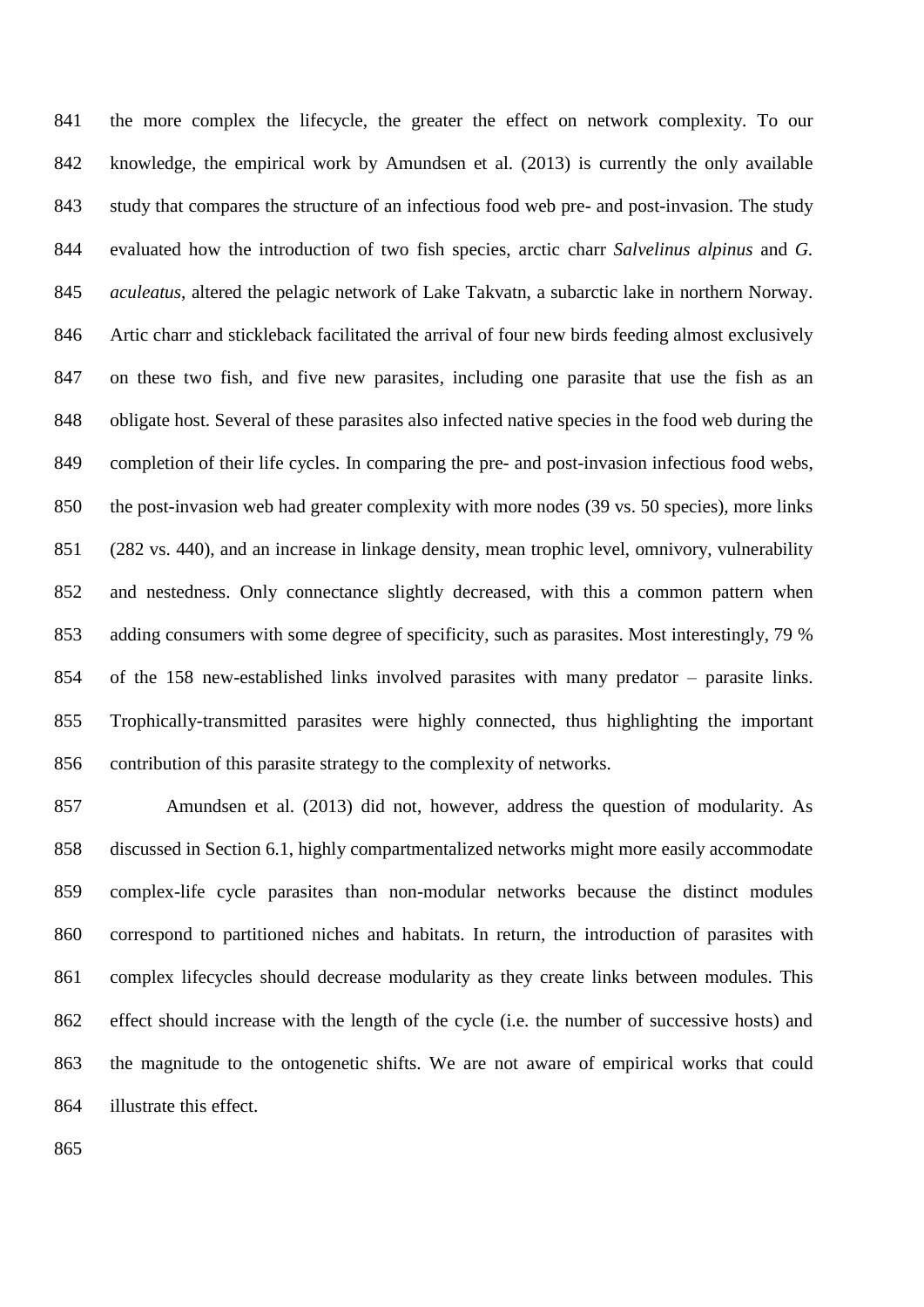Parasites of low pathogenicity are more likely to be co-introduced as the probability of their co-introduced hosts surviving the translocation process is expected to decrease with the 868 pathogenicity of the parasites they carry (Blackburn et al., 2011; Strauss et al., 2012; Lymbery et al., 2014). Consequently, it might be expected that co-introduced parasites are more likely to make invaded networks more complex than to simplify them. However, the effects of co- introduced parasites can be confounded with the concomitant effects of their co-introduced hosts, which can drastically disturb the structure of the invaded network and at the same time 873 threaten native parasites.

## **6.3 How invader – induced changes in network structure affect parasites**

 Invasive species (which refers only to free-living species in this Section) can modulate the dynamics of native parasites in many ways, either directly of indirectly (Table 5, see examples in Johnson et al., 2010 and Poulin et al., 2011). Here, we focus on the structural changes induced by biological invasions to discuss their potential effects on native parasites.

 Few studies used the network approach to investigate how invaders affect native parasites, and it has been done mostly on parasitoids. Heleno et al. (2009) investigated how alien plants integrated into the native plant – herbivore – parasitoid tripartite network of the laurel forest in the Azores archipelago. They found no significant effect on network structure but a significant decrease in network size as plant and insect (both herbivores and parasitoids) richness decreased with plant invasion. Although insect abundance was not significantly affected by alien plants, insect biomass was significantly reduced because small insects on alien plants replaced large insects on native plants. Similarly, Carvalheiro et al. (2010) investigated how the invasive plant *Gaultheria shallon* integrated into the plant - herbivore – parasitoid network of a site dominated by *Calluna vulgaris* in the UK. They found a decrease in the abundance of all insects and a decrease in the richness of parasitoids, but these effects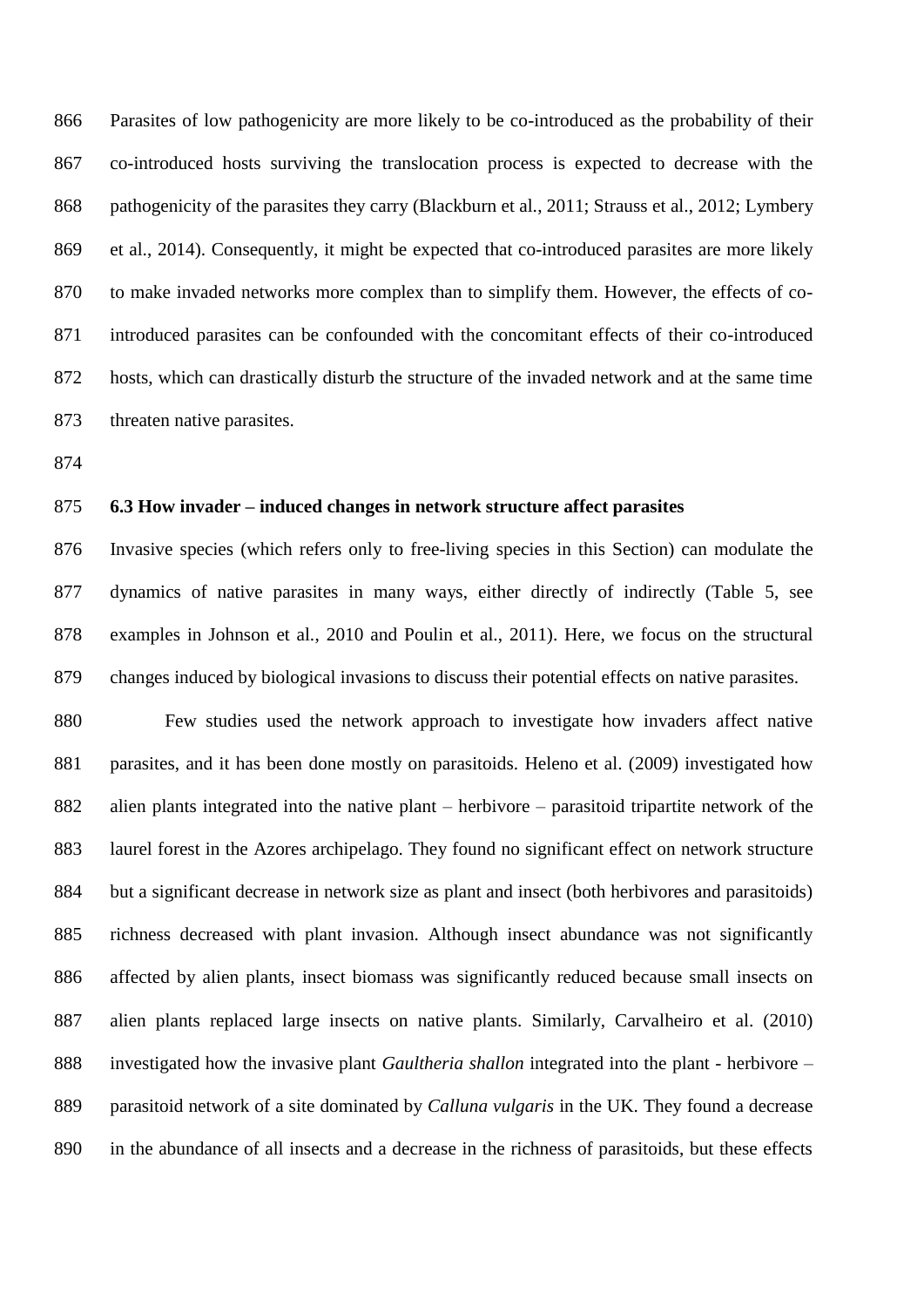were confined to trophic specialists, not generalists. In terms of network structure, because specialist species dominated the undisturbed food web, *G. shallon* invasion caused a reduction of the importance of their trophic links, leading to an increase in the evenness of species abundances and interaction frequencies (Carvalheiro et al., 2010). Timms et al. (2012) found that invasion by gypsy moth (*Lymantria dispar*), one of the most harmful invasive forest insects in North America, had no significant effect on the structure of the native parasitoid – herbivore network. There was only a little sharing of parasitoids with native hosts and gypsy moth was the target of a generalist parasitoid that increased its specialization on gypsy moth at high gypsy moth abundances.

 There is not enough empirical and theoretical works to infer a general pattern for the effects of invaders on the structure of recipient parasite – host networks, and it is likely that it depends on the structure of the pre-invasion food web. The works by Heleno et al. (2009), Carvalheiro et al. (2010) and Timms et al. (2012) emphasize the benefit of using the network approach with information on diet breadth to understand and predict the responses of native species to invasion. It permits the detection of bottom-up cascade effects that can lead to further top-down effects, via apparent competition (Carvalheiro et al., 2010).

 By definition, invasive species proliferate in recipient ecosystems and can dominate invaded communities in terms of abundance or biomass. It follows that invasive species can become profitable prey for native predators. For instance, in North America, many freshwater predators have shifted their diet to include the round goby (*Neogobius melanostomus*) and/or the zebral mussel (*Dreissena polymorpha*), two of the most problematic freshwater invaders (reviewed in Bulté et al., 2012). In addition, a broad diet with opportunistic feeding is expected to be one of the attributes of successful invaders (Ricciardi and Rasmussen, 1998). Invasive species can thus become generalist consumers in the invaded food web, creating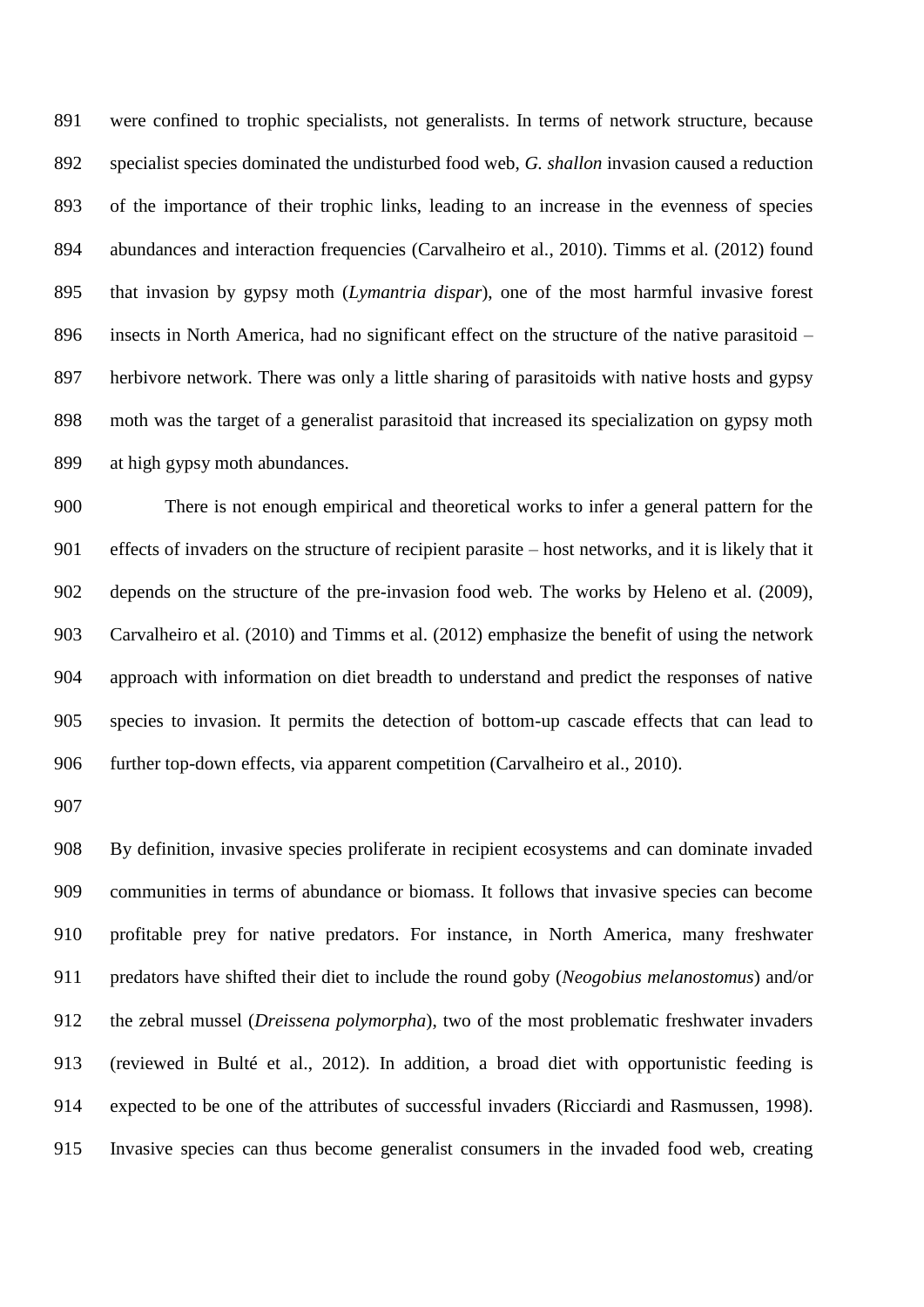links with many native resources. Combining high generality with high vulnerability makes invasive species, and especially those at intermediate trophic levels, likely to occupy a central location in invaded food webs in that they are highly connected. Invasion might lead to food web contraction with increased connectivity around invasive species and reduced connectivity among native species, without marked change in overall connectance. Several studies documented the preferential use by parasites of free-living species that occupy central locations in food webs and represent hubs (Chen et al., 2008; Amundsen et al., 2009; Anderson and Sukhdeo, 2011). These species constitute stable ecological and evolutionary units for parasites and offer transmission opportunities. Following the colonization time hypothesis (Guégan and Kennedy, 1993), one might thus predict that invasive species should acquire local parasites over time, and should host a significant fraction of parasite diversify due to their central position. The work by Gendron et al. (2012) supports this prediction. As predicted by the enemy-release hypothesis, they showed that the round goby was less infected than native fish in the early phase of its establishment in the St. Lawrence River. However, this advantage over native species is expected be of short duration as the parasite richness and abundance of the older population of round goby in Lake St. Clair has more than doubled within 15 years (Gendron et al. 2012).

## **7. Qualitative versus quantitative approaches**

 The application of network analyses to predict how introduced free-living species and their parasites alter network properties has revealed their high utility in demonstrating the extent of the changes that can be incurred in native systems. However, trophic networks that are built on binary matrices provide only a qualitative perspective of food web structure (Section 2.2). Whilst more quantitative approaches are possible that incorporate species abundance and interaction frequency using weighted metrics (e.g. Bersier et al., 2002), these are reliant on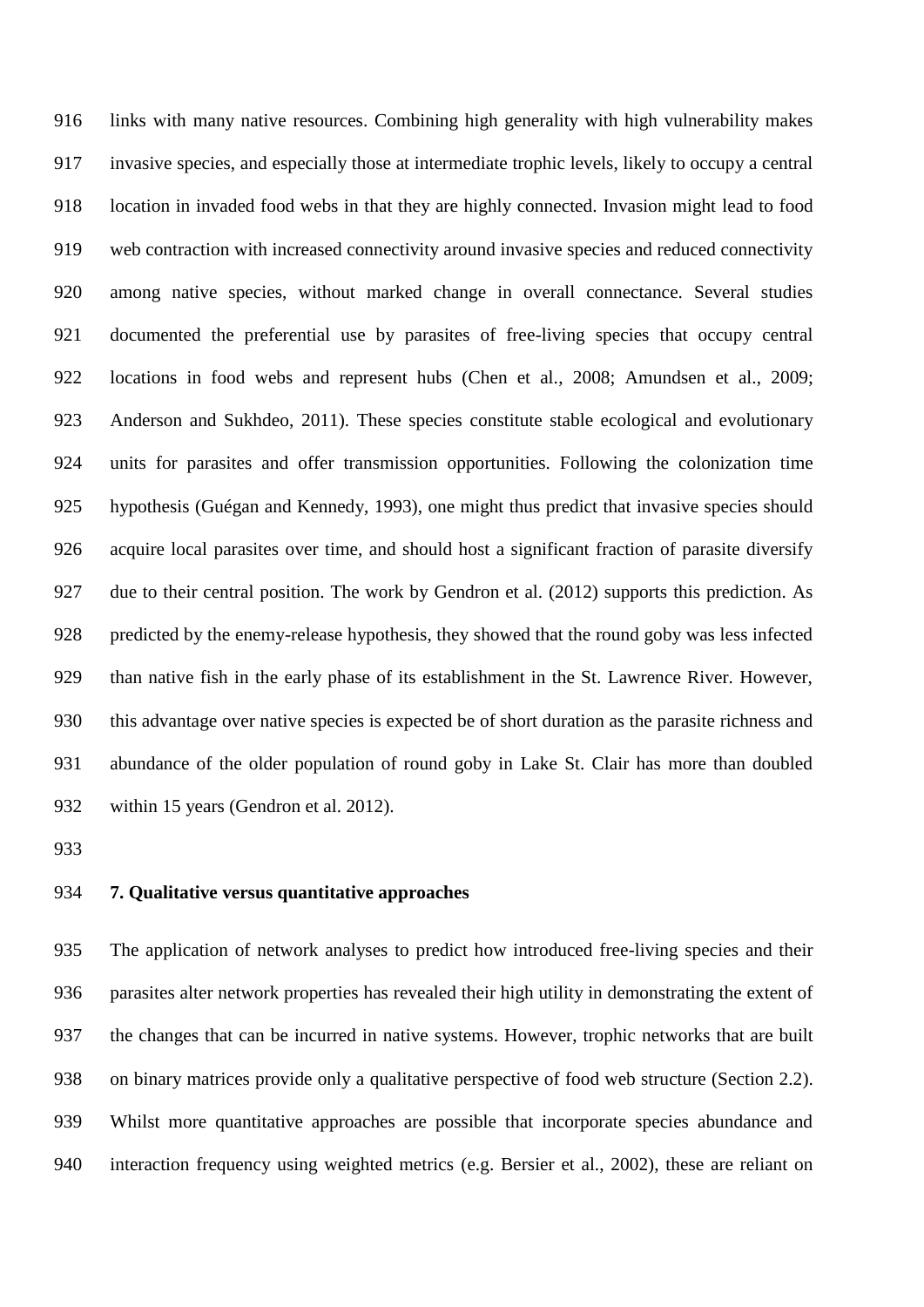either using robust empirical data on predator – prey relationships or using heuristic approaches where these data are unavailable (e.g. Amundsen et al., 2013). Thus, these network approaches are, arguably, unable to incorporate some of the more complex aspects of host-parasite trophic relationships that could result from processes such as parasite manipulation and infection-induced host phenotype alterations (Section 5). Thus, approaches that integrate the more qualitative network approaches discussed in this review with more quantitative approaches, such as stable isotope analyses, should provide greater insights into how parasites alter trophic relationships (Britton, 2013; Britton and Andreou, 2016). They should also help test how parasite loading affects trophic niche sizes and how infections modify energy flux (Britton and Andreou, 2016).

951 As the ratios of the stable isotopes of carbon  $(^{13}C; ^{12}C)$  and nitrogen  $(^{15}N; ^{14}N)$  vary predictably from resource to consumer (Fry, 2007), they enable reconstruction of the trophic structure and the analysis of the trophic niche sizes and the overall food web structure (Grey, 954 2006). The carbon values ( $\delta^{13}$ C) of a consumer species indicates their energy source, with enrichment of approximately 1 ‰ indicating the move up a trophic position; the stable 956 nitrogen isotope  $(\delta^{15}N)$  typically becomes enriched by 3 to 4 ‰ between prey and predator tissue and so is an indicator of consumer trophic position (Deniro and Epstein, 1981; Minagawa and Wada, 1984). The application of stable isotope techniques, using the predictable relationship between the isotopic composition of consumers and their diet, is then sufficiently powerful to detect long-term (e.g. 3 to 6 months) dietary differences between individuals of the same population (Fry, 2007), such as those that are parasitized with a specific parasite and those that are uninfected (Pegg et al., 2015b).

 Examples of how parasites can affect the trophic niche of host populations are demonstrated in Figure 6 and 7. In all cases, the host populations were sampled using electric fishing and seine netting, with dorsal muscle samples taken from a random selection of up to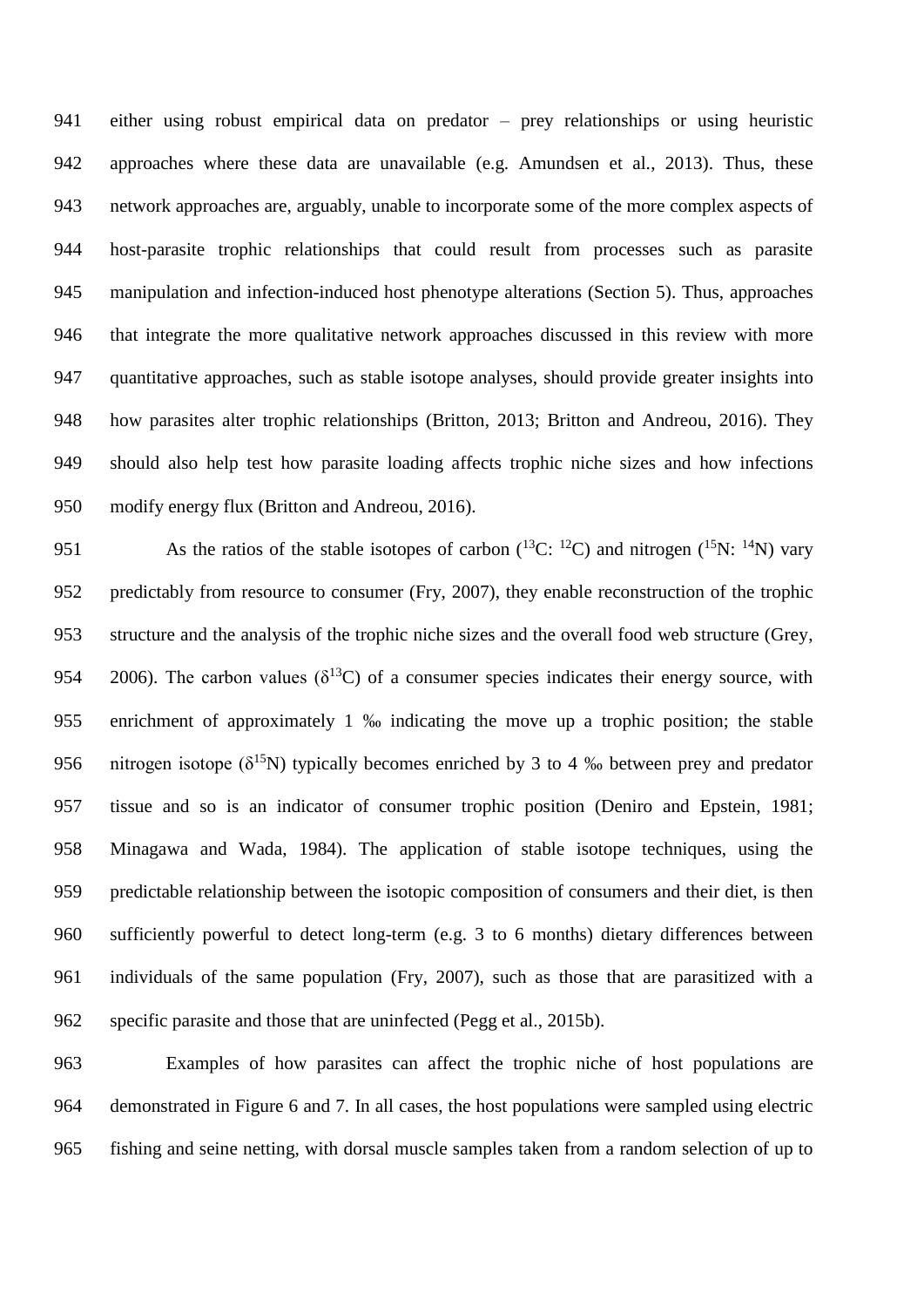966 30 fish per host population. Concomitantly, macro-invertebrate samples were collected by 967 kick- and sweep-netting. All samples were dried at 50°C for 48 hours before being sent to the 968 Cornell Isotope Laboratory for analysis (Cornell University, New York, USA). The outputs 969 were values of  $\delta^{13}C$  and  $\delta^{15}N$  for each individual fish and their putative food resources. Where 970  $\delta^{15}N$  has been converted to trophic position (TP), it used the formula  $[(\delta^{15}N_i - \delta^{15}N_{\text{baseline}})/$ 971  $3.4$ ] + 2, where N<sub>baseline</sub> is the mean  $\delta^{15}$ N of the putative food resources (macro-invertebrates). 972 Where  $\delta^{13}C$  was converted to Ccorr, conversion was via  $(\delta^{13}C_i - \delta^{13}C_{mean})/CR$ , where  $\delta^{13}C_{corr}$ 973 is the corrected carbon isotope ratio of the fish,  $\delta^{13}C_i$  is the uncorrected isotope ratio of the 974 fish,  $\delta^{13}C_{\text{mean}}$  is the mean macro-invertebrate isotope ratio and CR is the invertebrate carbon 975 range ( $\delta^{13}$ Cmax -  $\delta^{13}$ Cmin). Irrespective of whether the stable isotope data were corrected or 976 not, they were used to determine the trophic niche width of each population sub-group 977 (infected/ uninfected with the focal parasite) using the metric 'standard ellipse area' ( $SEA_c$ ) 978 (Jackson et al., 2011; Jackson et al., 2012). These ellipses are based on the distribution of 979 individuals in isotopic space as an estimate of each species core trophic niche using the 'siar' 980 package (Jackson et al., 2011; Parnell et al., 2010) in the 'R' computing programme (R Core 981 Development Team 2012). The subscript 'c' in 'SEAc' indicates that a small sample size 982 correction factor was used, as sample size tended to be below 20 per species per sub-group 983 (Jackson et al., 2011).

 Figure 6 shows the trophic niche sizes of sub-groups of minnow *Phoxinus phoxinus* and bullhead *Cottus gobio* that are infected/ uninfected with the focal parasite *Pomphorhynchus laevis* in the River Loddon, Southern England. This is an intestinal parasite that has a complex lifecycle involving *G. pulex* as the intermediate host. In both species, the infected fishes had a trophic niche that sat within the larger trophic niche of the uninfected fishes, suggesting that although both sub-groups were consuming similar prey items, the infected individuals were specialising on only a proportion of these items, resulting in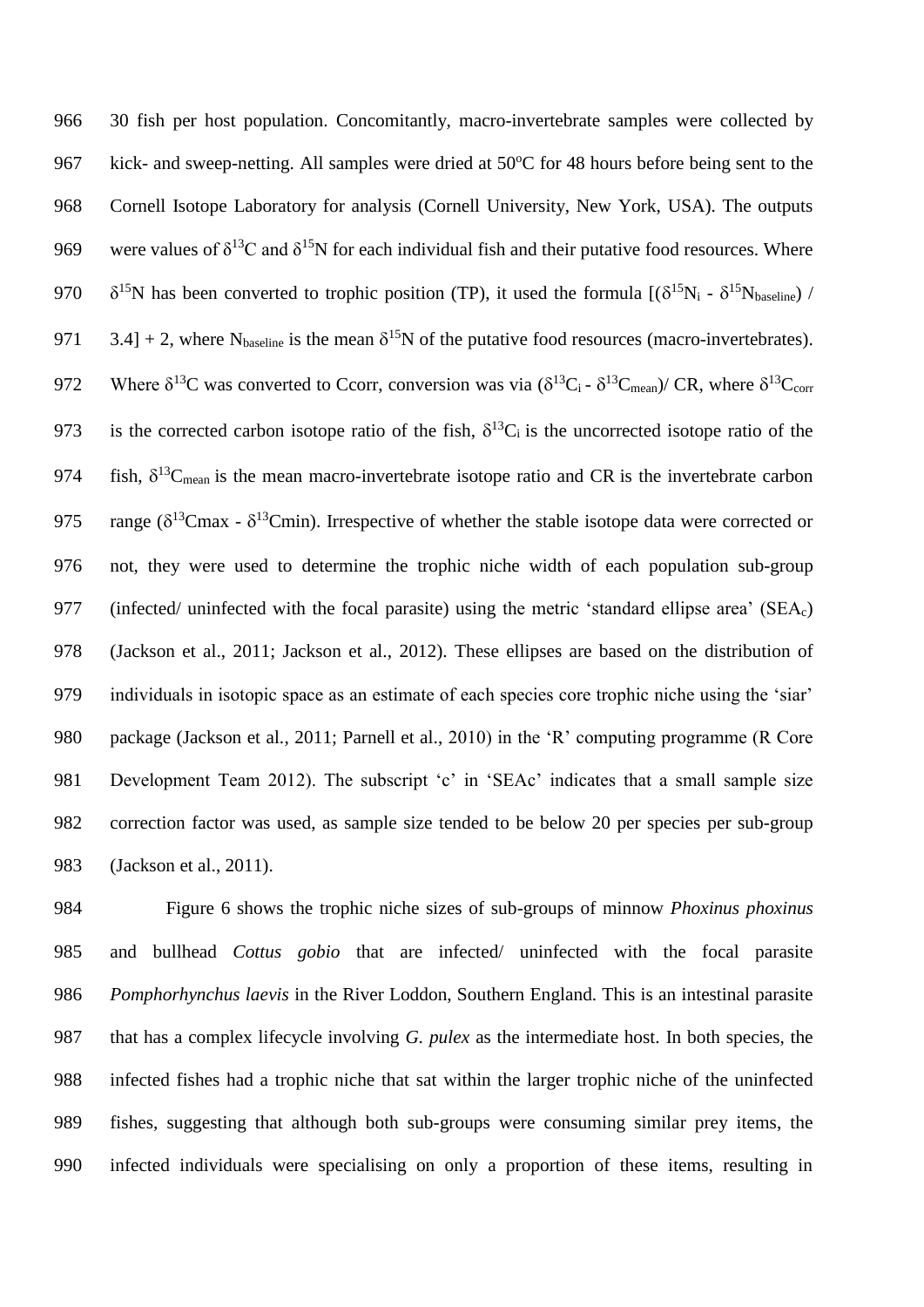constriction of their niche. Figure 7 revealed the trophic niche sizes of the infected/ uninfected sub-groups of a roach *Rutilus rutilus* population infected with *L. intestinalis*, and a *G. aculeatus* population infected with *Schistocephalus solidus*. Both parasites have a complex lifecycle where the fish represent the second intermediate host, where the final host is a fish- eating bird. For both host-parasite systems, the trophic niche of the infected fishes had almost completely diverged from that of the uninfected fishes. Thus, across these examples, stable isotope analysis revealed that trophic consequences of infection for the host population were marked, with these insights difficult to predict from qualitative network approaches. These outputs could then be used as the basis of weighting the interaction frequencies between infected population sub-groups and their prey.

### **8. Conclusions and forward look**

 Parasites can reach novel ecosystems with or without free-living species, and despite enemy release, the rate of parasite introductions is accelerating around the world. Identifying the structural features of recipient networks that constrain or promote the establishment success of introduced parasites has proven to be complex as antagonistic effects might be confounded. Particularly, the role of species diversity and connectance in invasibility by parasites has to be explored further. Less ambiguously, it seems that modular networks could more easily accommodate parasites experiencing strong ontogenetic shifts. Once established, the extent to which exotic parasites alter food-web structure mostly depends on their life-strategies. For instance, pathogenic parasites causing emerging infectious diseases or acting as biological weapons for their co-introduced host are likely to make food webs more simple through the removal of nodes and links, whereas complex-life cycle parasites with trophic transmission are likely to make food webs more complex through the creation of new links. At the individual and population levels, this involves various processes including parasite spill-over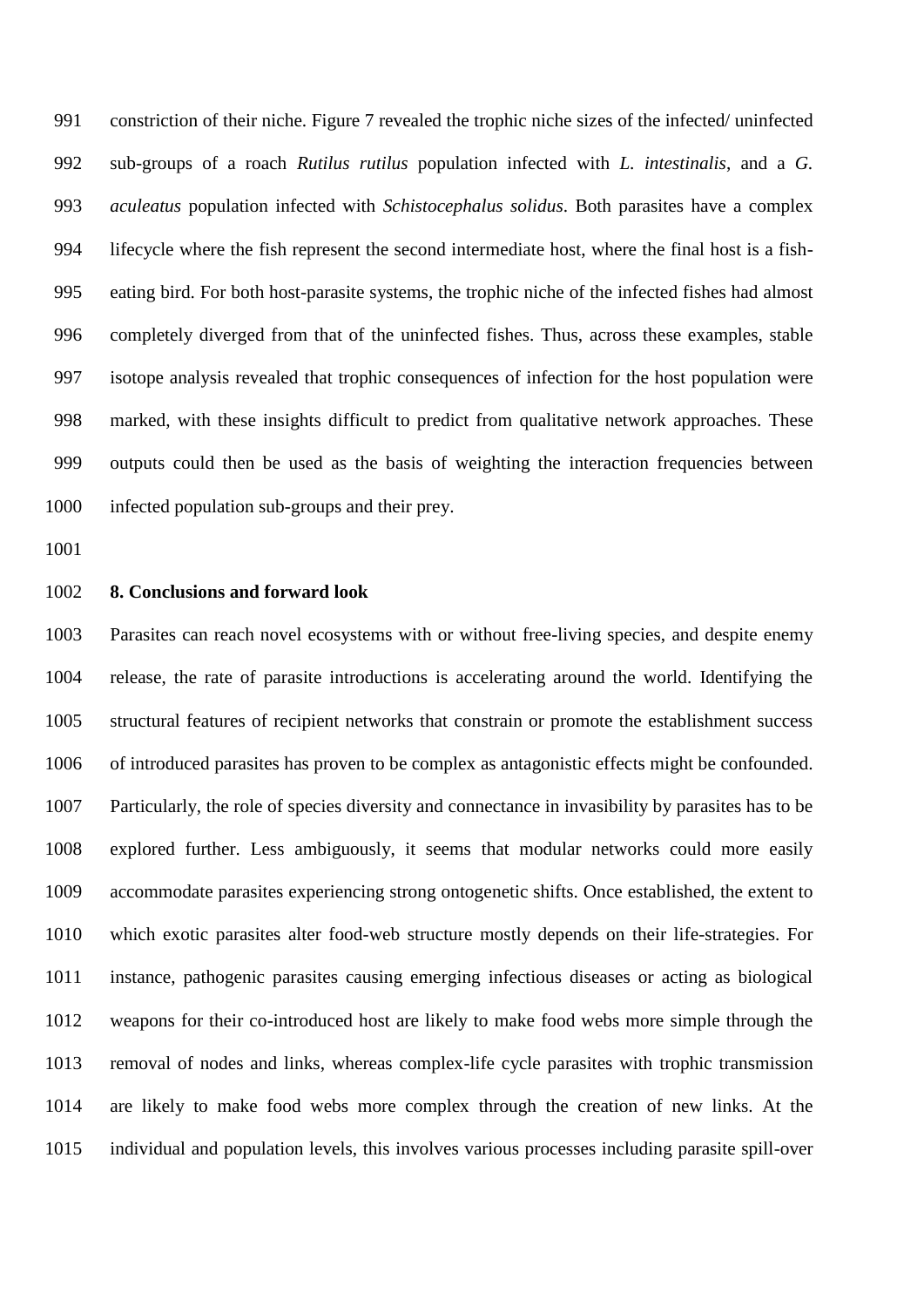and spill-back, the modification of host phenotype and the mediation of biotic interactions. However, the ecological significance of such increased complexity in networks, and particularly whether it promotes or constrains stability, has to be further explored through theoretical and experimental investigations. For this, some outstanding methodological issues have to be resolved such as the problem of node resolution, or the question of how to deal with the distinct sub-webs of a whole food web.

 In addition to the traditional predator – prey links, including parasites in food webs adds new types of links that are often unequally documented. For instance, predator – parasite links, whereby free-living species prey directly on parasites at a free-living stage or indirectly through concomitant predation of their host, are not the most obvious and may be quite difficult to detect and quantify. However, concomitant predation could be what makes the topological role of parasites unique compared to free-living species, while predation on parasites may confer biotic resistance to native networks. Additional data are needed on predator – parasite links.

 The network approach improves our understanding of invasive species impacts as it allows to track how they propagate throughout invaded communities through bottom-up and top-down effects involving density-dependent regulation and apparent competition. Nevertheless, some impacts may not be detected with a qualitative approach, which does not account for the strength of interactions. This is particularly true for parasites, which establish weak links with their hosts compared to predator – prey links. Accounting for this asymmetry of interaction strength through empirical data, heuristic approaches or stable isotopes, is also important when it comes to investigate the role of parasites in food-web stability. To go further in this way, it has been proposed to combine the network approach with an energetic approach (Sukhdeo, 2012). Under the energetic perspective, energy is the currency of biological and can be used to characterize the role of parasites in food webs, for instance, by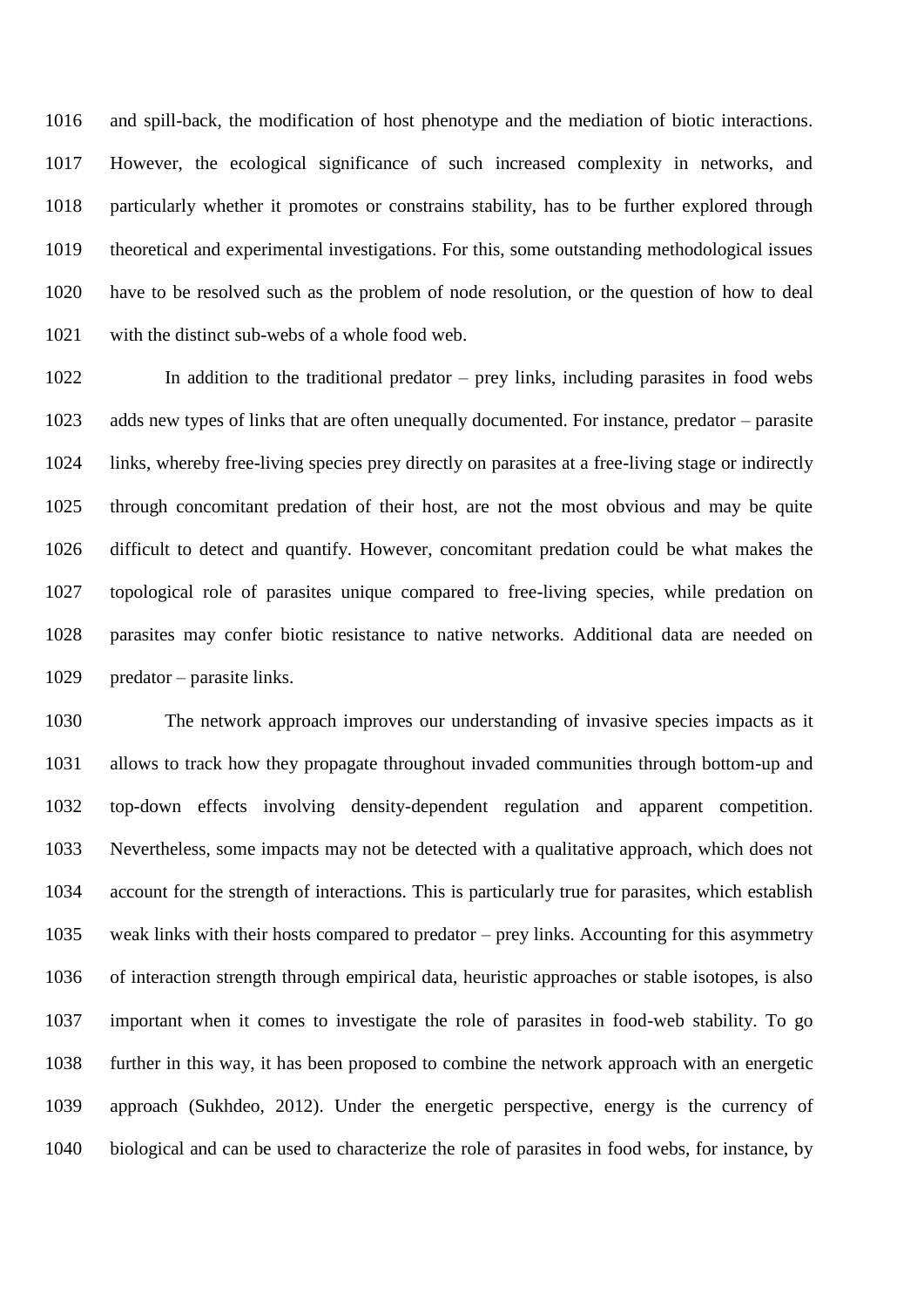focusing on how host biomass and its stability constrains parasitism or how parasites drive energy fluxes in the web. This can be done by measuring and scaling up the costs associated with infection at the individual scale to the whole population based on parasite prevalence (see Lettini and Sukhdeo, 2010 for an example).

 On the long run, free-living invaders are predicted to become important players in parasite diversity. As stated by the 'invasional meltdown hypothesis' (Simberloff and Von Holle, 1999) and illustrated in Amundsen et al. (2013), free-living invaders and the food-web reconfigurations they induce should facilitate subsequent invasions by the species with which they have co-evolved, including parasites, while their central location in the web should facilitate the acquisition of local parasites.

- 
- 
- 

#### **References**

- Adamek, Z., Barus, V., Prokes, M. 1996. Summer diet of roach (*Rutilus rutilus*) infested by
- *Ligula infestinalis* (Cestoda) pleurocercoids in the Dalesice reservoir (Czech Republic). Folia Zool*.* 45, 347-354.
- Albrecht, M., Duelli, P., Schmid, B., Müller, C.B., 2007. Interaction diversity within quantified insect food webs in restored and adjacent intensively managed meadow. J. Anim. Ecol. 76, 1015–1025.
- Aliabadi, B.W., Juliano, S.A., 2002. Escape from gregarine parasites affects the competitive interactions of an invasive mosquito. Biol. Invasions 4, 283-297.
- Amundsen, P.A., Lafferty, K.D., Knudsen, R., Primicerio, R., Klemetsen, A., Kuris, A.M., 2009. Food web topology and parasites in the pelagic zone of a subarctic lake. J. Anim. Ecol. 78, 563–572.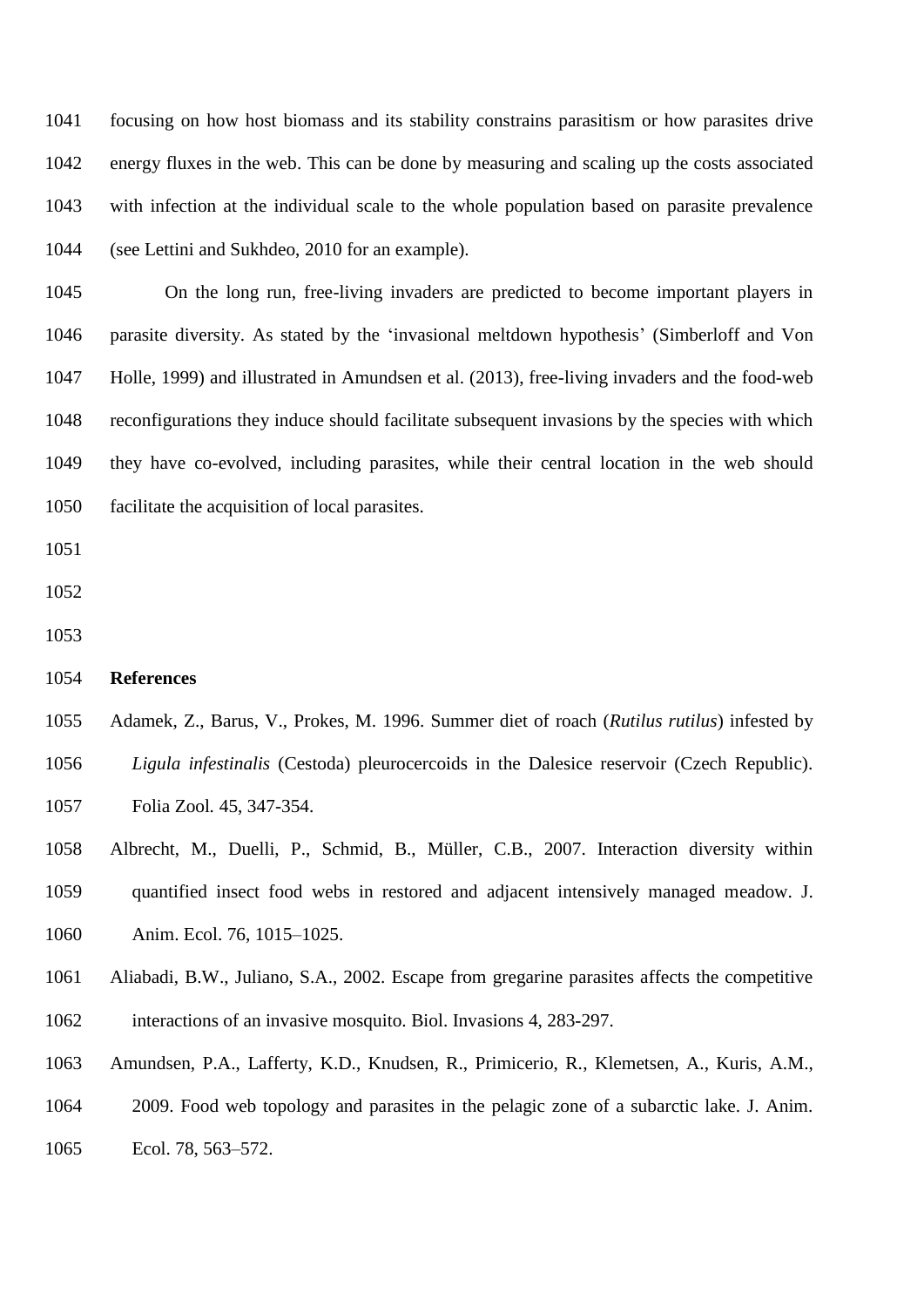- Amundsen, P.A., Lafferty, K.D., Knudsen, R., Primicerio, R., Kristoffersen, R., Klemetsen,
- A., Kuris, A.M., 2013. New parasites and predators follow the introduction of two fish
- species to a subarctic lake: Implications for food-web structure and functioning. Oecologia
- 171, 993–1002.
- Anderson, R.M., May, R.M., 1979. Population biology of infectious diseases: part I. Nature 280, 361–367.
- Anderson, T.K., Sukhdeo, M.V.K., 2011. Host centrality in food web networks determines parasite diversity. PLoS One 6, e26798.
- Baiser, B., Russell, G.J., Lockwood, J.L., 2010. Connectance determines invasion success via trophic interactions in model food webs. Oikos 119, 1970–1976.
- Barber, I., Hoare, D.J., Krause, J., 2000. The effects of parasites on fish behaviour: an evolutionary perspective and review. Rev. Fish Biol. Fish. 10, 1–35.
- Bascompte, J., Jordano, P., Melián, C.J., Olesen, J.M., 2003. The nested assembly of plant– animal mutualistic networks. Proc. Natl. Acad. Sci. 100, 9383-9387.
- Bauer, A., Haine, E.R., Perrot-Minnot, M.J., Rigaud, T., 2005. The acanthocephalan parasite
- *Polymorphus minutus* alters the geotactic and clinging behaviours of two sympatric
- amphipod hosts: the native *Gammarus pulex* and the invasive *Gammarus roeseli*. J. Zool.
- 267, 39-43.
- Beckerman, A.P., Petchey, O.L., 2009. Infectious food webs. J. Anim. Ecol. 78, 493–496.
- Bellay, S., de Oliveira, E.F., Almeida-Neto, M., Lima Junior, D.P., Takemoto, R.M., Luque,
- J.L., 2013. Developmental Stage of Parasites Influences the Structure of Fish-Parasite Networks. PLoS One 8, 6–11.
- Bellay, S., Lima, D.P., Takemoto, R.M., Luque, J.L., 2011. A host-endoparasite network of
- Neotropical marine fish: are there organizational patterns? Parasitology 138, 1945–1952.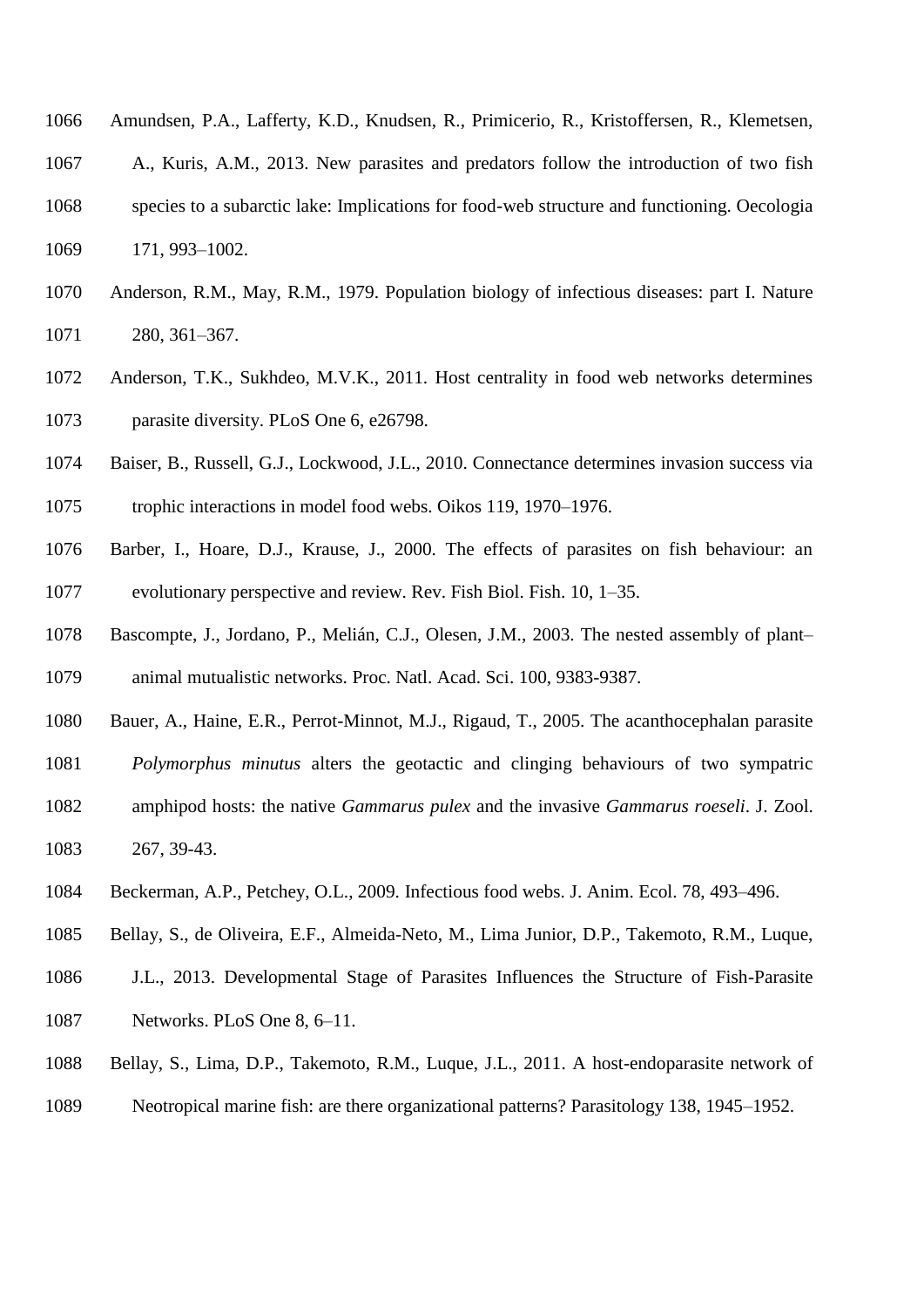- Bellay, S., Oliveira, E.F., Almeida-Neto, M., Mello, M.A.R., Takemoto, R.M., Luque, J.L.,
- 2015. Ectoparasites and endoparasites of fish form networks with different structures. Parasitology 142, 901–909.
- Benejam, L., Alcaraz, C., Sasal, P., Simon-Levert, G., García-Berthou, E., 2009. Life history
- and parasites of the invasive mosquitofish (*Gambusia holbrooki*) along a latitudinal gradient Biol. Invasions 11, 2265-2277.
- Benesh, D.P., Chubb, J.C., Parker, G.A., 2014. The trophic vacuum and the evolution of complex life cycles in trophically transmitted helminths. Proc. R. Soc. Lond. B Biol. Sci. 281, 20141462.
- Bersier, L.F., Banašek-Richter, C., Cattin, M.F., 2002. Quantitative descriptors of food-web matrices. Ecology 83, 2394-2407.
- Blackburn, T.M., Pyšek, P., Bacher, S., Carlton, J.T., Duncan, R.P., Jarošík, V., Wilson,
- J.R.U., Richardson, D.M., 2011. A proposed unified framework for biological invasions. Trends Ecol. Evol. 26, 333–339.
- Blakeslee, A.M., Altman, I., Miller, A.W., Byers, J.E., Hamer, C.E., Ruiz, G.M., 2012.
- Parasites and invasions: a biogeographic examination of parasites and hosts in native and introduced ranges. J. Biogeogr*.* 39, 609–622.
- Blanchet, S., Rey, O., Loot, G., 2010. Evidence for host variation in parasite tolerance in a wild fish population. Evol. Ecol. 24, 129-1139.
- Boettner, G.H., Elkinton, J.S., Boettner, C.J., 2000. Effects of a biological control introduction on three nontarget native species of saturniid moths. Conserv. Biol. 14, 1798- 1806.
- Braga, M.P., Araújo, S.B.L., Boeger, W.A., 2014. Patterns of interaction between Neotropical
- freshwater fishes and their gill Monogenoidea (Platyhelminthes). Parasitol. Res. 113, 481–
- 490.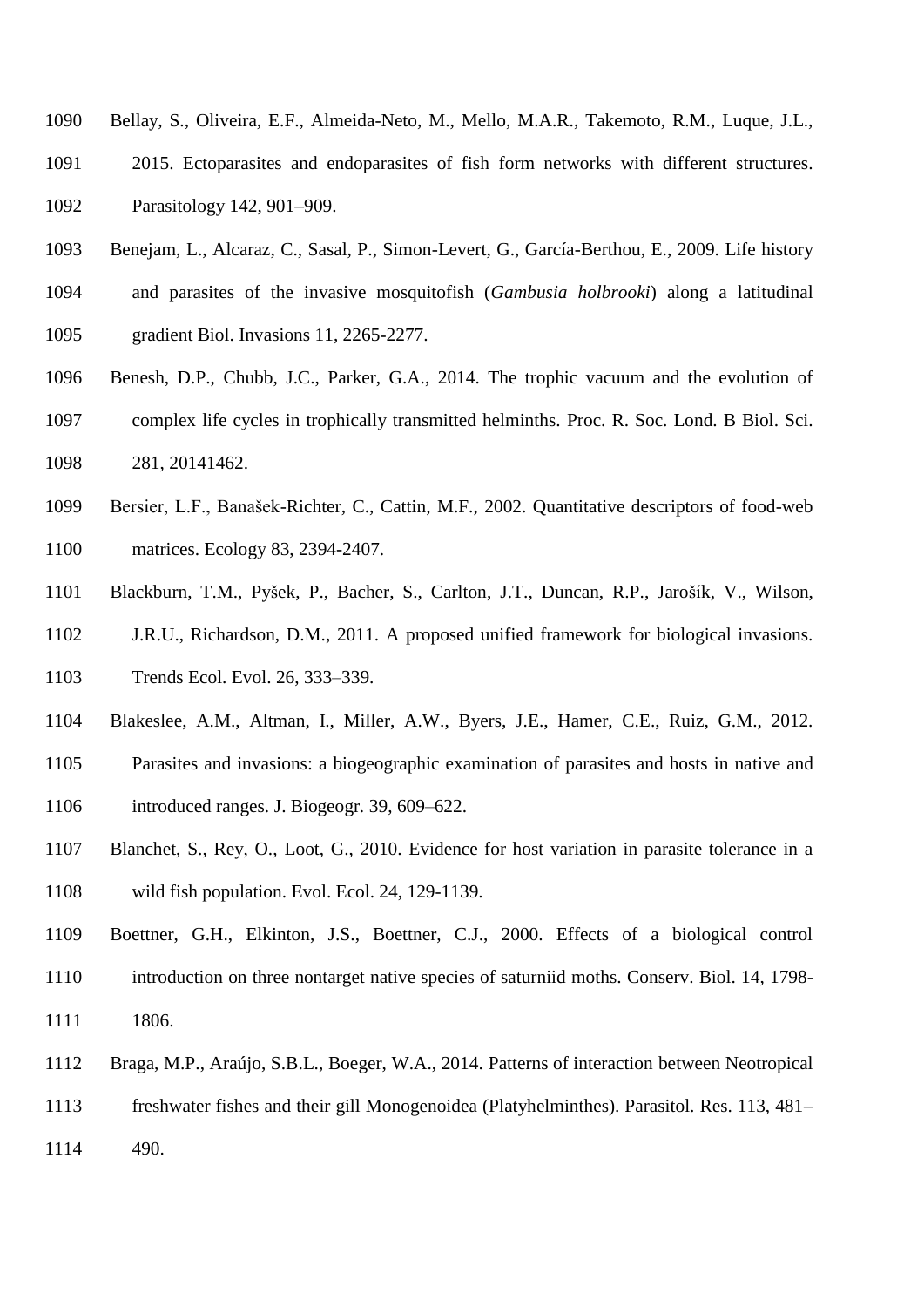- Braga, M.P., Razzolini, E., Boeger, W.A., 2015. Drivers of parasite sharing among Neotropical freshwater fishes. J. Anim. Ecol. 84, 487–497.
- Brito, S. V., Corso, G., Almeida, A.M., Ferreira, F.S., Almeida, W.O., Anjos, L.A., Mesquita,
- D.O., Vasconcellos, A., 2014. Phylogeny and micro-habitats utilized by lizards determine
- the composition of their endoparasites in the semiarid Caatinga of Northeast Brazil.
- Parasitol. Res. 113, 3963–3972.
- Britton, J.R., Andreou, D., 2016. Parasitism as a driver of trophic niche specialisation. Trends Parasitol. In press. doi:10.1016/j.pt.2016.02.007.
- Britton, J.R., 2013. Introduced parasites in food webs: new species, shifting structures? Trends Ecol. Evol. 28, 93-99.
- Britton, J.R., Jackson, M.C., Harper, D.M., 2009. *Ligula intestinalis* (Cestoda: Diphyllobothriidae) in Kenya: a field investigation into host specificity and behavioural alterations. Parasitology 136, 1367-1373.
- Britton, J.R., Pegg, J., Williams, C.F., 2011. Pathological and ecological host consequences of infection by an introduced fish parasite. PLoS One 6(10), e26365.
- Britton, J.R., Pegg, J., Baker, D., Williams, C.F., 2012. Do lower feeding rates result in reduced growth of a cyprinid fish infected with the Asian tapeworm? Ecol. Freshw. Fish
- 21, 172-175.
- Bulté, G., Robinson, S. a., Forbes, M.R., Marcogliese, D.J., 2012. Is there such thing as a
- parasite free lunch? the direct and indirect consequences of eating invasive prey. Ecohealth 9, 6–16.
- Byers, J.E., 2008. Including parasites in food webs. Trends Parasitol., 25, 55-57.
- Campião, K.M., Ribas, A., Tavares, L.E.R., 2015. Diversity and patterns of interaction of an
- anuran–parasite network in a neotropical wetland. Parasitology 142, 1751–1757.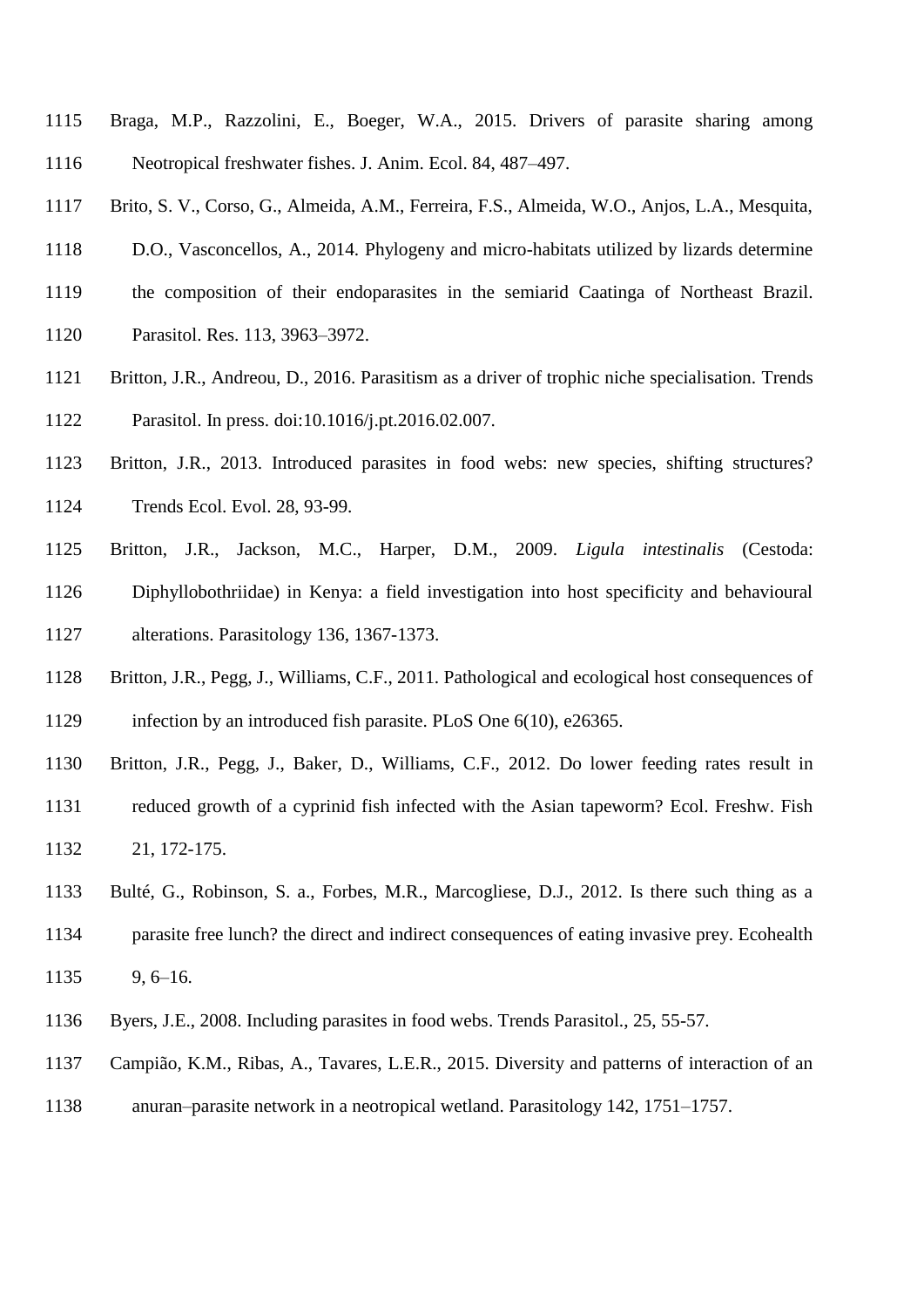- Canonico, G.C., Arthington, A., McCrary, J.K., Thieme, M.L., 2005. The effects of introduced tilapias on native biodiversity. Aquat. Conserv. Mar. Freshw. Ecosyst. 15, 463- 483.
- Carvalheiro, L.G., Buckley, Y.M., Memmott, J., 2010. Diet breadth influences how the impact of invasive plants is propagated through food webs. Ecology 91, 1063–1074.
- Chen, H.W., Liu, W.C., Davis, A.J., Jord??n, F., Hwang, M.J., Shao, K.T., 2008. Network position of hosts in food webs and their parasite diversity. Oikos 117, 1847–1855.
- Chen, H.W., Shao, K.T., Liu, C.W.J., Lin, W.H., Liu, W.C., 2011. The reduction of food web robustness by parasitism: fact and artefact. Int. J. Parasitol. 41, 627-634.
- Cirtwill, A.R., Stouffer, D.B., 2015. Concomitant predation on parasites is highly variable but
- constrains the ways in which parasites contribute to food web structure. J. Anim. Ecol. 84, 734–744.
- Cohen, J.E., Beaver, R.A., Cousins, S.H., DeAngelis, D.L., Goldwasser, L., Heong, K.L.,
- Holt, R.D., Kohn, A.J., Lawton, J.H., Martinez, N., O'Malley, R., Page, L.M., Patten, B.C.,
- Pimm, S.L., Polis, G.A., Rejmánek, M., Schoener, T.W., Schoenly, K., Sprules, W.G.,
- Teal, J.M., Ulanowicz, R.E., Warren, P.H., Wilbur, H.M., Yodzis, P., 1993. Improving food webs. Ecology 74, 252-258.
- Cunningham, E.J., Tierney, J.F., Huntingford, F.A., 1994. Effects of the cestode *Schistocephalus solidus* on food intake and foraging decisions in the three‐spined stickleback *Gasterosteus aculeatus*. Ethology *97*, 65-75.
- Darwin, C., 1859. On the Origin of Species by Means of Natural Selection. Murray, London, UK.
- Daszak, P., Cunningham, A.A., Hyatt, A.D., 2000. Emerging infectious diseases of wildlife -
- threats to biodiversity and human health. Science 287, 443-449.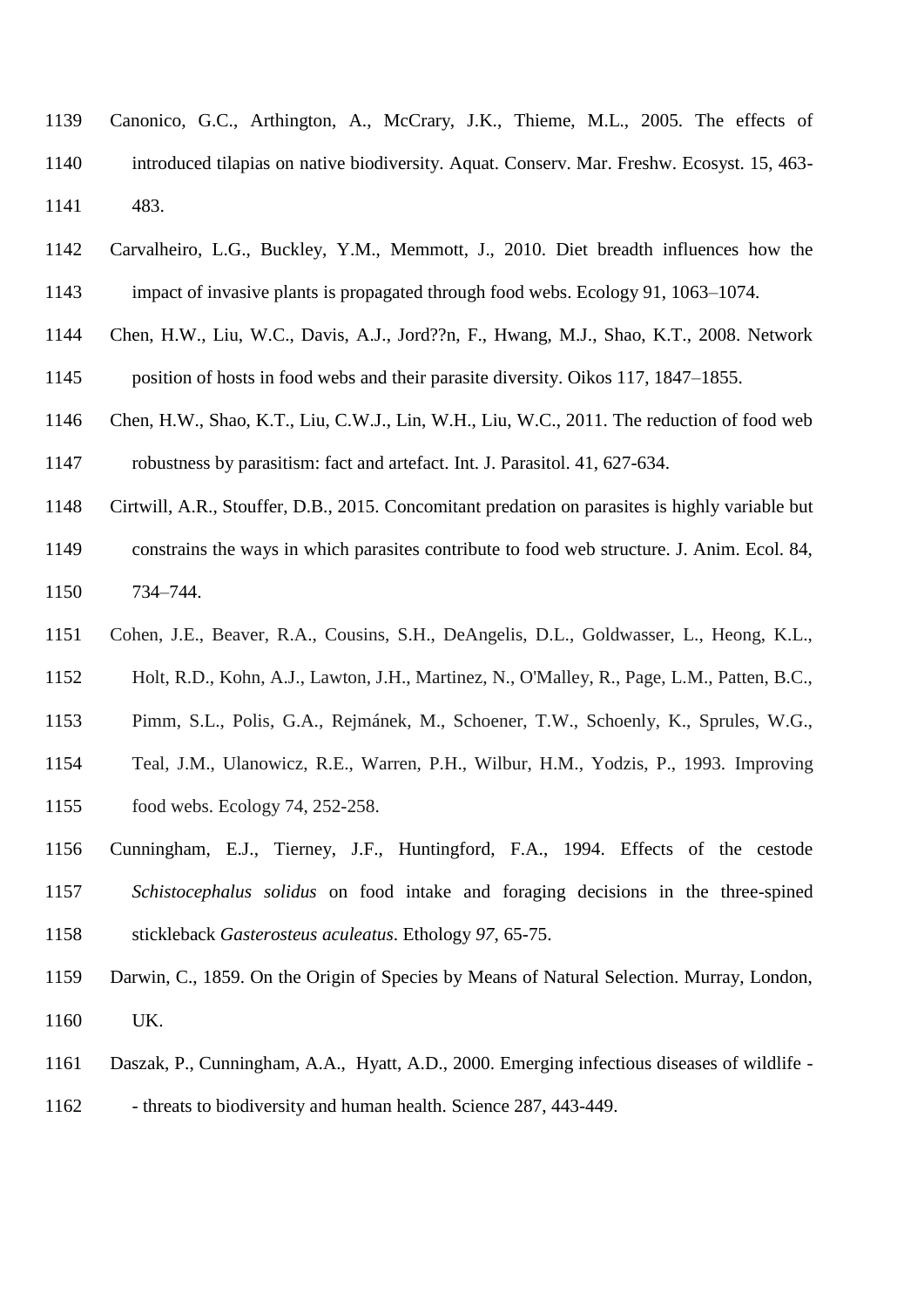- DeNiro, M.J., Epstein, S., 1981. Influence of diet on the distribution of nitrogen isotopes in animals. Geochim. Cosmochim. Act. 45, 341-351.
- Dunn, A.M., Dick, J.T., 1998. Parasitism and epibiosis in native and non‐native gammarids in freshwater in Ireland. Ecography 21, 593-598.
- Dunn, A.M., Hatcher, M.J., 2015. Parasites and biological invasions: parallels, interactions, and control. Trends Parasitol. 31, 189–199.
- Dunn, A.M., Torchin, M.E., Hatcher, M.J., Kotanen, P.M., Blumenthal, D.M., Byers, J.E.,
- Coon, C. a C., Frankel, V.M., Holt, R.D., Hufbauer, R. a., Kanarek, A.R., Schierenbeck, K.
- a., Wolfe, L.M., Perkins, S.E., 2012. Indirect effects of parasites in invasions. Funct. Ecol. 26, 1262–1274.
- Dunn, J.C., McClymont, H.E., Christmas, M. and Dunn, A.M., 2009. Competition and parasitism in the native White Clawed Crayfish *Austropotamobius pallipes* and the invasive Signal Crayfish *Pacifastacus leniusculus* in the UK. Biol. Invasions 11, 315-324.
- Dunne, J.A., Lafferty, K.D., Dobson, A.P., Hechinger, R.F., Kuris, A.M., Martinez, N.D.,
- McLaughlin, J.P., Mouritsen, K.N., Poulin, R., Reise, K., Stouffer, D.B., Thieltges, D.W.,
- Williams, R.J., Zander, C.D., 2013. Parasites affect food web structure primarily through
- increased diversity and complexity. PLoS Biol. 11, e1001579.
- Dunne, J.A., Williams, R.J., Martinez, N.D., 2002. Network structure and biodiversity loss in
- food webs: robustness increases with connectance. Ecol. Lett. 5, 558-567.
- Elton, C.S., 1927. Animal Ecology. Sidgwick & Jackson, London.
- Emmerson, M.C., Raffaelli, D., 2004. Predator–prey body size, interaction strength and the stability of a real food web. J. Anim. Ecol. *73*, 399-409.
- Firmat, C., Alibert, P., Mutin, G., Losseau, M., Pariselle, A., Sasal, P. A case of complete loss
- of gill parasites in the invasive cichlid *Oreochromis mossambicus*. Parasitol. Res. In press.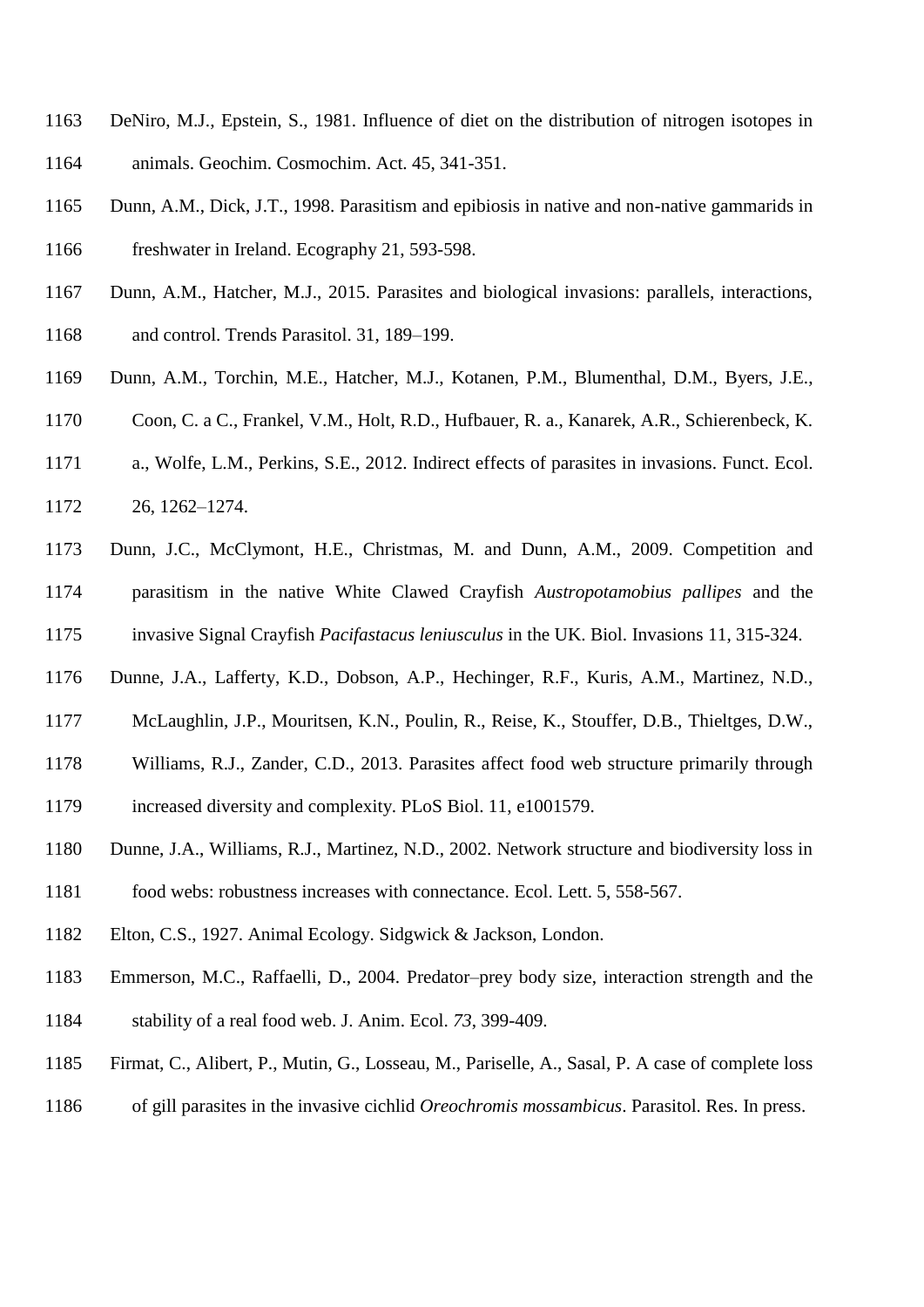- Fonseca, C.R., Prado, P.I., Almeida‐Neto, M., Kubota, U., Lewinsohn, T.M., 2005. Flower‐ heads, herbivores, and their parasitoids: food web structure along a fertility gradient. Ecol. Entomol. 30, 36-46.
- Fontaine, C., Guimarães, P.R., Kéfi, S., Loeuille, N., Memmott, J., van der Putten, W.H., van
- Veen, F.J.F., Thébault, E., 2011. The ecological and evolutionary implications of merging
- different types of networks. Ecol. Lett. 14, 1170–1181.
- Food and Agriculture Organization, 2004. Tilapias as alien aquatics in Asia and the Pacific: a review FAO Fisheries Technical Paper (http://www.fao.org/docrep/007/y5728e/y5728e04.htm#bm4).
- Fortuna, M.A., Stouffer, D.B., Olesen, J.M., Jordano, P., Mouillot, D., Krasnov, B.R., Poulin,
- R., Bascompte, J., 2010. Nestedness versus modularity in ecological networks: Two sides of the same coin? J. Anim. Ecol. 79, 811–817.
- Frick, W.F., Pollock, J.F., Hicks, A.C., Langwig, K.E., Reynolds, D.S., Turner, G.G., Butchkoski, C.M., Kunz, T.H., 2010. An emerging disease causes regional population collapse of a common North American bat species. Science 329, 679-682.
- Fry, B., 2007. Stable isotope ecology. Springer Science & Business Media.
- Gagic, V., Tscharntke, T., Dormann, C.F., Gruber, B., Wilstermann, A., Thies, C. 2011. Food
- web structure and biocontrol in a four-trophic level system across a landscape complexity
- gradient. Proc. R. Soc. Lond. B. Biol. Sci. 278, 2946-2953.
- Gendron, A.D., Marcogliese, D.J., Thomas, M., 2012. Invasive species are less parasitized
- 1207 than native competitors, but for how long? The case of the round goby in the Great Lakes-
- St. Lawrence Basin. Biol. Invasions 14, 367–384.
- Goedknegt, M.A., Welsh, J.E., Drent, J., Thieltges, D.W., 2015. Climate change and parasite
- transmission: how temperature affects parasite infectivity via predation on infective stages.
- Ecosphere 6, 1-9.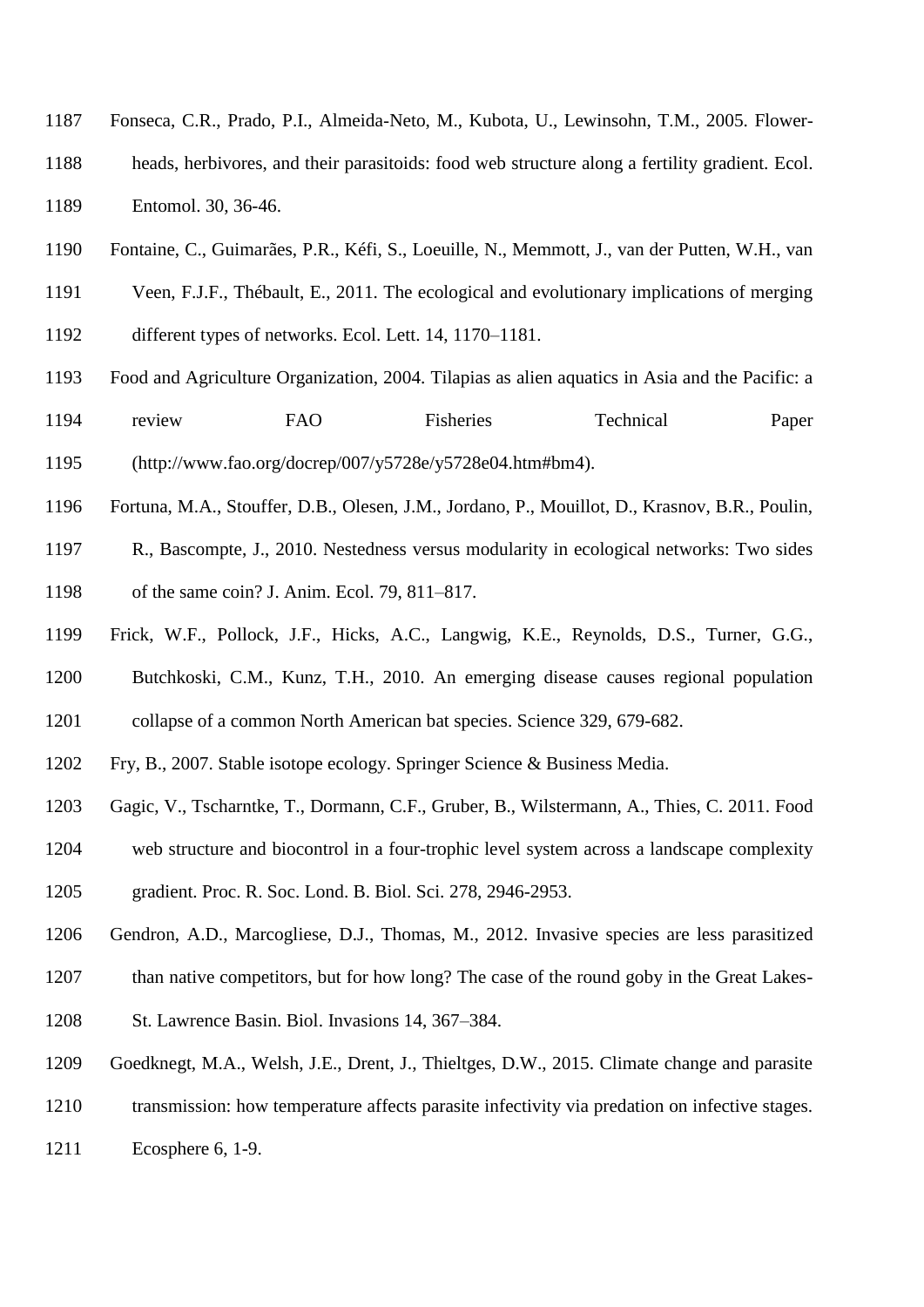- Graham, S.P., Hassan, H.K., Burkett-Cadena, N.D., Guyer, C., Unnasch, T.R., 2009. Nestedness of ectoparasite-vertebrate host networks. Plos one 4, e7873.
- Grey, J., 2006. The use of stable isotope analyses in freshwater ecology: current awareness. Pol. J. Ecol. 54, 563–584.
- Guégan, J.F., Kennedy, C.R., 1993. Maximum local helminth parasite community richness in
- British freshwater fish: a test of the colonization time hypothesis. Parasitology 106, 91- 100.
- Hartigan, A., Fiala, I., Dyková, I., Jirků, M., Okimoto, B., Rose, K., Phalen, D.N., Šlapeta, J.,
- 2011. A suspected parasite spill-back of two novel Myxidium spp.(Myxosporea) causing
- disease in Australian endemic frogs found in the invasive cane toad. PLoS One 6, e18871.
- Hatcher, M.J., Dick, J.T.A., Dunn, A.M., 2006. How parasites affect interactions between competitors and predators. Ecol. Lett. 9, 1253-1271.
- Hatcher, M.J., Dick, J.T.A, Dunn, A.M., 2012a. Diverse effects of parasites in ecosystems: linking interdependent processes. Front. Ecol. Environ. 10, 186-194.
- Hatcher, M.J., Dick, J.T.A, Dunn, A.M., 2012b. Disease emergence and invasions. Funct. Ecol. 26, 1275–1287.
- Hatcher, M.J., Dick, J.T.A., Dunn, A.M., 2014. Parasites that change predator or prey behaviour can have keystone effects on community composition. Biol. Lett. 10, 20130879.
- Hatcher, M.J., Dunn, A.M., 2011. Parasites in ecological communities: from interactions to ecosystems. Cambridge University Press.
- Hawkins, B.A., Marino, P.C., 1997. The colonization of native phytophagous insects in North
- America by exotic parasitoids. Oecologia 112, 566-571.
- Hawley, D.M., Dhondt, K. V., Dobson, A.P., Grodio, J.L., Hochachka, W.M., Ley, D.H.,
- Osnas, E.E., Schat, K.A., Dhondt, A.A., 2010. Common garden experiment reveals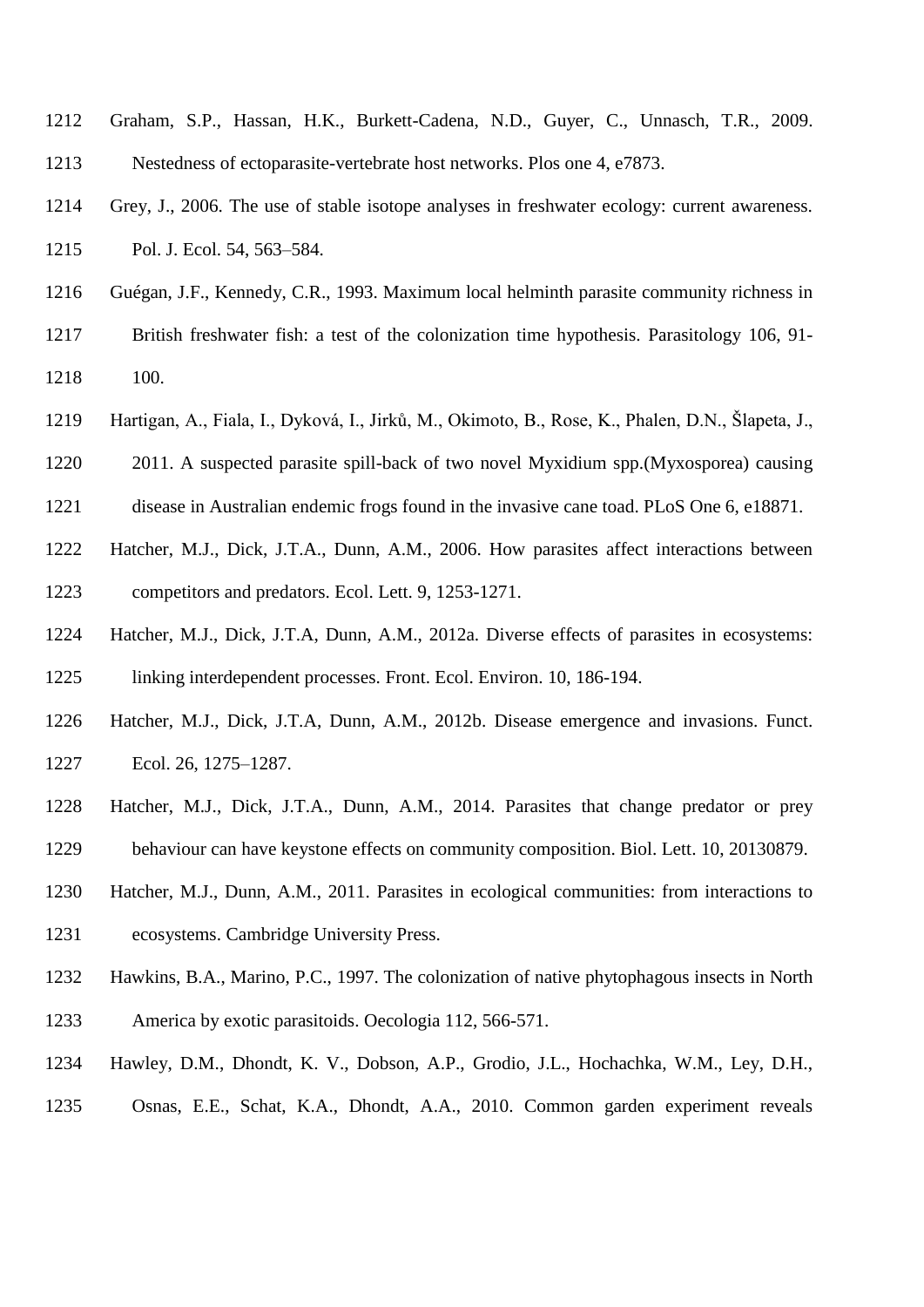- pathogen isolate but no host genetic diversity effect on the dynamics of an emerging wildlife disease. J. Evol. Biol. 23, 1680–1688.
- Hechinger, R.F., Lafferty, K.D., McLaughlin, J.P., Fredensborg, B.L., Huspeni, T.C., Lorda,
- J., Sandhu, P.K., Shaw, J.C., Torchin, M.E.,Whitney, K.L., Kuris, A.M., 2011. Food webs
- including parasites, biomass, body sizes, and life stages for three California/BajaCalifornia
- Estuaries. Ecology 92, 791.
- Heleno, R.H., Ceia, R.S., Ramos, J.A., Memmott, J., 2009. Effects of alien plants on insect abundance and biomass: a food‐web approach. Conserv. Biol. 23, 410–419.
- Henneman, M.L., Memmott, J., 2001. Infiltration of a Hawaiian community by introduced biological control agents. Science 293, 1314–1316.
- Hernandez, A.D., Sukhdeo, M.V.K., 2008. Parasites alter the topology of a stream food web across seasons. Oecologia 156, 613–624.
- Hine, P.M., Jones, J.B., Diggles, B.K., 2000. A checklist of the parasites of New Zealand fishes, including previously unpublished records. NIWA.
- Holt, R.D., 1977. Predation, apparent competition, and the structure of prey communities. Theor. Pop. Biol. 12, 197-229.
- Holt, R.D., Dobson, A.P., 2006. Extending the principles of community ecology to address
- the epidemiology of host-pathogen systems. Disease ecology: community structure and pathogen dynamics, pp.6-27.
- Holt, R.D., Pickering, J., 1985. Infectious disease and species coexistence: a model of Lotka-Volterra form. Am. Nat. 126, 196-211.
- Hui, C., Richardson, D.M., Landi, P., Minoarivelo, H.O., Garnas, J., Roy, H.E., 2016.
- Defining invasiveness and invasibility in ecological networks. Biol. Invasions 18, 971– 983.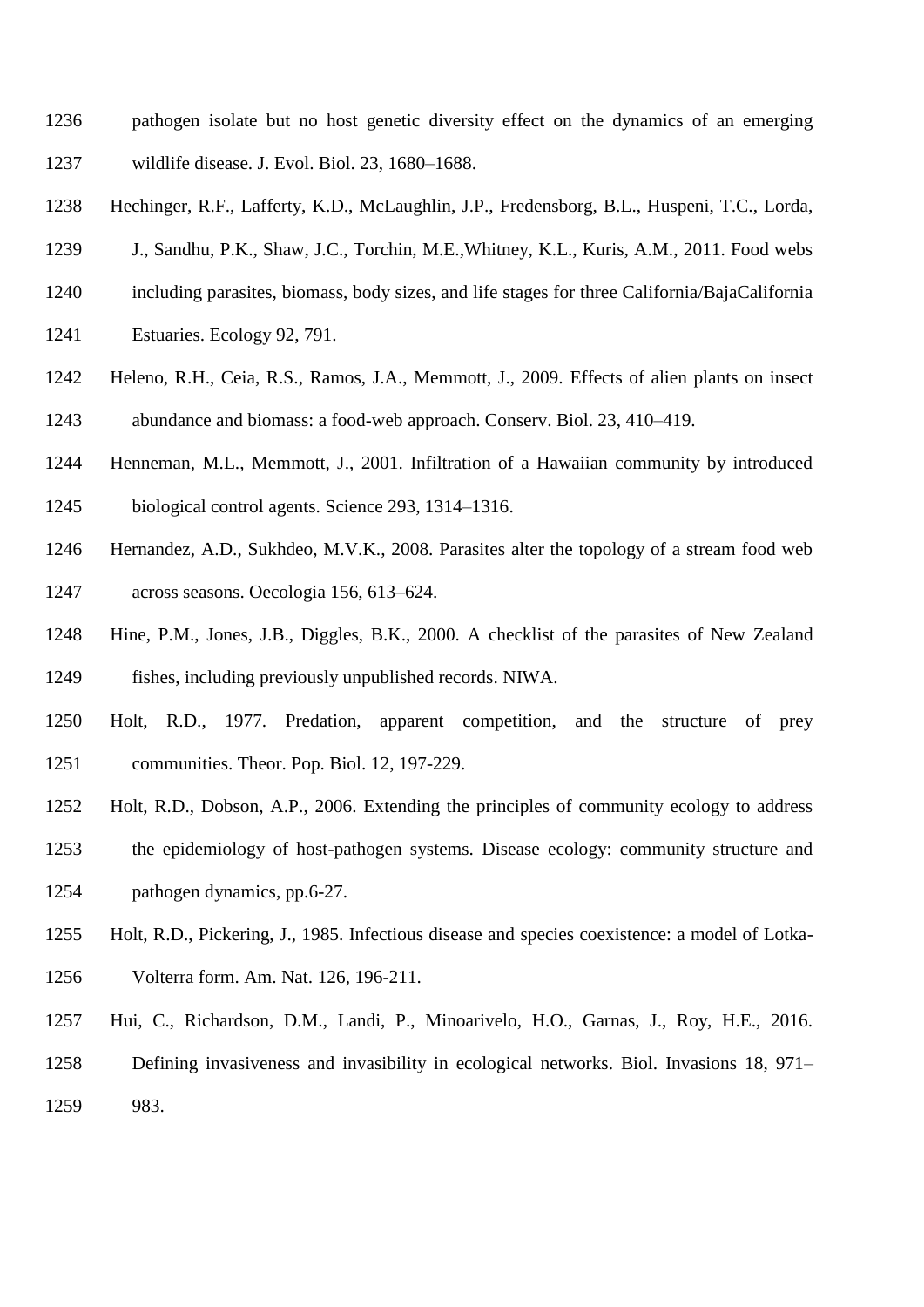- Hulme, P.E., Pyšek, P., Nentwig, W., Vilà, M., 2009. Will threat of biological invasions unite the European Union. Science *324*, 40-41.
- Huxham, M., Raffaelli, D., Pike, A., 1995. Parasites and food web patterns. J. Anim. Ecol. 168-176.
- Jackson, A.L., Inger, R., Parnell, A.C., ,Bearhop, S., 2011. Comparing isotopic niche widths
- among and within communities: SIBER–Stable Isotope Bayesian Ellipses in R. J. Anim. Ecol. 80, 595-602.
- Jackson, M.C., Donohue, I., Jackson, A.L., Britton, J.R., Harper, D.M., Grey, J., 2012.
- Population-level metrics of trophic structure based on stable isotopes and their application to invasion ecology. PloS one 7, e31757.
- Jacobs, A.Z., Dunne, J.A., Moore, C., Clauset, A., 2015. Untangling the roles of parasites in food webs with generative network models. arXiv: 1505.04741.
- Jacquin, L., Mori, Q., Pause, M., Steffen, M., Médoc, V., 2014. Non-specific manipulation of gammarid behaviour by *P. minutus* parasite enhances their predation by definitive bird hosts. PLoS One 9, e101684.
- Jansen, P.A., Bakke, T.A., 1993. Regulatory processes in the monogenean *Gyrodactylus*
- *salaris* Malmberg—Atlantic salmon (*Salmo salar* L.) association. I. Field studies in southeast Norway. Fisheries Res. 17, 87-101.
- Jimenez-Garcia, M.I., Vidal-Martinez, V.M., Lopez-Jimenez, S., 2001. Monogeneans in introduced and native cichlids in Mexico: Evidence for transfer. J. Parasitol. 87, 907-909.
- Jephcott, T.G., Sime-Ngando, T., Gleason, F.H., Macarthur, D.J., 2016. Host-parasite interactions in food webs: diversity, stability, and coevolution. Food Webs 6, 1–8.
- Johnson, P.T., Hoverman, J.T., 2012. Parasite diversity and coinfection determine pathogen
- infection success and host fitness. Proc. Natl. Acad. Sci., 109, 9006-9011.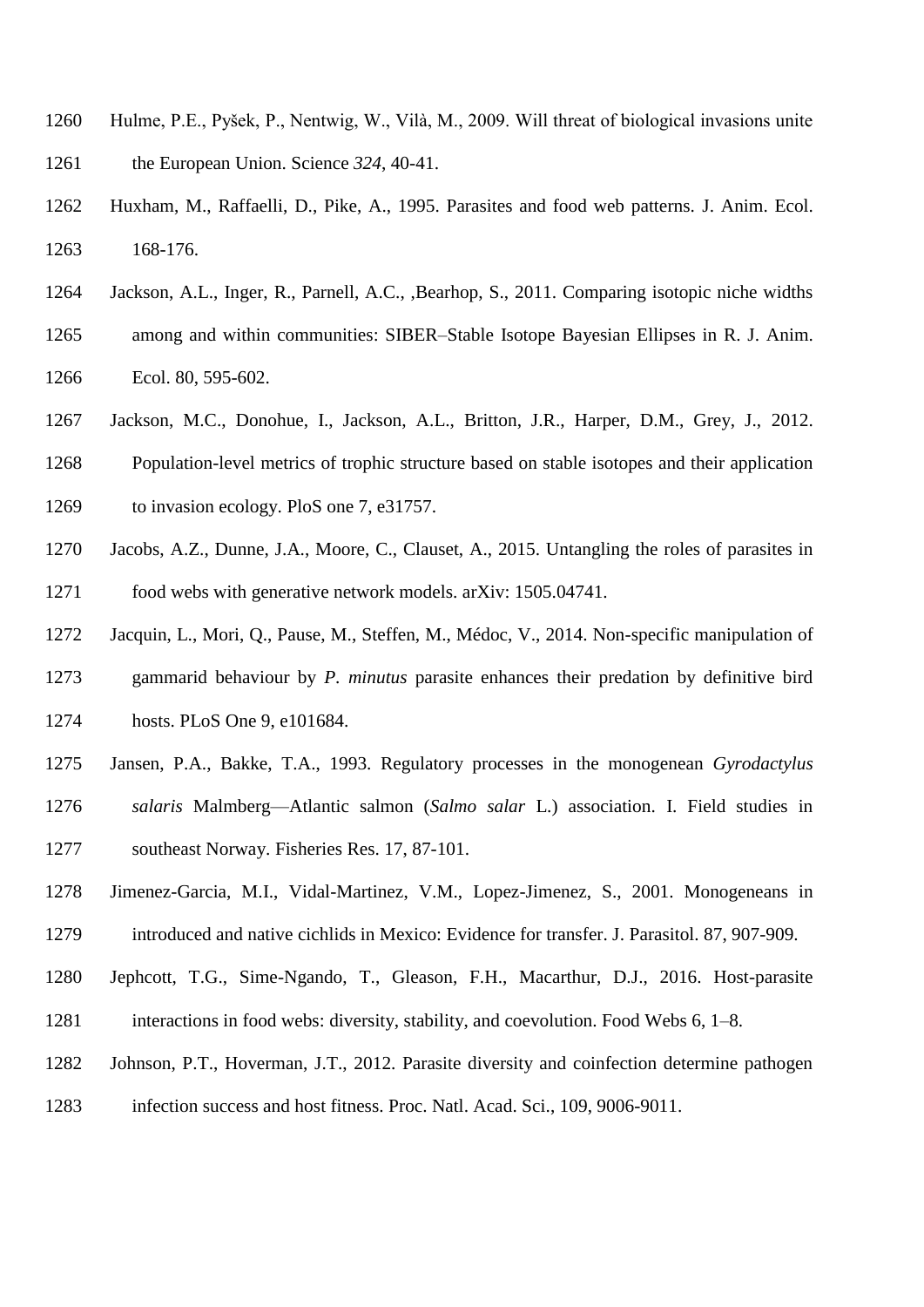- Johnson, P.T., Hoverman, J.T., 2012. Parasite diversity and coinfection determine pathogen infection success and host fitness. Proc. Natl. Acad. Sci. 109, 9006-9011.
- Johnson, P.T., Hartson, R.B., Larson, D.J., Sutherland, D.R., 2008. Diversity and disease: community structure drives parasite transmission and host fitness. Ecol. Lett. 11, 1017- 1026.
- Johnson, P.T.J., Dobson, A., Lafferty, K.D., Marcogliese, D.J., Memmott, J., Orlofske, S.A., Poulin, R., Thieltges, D.W., 2010. When parasites become prey: Ecological and epidemiological significance of eating parasites. Trends Ecol. Evol. 25, 362–371.
- Kaartinen, R., Roslin, T., 2011. Shrinking by numbers: Landscape context affects the species composition but not the quantitative structure of local food webs. J. Anim. Ecol. 80, 622–
- 631.
- Kamiya, T., O'Dwyer, K., Nakagawa, S., Poulin, R., 2014. Host diversity drives parasite diversity: meta-analytical insights into patterns and causal mechanisms. Ecography 37, 689–697.
- Keane, R.M., Crawley, M.J., 2002. Exotic plant invasions and the enemy release hypothesis. Trends Ecol. Evol. 17, 164-170.
- Kelly, D.W., Paterson, R.A., Townsend, C.R., Poulin, R. and Tompkins, D.M., 2009. Parasite spillback: a neglected concept in invasion ecology? Ecology 90, 2047-2056.
- Kennedy, T.A., Naeem, S., Howe, K.M., Knops, J.M., Tilman, D., Reich, P., 2002. Biodiversity as a barrier to ecological invasion. Nature 417, 636-638.
- Kirk, R.S., 2003. The impact of Anguillicola crassus on European eels. Fisher. Managem. Ecol. 10, 385-394.
- Knudsen, R., Curtis, M.A., Kristoffersen, R., 2004. Aggregation of helminths: the role of feeding behavior of fish hosts. J. Parasitol. 90, 1-7.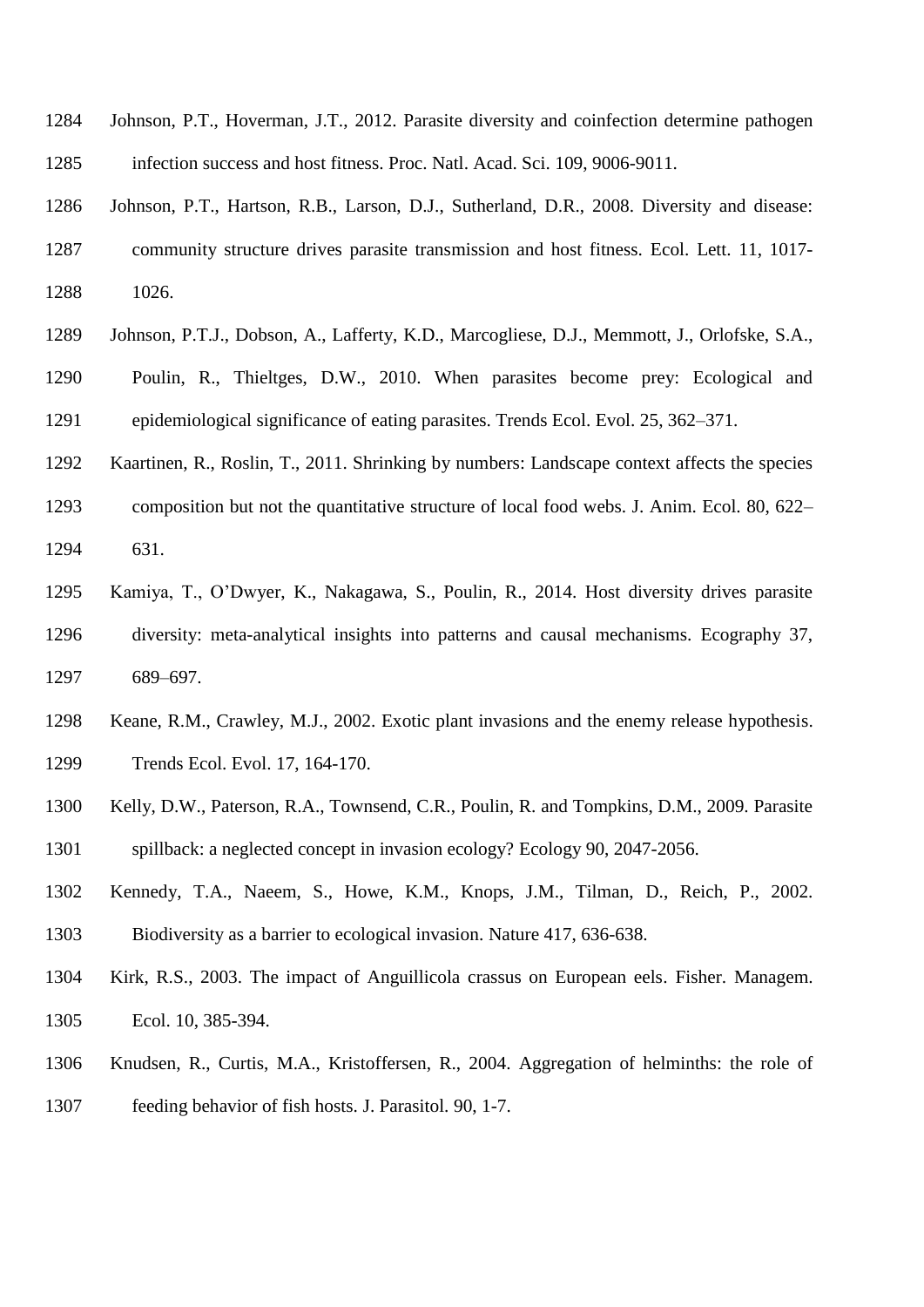- Krasnov, B.R., Fortuna, M. a., Mouillot, D., Khokhlova, I.S., Shenbrot, G.I., Poulin, R., 2012.
- Phylogenetic Signal in Module Composition and Species Connectivity in Compartmentalized Host-Parasite Networks. Am. Nat. 179, 501–511.
- Kuang, W., Zhang, W., 2011. Some effects of parasitism on food web structure: a topological analysis. Netw. Biol. 1, 171–185.
- Kuris, A.M., Hechinger, R.F., Shaw, J.C., Whitney, K.L., Aguirre-Macedo, L., Boch, C. a,
- Dobson, A.P., Dunham, E.J., Fredensborg, B.L., Huspeni, T.C., Lorda, J., Mababa, L.,
- Mancini, F.T., Mora, A.B., Pickering, M., Talhouk, N.L., Torchin, M.E., Lafferty, K.D.,
- 2008. Ecosystem energetic implications of parasite and free-living biomass in three estuaries. Nature 454, 515–518.
- Kuris, A.M., Lafferty, K.D., 2000. Parasite–host modelling meets reality: adaptive peaks and their ecological attributes. In: Poulin, R., Morand, S., Skorping, A. (Eds.), Evolutionary Biology of Host–Parasite Relationships: Theory Meets Reality. Elsevier Science, Amsterdam, pp. 9–26.
- Lafferty, K.D., Kuris, A.M., 2009. Parasites reduce food web robustness because they are
- sensitive to secondary extinction as illustrated by an invasive estuarine snail. Philos. Trans.
- R. Soc. Lond. B. Biol. Sci. 364, 1659-1663.
- Lafferty, K.D., Dobson, A.P., Kuris, A.M., 2006. Parasites dominate food web links. Proc. Natl. Acad. Sci. 103, 11211–6.
- Lafferty, K.D., Allesina, S., Arim, M., Briggs, C.J., De Leo, G., Dobson, A.P., Dunne, J.A.,
- Johnson, P.T.J., Kuris, A.M., Marcogliese, D.J., Martinez, N.D., Memmott, J., Marquet,
- P.A., McLaughlin, J.P., Mordecai, E.A., Pascual, M., Poulin, R., Thieltges, D.W., 2008.
- Parasites in food webs: The ultimate missing links. Ecol. Lett. 11, 533–546.
- Lafferty, K.D., Kuris, A.M., 2002. Trophic strategies, animal diversity and body size. Trends
- Ecol. Evol. 17, 507–513.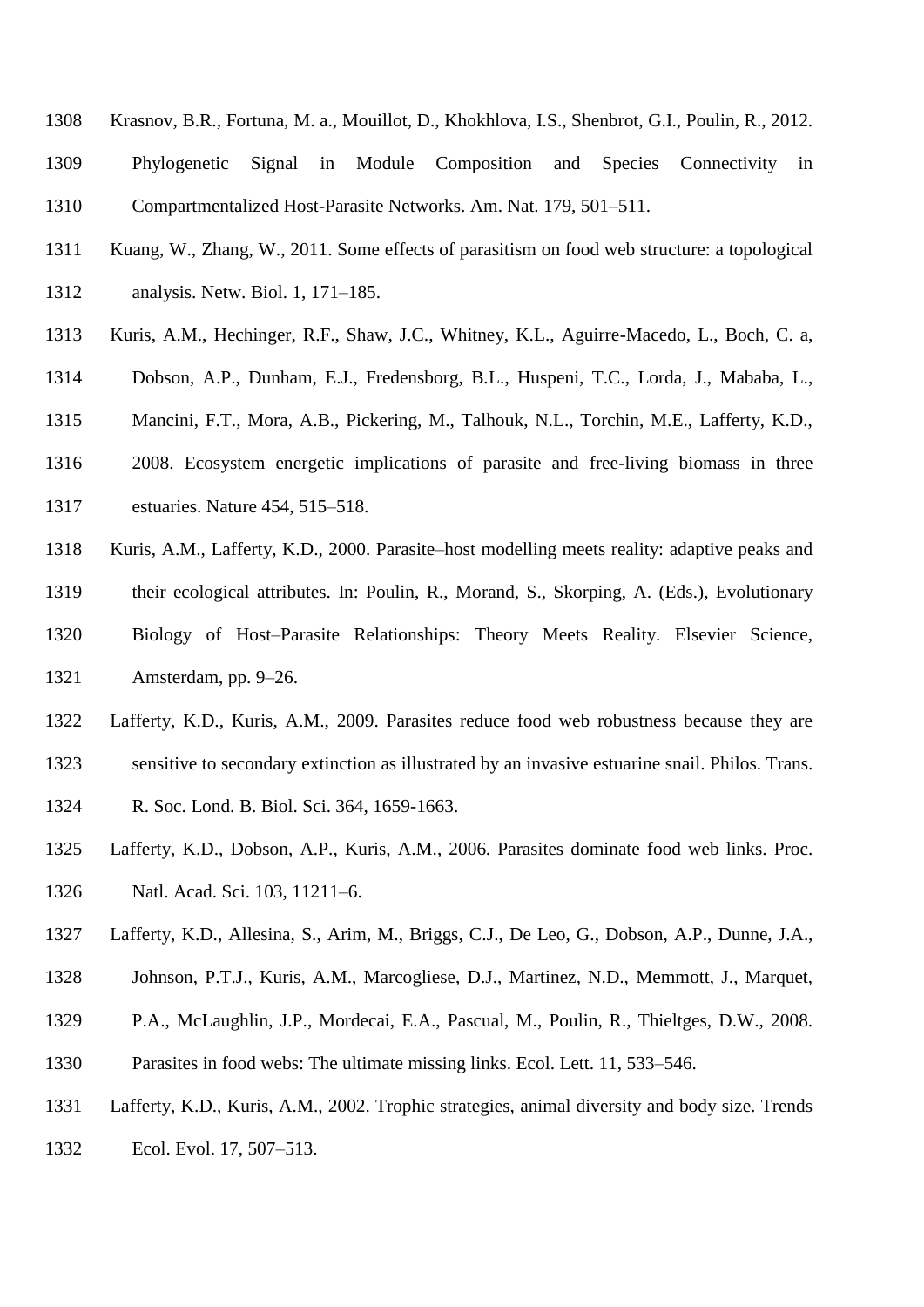- Lafferty, K.D., Kuris, A.M., 2009. Parasites reduce food web robustness because they are sensitive to secondary extinction as illustrated by an invasive estuarine snail. Philos. Trans.
- R. Soc. Lond. B. Biol. Sci. 364, 1659–1663.
- Lafferty, K.D., Torchin, M.E., Kuris, A.M., 2010. The geography of host and parasite
- invasions. In: Morand S, Krasnov BR (eds) The biogeography of host-parasite interactions.
- Oxford University Press, New York, pp 191-203.
- Lettini, S.E., Sukhdeo, M.K., 2010. The energetic cost of parasitism in a population of isopods. Ecoscience 17, 1-8.
- Lewinsohn, T., Prado, P.I., Jordano, P., Bascompte, J., Olesen, J., 2006. Structure in plant– animal interaction assemblages. Oikos 113, 174–184.
- Lima, D.P., Giacomini, H.C., Takemoto, R.M., Agostinho, A.A., Bini, L.M., 2012. Patterns of
- interactions of a large fish-parasite network in a tropical floodplain. J. Anim. Ecol. 81, 905–913.
- Locke, S.A., Marcogliese, D.J., Tellervo Valtonen, E., 2014. Vulnerability and diet breadth predict larval and adult parasite diversity in fish of the Bothnian Bay. Oecologia 174, 253– 262.
- Lohaus, K., Vidal, S., Thies, C., 2013. Farming practices change food web structures in cereal aphid–parasitoid–hyperparasitoid communities. Oecologia, 171, 249-259.
- Lonsdale, W.M., 1999. Global patterns of plant invasions and the concept of invasibility. Ecology 80, 1522-1536.
- Loot, G., Brosse, S., Lek, S., Guégan, J.F., 2001. Behaviour of roach (*Rutilus rutilus* L.)
- altered by *Ligula intestinalis* (Cestoda : Pseudophyllidea): a field demonstration. Freshwater Biol. 46, 1219-1227.
- Luque, J.L., Poulin, R., 2007. Metazoan parasite species richness in Neotropical fishes:
- hotspots and the geography of biodiversity. Parasitology 134, 865-878.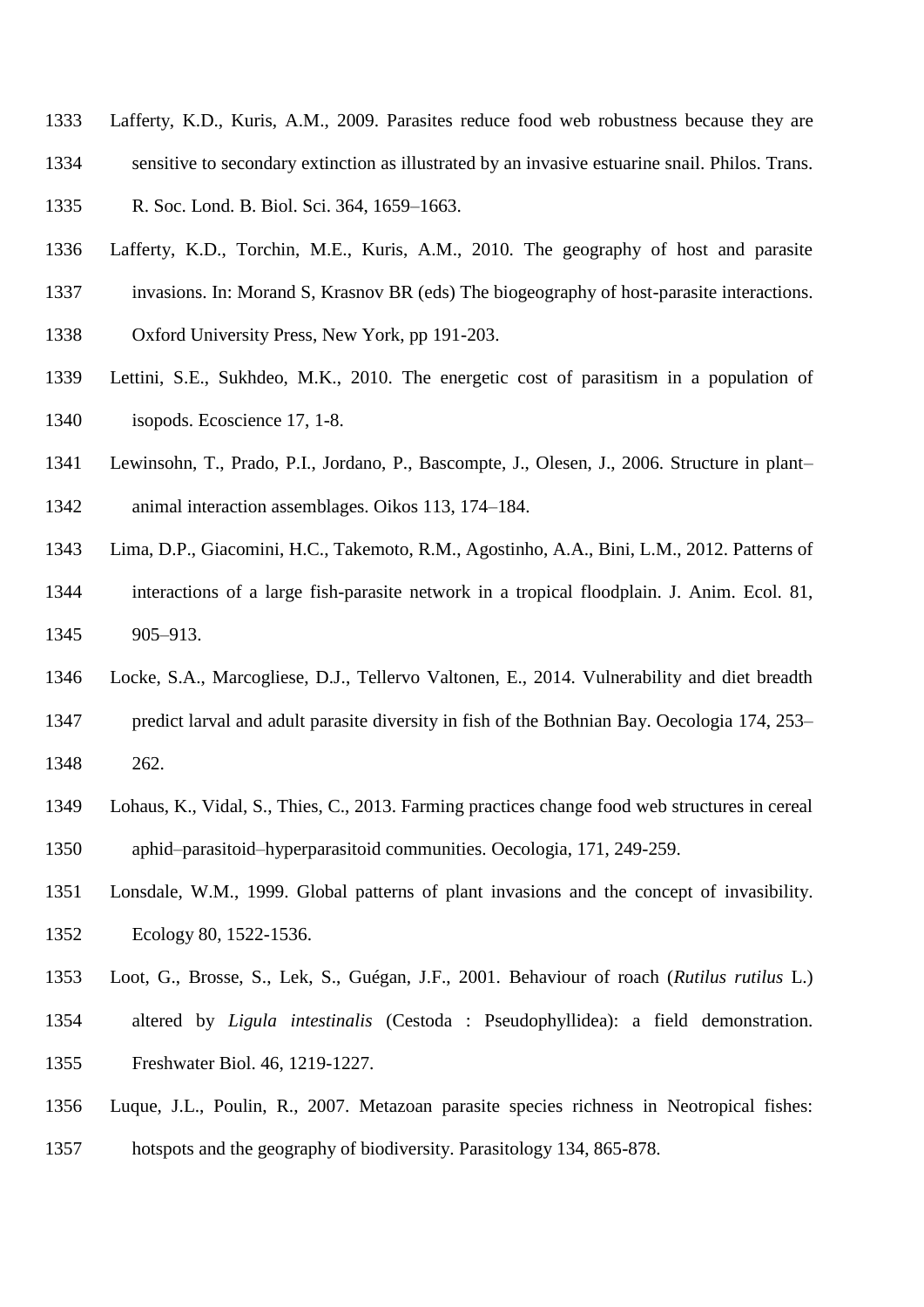- Lurgi, M., Galiana, N., López, B.C., Joppa, L.N., Montoya, J.M., 2014. Network complexity and species traits mediate the effects of biological invasions on dynamic food webs. Front. Ecol. Evol. 2, 1–11.
- Lymbery, A.J., Morine, M., Kanani, H.G., Beatty, S.J., Morgan, D.L., 2014. Co-invaders: The
- effects of alien parasites on native hosts. Int. J. Parasitol. Parasites Wildl. 3, 171–177.
- MacLeod, C.J., Paterson, A.M., Tompkins, D.M., Duncan, R.P., 2010. Parasites lost do invaders miss the boat or drown on arrival? Ecol. Lett. 13, 516-527.
- Macnab, V., Barber, I., 2012. Some (worms) like it hot: fish parasites grow faster in warmer water, and alter host thermal preferences. Glob. Chang. Biol. 18, 1540-1548.
- MacNeil, C., Fielding, N.J., Hume, K.D., Dick, J.T., Elwood, R.W., Hatcher, M.J., Dunn,
- A.M., 2003. Parasite altered micro-distribution of *Gammarus pulex* (Crustacea: Amphipoda). Int. J. Parasitol. 33, 57-64.
- Madanire-Moyo, G.N., Matla, M.M., Olivier, P.A.S., Luus-Powell, W.J., 2011. Population
- dynamics and spatial distribution of monogeneans on the gills of *Oreochromis*
- *mossambicus* (Peters, 1852) from two lakes of the Limpopo River System, South Africa. J.
- Helminthol. 85, 146-152.
- Marcogliese, D.J., 2003. Food webs and biodiversity: are parasites the missing link. J. Parasitol. 89, 106-113.
- Marcogliese, D.J., Cone, D.K., 1997. Food webs: a plea for parasites. Trends Ecol. Evol. 12, 320–325.
- Marr, S.R., Mautz, W.J., Hara, A.H., 2008. Parasite loss and introduced species: a comparison
- of the parasites of the Puerto Rican tree frog, (*Eleutherodactylus coqui*), in its native and
- introduced ranges. Biol. Invasions 10, 1289-1298.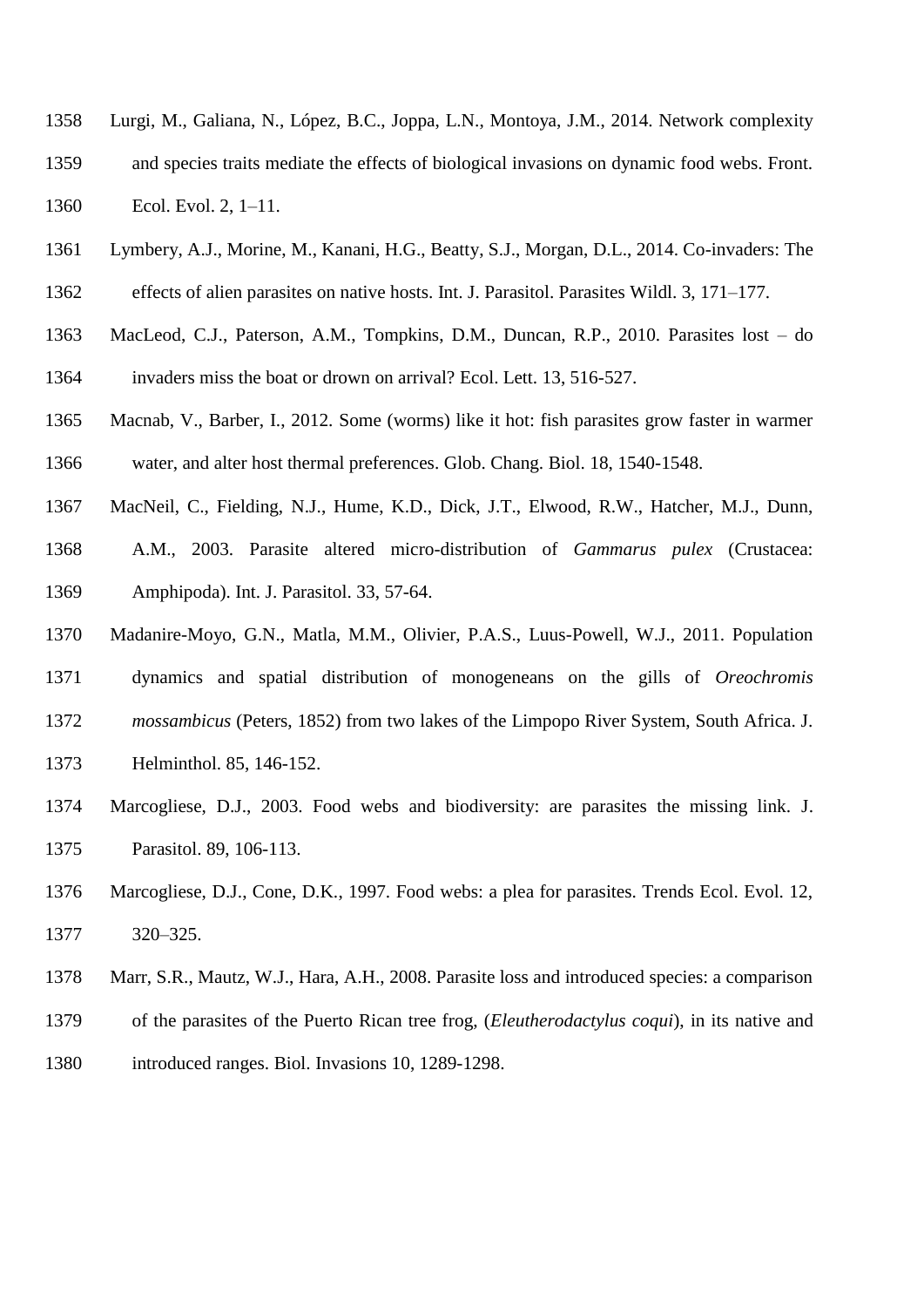- Marrero, H.J., Torretta, J.P., Pompozzi, G., 2013. Triple interaction network among flowers, flower visitors and crab spiders in a grassland ecosystem. Stud. Neotrop. Faun. Environm. 48, 153-164.
- Maunsell, S.C., Kitching, R.L., Burwell, C.J., Morris, R.J., 2015. Changes in host-parasitoid food web structure with elevation. J. Anim. Ecol. 84, 353–363.
- May, R.M., Anderson, R.M., 1979. Population biology of infectious diseases: Part II. Nature 280, 455-461.
- McCann, K., Hastings, A., Huxel, G.R., 1998. Weak trophic interactions and the balance of nature. Nature 395, 794–798.
- Médoc, V., Beisel, J.N., 2009. Field evidence for non-host predator avoidance in a manipulated amphipod. Naturwissenschaften 96, 513–523.
- Médoc, V., Beisel, J.N., 2011. When trophically-transmitted parasites combine predation enhancement with predation suppression to optimize their transmission. Oikos 120, 1452– 1458.
- Médoc, V., Bollache, L., Beisel, J.N., 2006. Host manipulation of a freshwater crustacean
- (*Gammarus roeseli*) by an acanthocephalan parasite (*Polymorphus minutus*) in a biological
- invasion context. Int. J. Parasitol. 36, 1351–1358.
- Médoc, V., Rigaud, T., Bollache, L., Beisel, J.N., 2009. A manipulative parasite increasing an antipredator response decreases its vulnerability to a nonhost predator. Anim. Behav. 77, 1235–1241.
- Memmott, J., Martinez, N.D., Cohen, J.E., 2000. Predators, parasitoids and pathogens: species richness, trophic generality and body sizes in a natural food web. J. Anim. Ecol. 69, 1-15.
- Mendlova, M., Simkova, A., 2014. Evolution of host specificity in monogeneans parasitizing African cichlid fish. Parasit. Vectors 7, 69.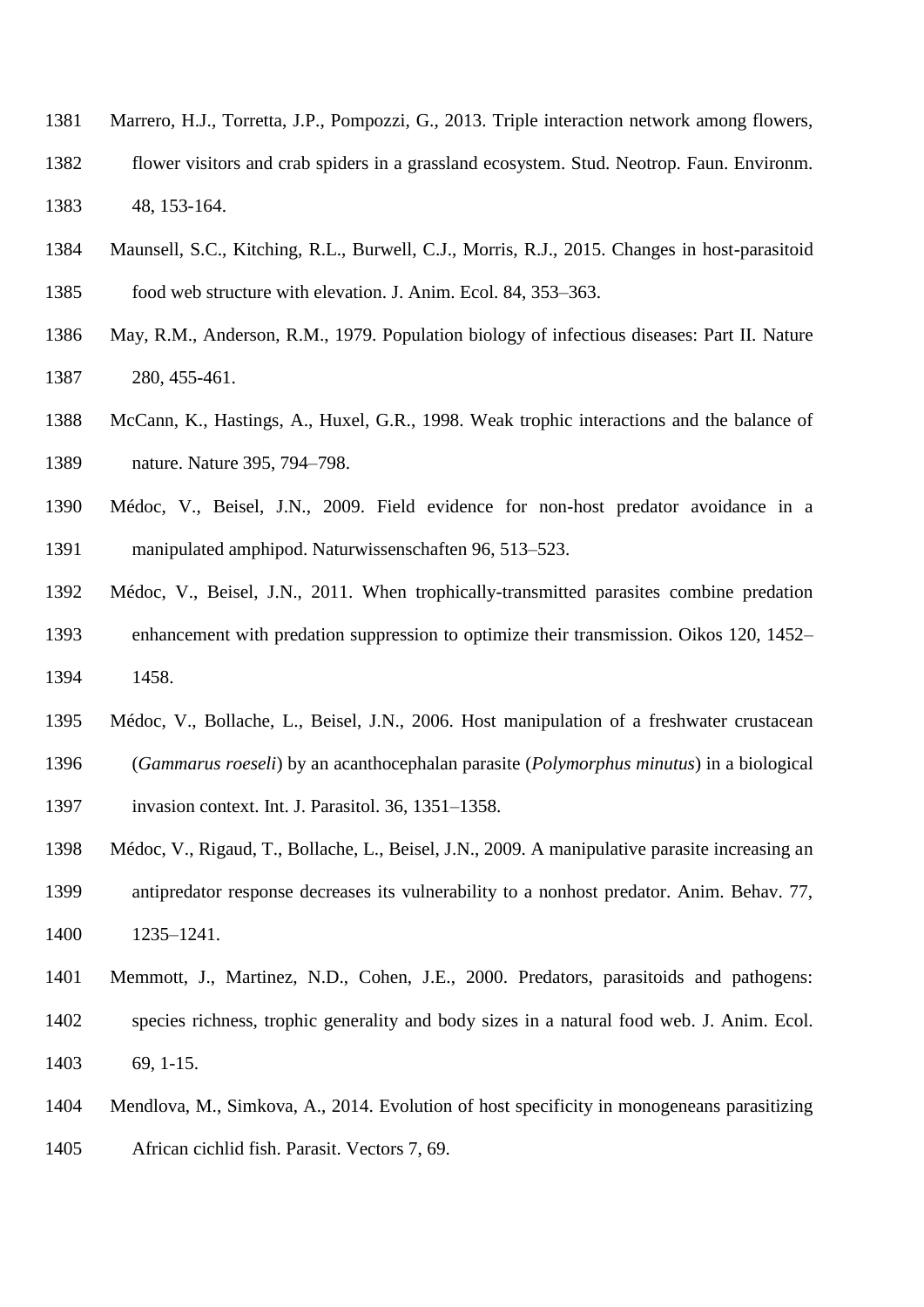- Milinski, M., 1984. Parasites determine a predators optimal feeding strategy. Behav. Ecol. Sociobiol*.* 15, 35-37.
- Milinski, M., 1985. Risk of predation of parasitized sticklebacks (*Gasterosteus aculeatus* L.) under competition for food. Behaviour *93*, 203-216.
- Minagawa, M. and Wada, E., 1984. Stepwise enrichment of 15 N along food chains: further
- evidence and the relation between δ 15 N and animal age. Geochim. Cosmochim. Act. 48, 1135-1140.
- Mitchell, C.E., Power, A.G., 2003. Release of invasive plants from fungal and viral pathogens. Nature, 421, 625-627.
- Morris, R.J., Sinclair, F.H., Burwell, C.J., 2015. Food web structure changes with elevation
- but not rainforest stratum. Ecography 38, 792–802.
- Mouillot, D., Krasnov, B.R., Poulin, R., 2008. High intervality explained by phylogenetic constraints in host–parasite webs. Ecology, 89, 2043-2051.
- Mouritsen, K.N., Poulin, R., McLaughlin, J.P., Thieltges, D.W., 2011. Food web including metazoan parasites for an intertidal ecosystem in New Zealand. Ecology 92, 2006.
- Murakami, M., Hirao, T., Kasei, A., 2008. Effects of habitat configuration on host-parasitoid food web structure. Ecol. Res. 23, 1039–1049.
- O'Hara, R.B., Kotze, D.J., 2010. Do not log-transform count data. Methods Ecol. Evol. 1, 118-122.
- Olesen, J.M., Bascompte, J., Dupont, Y.L., Jordano, P., 2007. The modularity of pollination networks. Proc. Natl. Acad. Sci. 104, 19891-19896.
- Ortubay, S., Semenas, L., Ubeda, C., Quaggiotto, A., Viozzi, G., 1994. Catalogo de peces
- dulceacuıcolas de la Patagonia argentina y sus par asitos metazoos. Rıo Negro: Subsecretarıa de Recursos Naturales.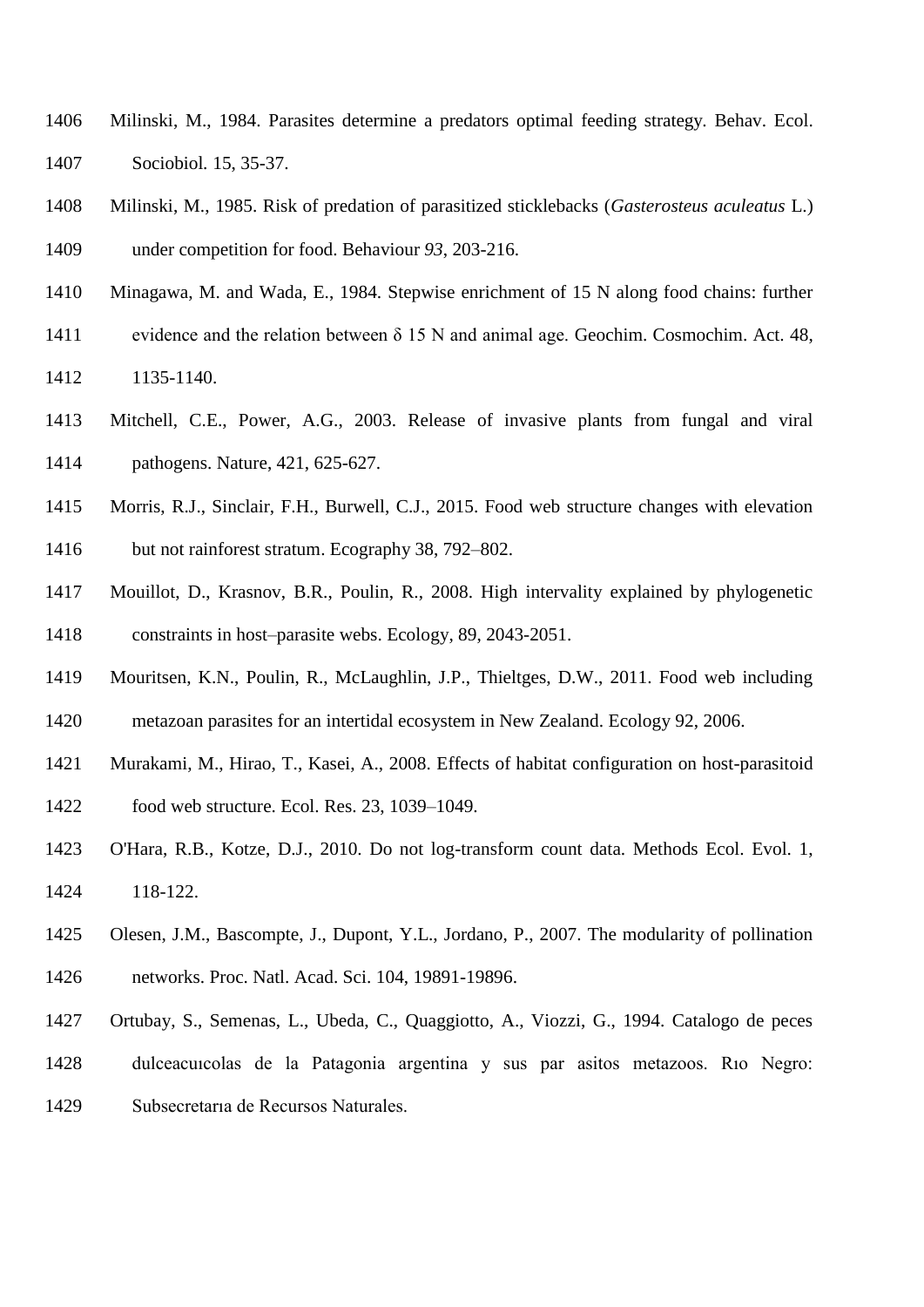- Parker, G.A., Ball, M.A., Chubb, J.C., 2015. Evolution of complex life cycles in trophically transmitted helminths. I. Host incorporation and trophic ascent. J. Evol Biol., 28(2), 267- 291.
- Pariselle, A., Euzet, L., 2009. Systematic revision of dactylogyridean parasites (Monogenea) from cichlid fishes in Africa, the Levant and Madagascar. Zoosystema 31, 849-898.
- Parnell, A.C., Inger, R., Bearhop, S., Jackson, A.L., 2010. Source partitioning using stable isotopes: coping with too much variation. PloS one 5, e9672.
- Parry, D., 2009. Beyond Pandora's box: quantitatively evaluating non-target effects of parasitoids in classical biological control. Biol. Invasions 11, 47-58.
- Paterson, R.A., Townsend, C.R., Tompkins, D.M., Poulin, R., 2012. Ecological determinants of parasite acquisition by exotic fish species. Oikos 121, 1889-1895.
- Pegg, J., Andreou, D., Williams, C.F. and Britton, J.R., 2015a. Head morphology and piscivory of European eels, *Anguilla anguilla*, predict their probability of infection by the
- invasive parasitic nematode *Anguillicoloides crassus*. Freshwater Biol. 60, 1977-1987.
- Pegg, J., Andreou, D., Williams, C.F., Britton, J.R., 2015b. Temporal changes in growth,
- condition and trophic niche in juvenile *Cyprinus carpio* infected with a non-native parasite.
- Parasitology 142, 1579-1587.
- Penczykowski, R.M., Forde, S.E., Duffy, M.A., 2011. Rapid evolution as a possible constraint on emerging infectious diseases. Freshwater Biol. 56, 689-704.
- Pilosof, S., Morand, S., Krasnov, B.R., Nunn, C.L., 2015. Potential parasite transmission in multi-host networks based on parasite sharing. PLoS One 10, 1–19.
- Pocock, M.J., Evans, D.M., Fontaine, C., Harvey, M., Julliard, R., McLaughlin, Ó.,
- Silvertown, J., Tamaddoni-Nezhad, A., White, P.C.L., Bohan, D. A., 2016. The
- visualisation of ecological networks, and their use as a tool for engagement, advocacy and
- management. Adv. Ecol. Res. 54, 41-85.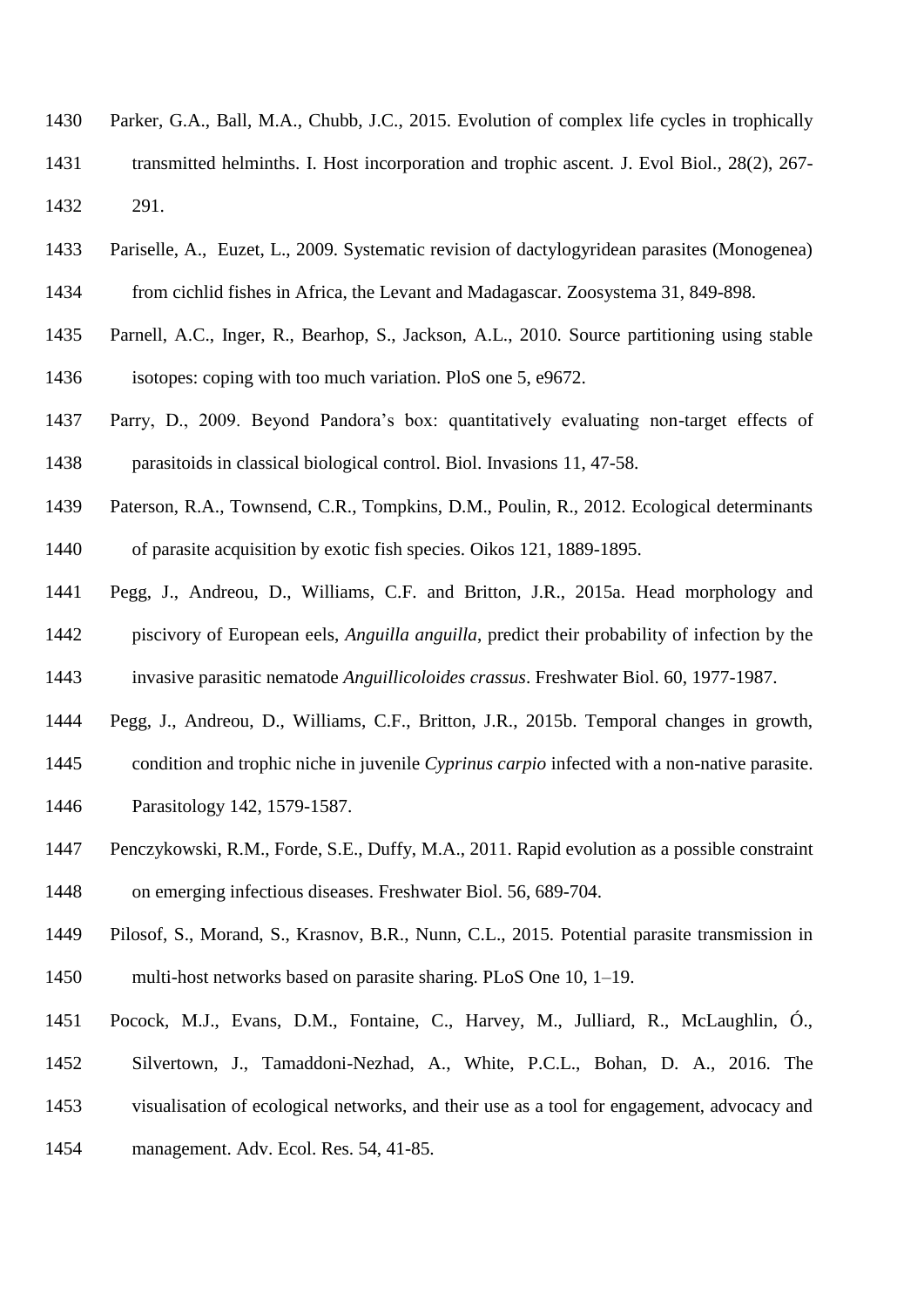- Ponton, F., Biron, D.G., Joly, C., Helluy, S., Duneau, D., Thomas, F. 2005. Ecology of parasitically modified populations: a case study from a gammarid-trematode system. Mar. Ecol. Prog. Series 299, 205-215.
- Poulin, R., 2010. Network analysis shining light on parasite ecology and diversity. Trends Parasitol. 26, 492–498.
- Poulin, R., 2011. The many roads to parasitism: A tale of convergence. Adv. Parasitol. 74, 40.
- Poulin, R., Maure, F., 2015. Host manipulation by parasites: a look back before moving forward. Trends Parasitol. 31, 563-570.
- Poulin, R., Paterson, R.A., Townsend, C.R., Tompkins, D.M., Kelly, D.W., 2011. Biological
- invasions and the dynamics of endemic diseases in freshwater ecosystems. Freshw. Biol. 56, 676–688.
- Prenter, J., MacNeil, C., Dick, J.T.A., Dunn, A.M., 2004. Roles of parasites in animal invasions. Trends Ecol. Evol. 19, 385-390.
- Preston, D.L., Jacobs, A.Z., Orlofske, S.A., Johnson, P.T.J., 2014. Complex life cycles in a pond food web: Effects of life stage structure and parasites on network properties, trophic positions and the fit of a probabilistic niche model. Oecologia 174, 953–965.
- Preston, D.L., Orlofske, S.A., McLaughlin, J.P., Johnson, P.T.J., 2012. Food web including infectious agents for a California freshwater pond. Ecology 93:1760.
- Proulx, S.R., Promislow, D.E.L., Phillips, P.C., 2005. Network thinking in ecology and evolution. Trends Ecol. Evol. 20, 345–353.
- Pyšek, P., Jarošík, V., Hulme, P., Kühn, I., Wild, J., Arianoutsou, M., Bacher, S., Chiron, F.,
- Didžiulis, V., Essl, F., Genovesi, P., Gherardi, F., Hejda, M., Kark, S., Lambdon, P.W.,
- Desprez-Loustau, M.L., Nentwig, W., Pergl, J., Poboljšaj, K., Rabitsch, W., Roques, A.,
- Roy, D.B., Shirley, S., Solarz, W., Montserrat, V., Winter, M., 2010. Disentangling the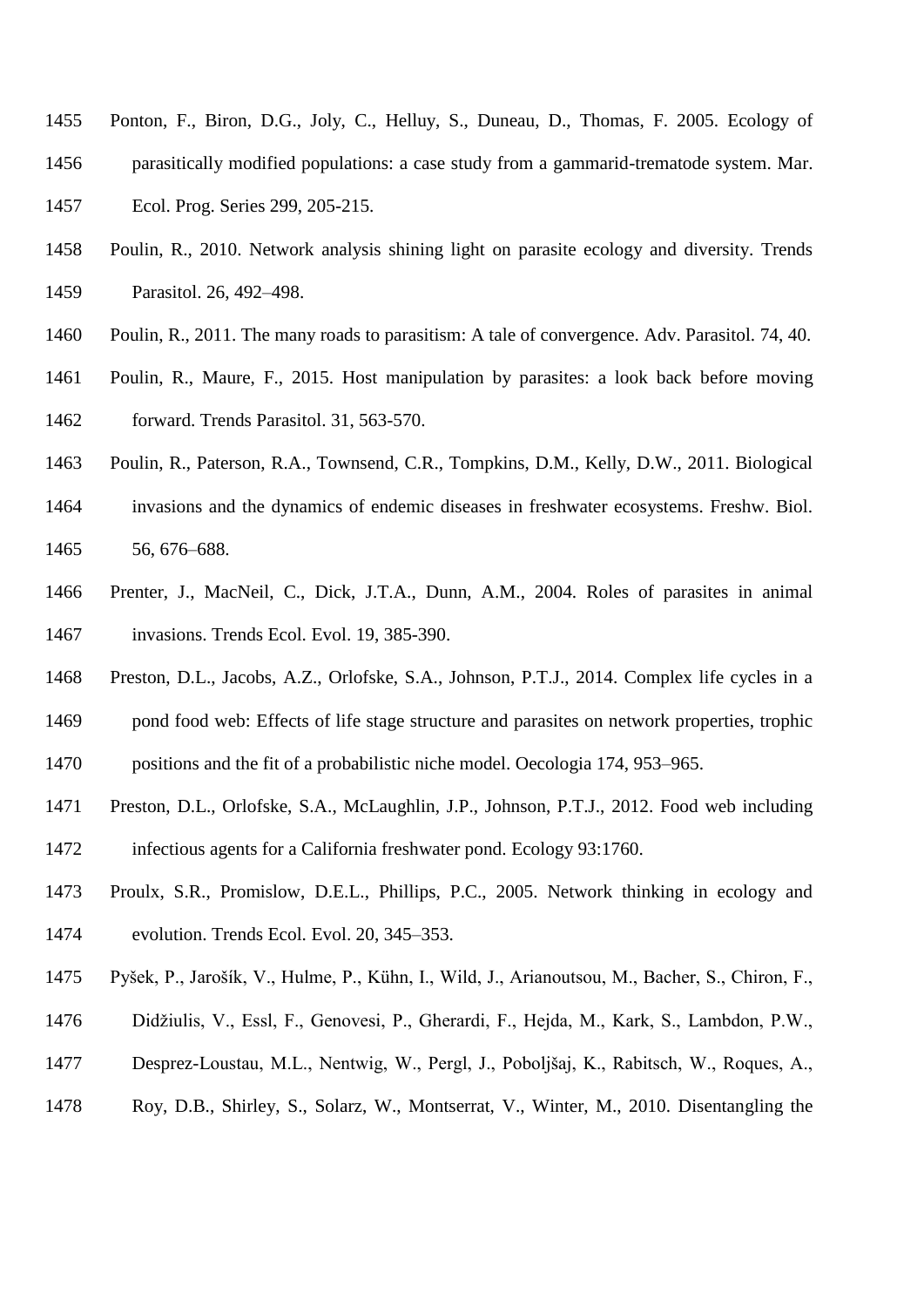role of environmental and human pressures on biological invasions across Europe. Proc.

Natl. Acad. Sci. 107, 12157–62.

- Ranta, E., 1995. *Schistocephalus* infestation improves prey-size selection by 3-spined sticklebacks, *Gasterosteus acuelatus.* J. Fish Biol. 46, 156-158.
- Ricciardi, A., Rasmussen, J.B., 1998. Predicting the identity and impact of future biological
- invaders: a priority for aquatic resource management. Can. J. Fish. Aquat. Sci. 55, 1759- 1765.
- Richardson, D.M., Pyšek, P., 2006. Plant invasions: merging the concepts of species invasiveness and community invasibility. Progress Phys. Geograph. 30, 409-431.
- Riede, J.O., Rall, B.C., Banasek-Richter, C., Navarrete, S.A., Wieters, E.A., Emmerson,
- M.C., Jacob, U., Brose, U., 2010. Scaling of food-web properties with diversity and complexity across ecosystems. Adv. Ecol. Res. 42, 139-170.
- Romanuk, T.N., Zhou, Y., Brose, U., Berlow, E.L., Williams, R.J., Martinez, N.D., 2009.
- Predicting invasion success in complex ecological networks. Philos. Trans. R. Soc. Lond. B. Biol. Sci. 364, 1743–1754.
- Rooney, N., McCann, K.S., 2012. Integrating food web diversity, structure and stability. Trends Ecol. Evol. 27, 40–45.
- Ross, J.L., Ivanova, E.S., Severns, P.M. and Wilson, M.J., 2010. The role of parasite release in invasion of the USA by European slugs. Biol. Invasions 12, 603-610.
- Sato, T., Egusa, T., Fukushima, K., Oda, T., Ohte, N., Tokuchi, N., Watanabe, K., Kanaiwa,
- M., Murakami, I., Lafferty, K.D., 2012. Nematomorph parasites indirectly alter the food
- web and ecosystem function of streams through behavioural manipulation of their cricket
- hosts. Ecol. Lett. 15, 786–793.
- Schall, J.J., 1992. Parasite-mediated competition in Anolis lizards. Oecologia 92, 58-64.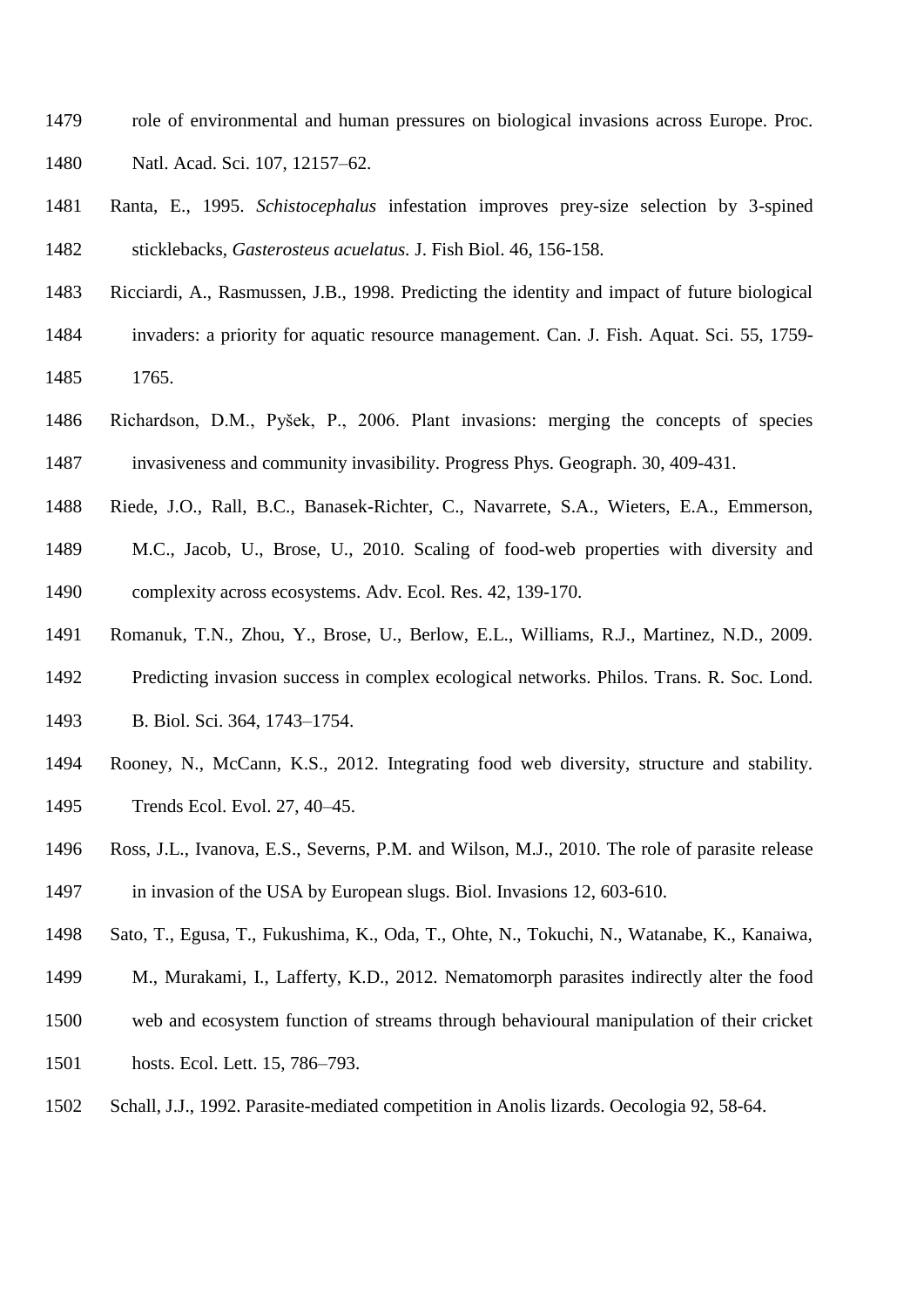- Scott, J., 2000. Rational choice theory. Understanding contemporary society: Theories of the present, 129.
- Sheath, D.J., Williams, C.F., Reading, A.J., Britton, J.R., 2015. Parasites of non-native freshwater fishes introduced into England and Wales suggest enemy release and parasite acquisition. Biol. Invasions 17, 2235–2246.
- Simberloff, D., Von Holle, B., 1999. Positive interactions of nonindigenous species: invasional meltdown? Biol. Invasions 1, 21-32.
- Sousa, W.P., 1992. Interspecific interactions among larval trematode parasites of freshwater and marine snails. Am. Zool. 32, 583-592.
- Strauss, A., White, A., Boots, M., 2012. Invading with biological weapons: The importance of disease-mediated invasions. Funct. Ecol. 26, 1249–1261.
- Sukhdeo, M.V.K., 2010. Food webs for parasitologists: a review. J. Parasitol. 96, 273–284.
- Sukhdeo, M.V.K., 2012. Where are the parasites in food webs? Parasit. Vectors 5, 239.
- Svanbäck, R., Quevedo, M., Olsson, J., Eklöv, P., 2015. Individuals in food webs: the
- relationships between trophic position, omnivory and among-individual diet variation.
- Oecologia 178, 103–114.
- Taraschewski, H., 2006. Hosts and parasites as aliens. J. Helminthol. 80, 99-128.
- Telfer, S., Bown, K.J., Sekules, R., Begon, M., Hayden, T., Birtles, R., 2005. Disruption of a
- host-parasite system following the introduction of an exotic host species. Parasitology 130, 661-668.
- Thébault, E., Fontaine, C., 2010. Stability of ecological communities and the architecture of mutualistic and trophic networks. Science 80, 853–856.
- Thieltges, D.W., Amundsen, P.A., Hechinger, R.F., Johnson, P.T.J., Lafferty, K.D.,
- Mouritsen, K.N., Preston, D.L., Reise, K., Zander, C.D., Poulin, R., 2013. Parasites as prey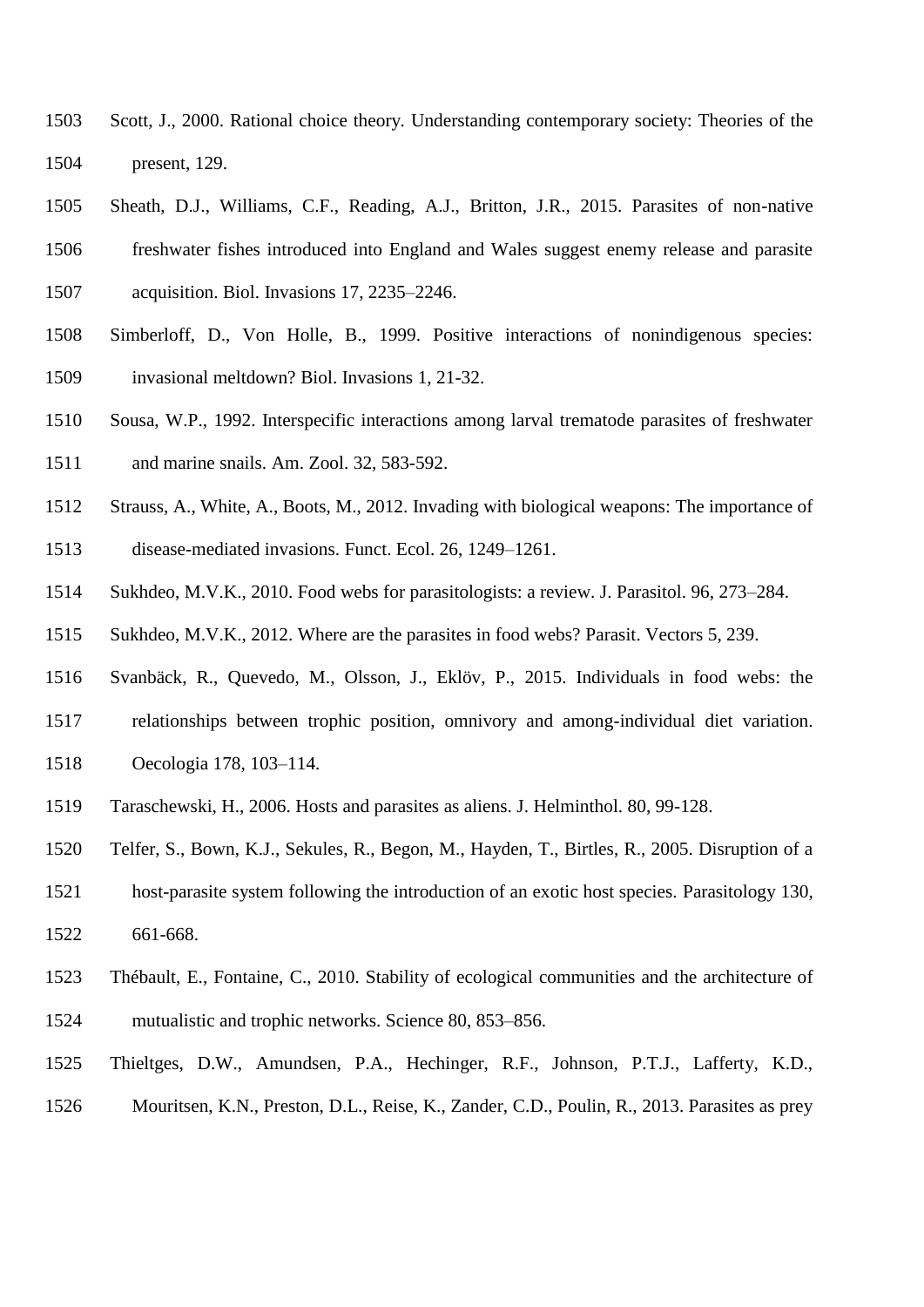- in aquatic food webs: Implications for predator infection and parasite transmission. Oikos 122, 1473–1482.
- Thieltges, D.W., Jensen, K.T., Poulin, R., 2008. The role of biotic factors in the transmission of free-living endohelminth stages. Parasitology 135, 407–26.
- Thieltges, D.W., Reise, K., Mouritsen, K.N., McLaughlin, J.P., Poulin, R., 2011. Food web
- including metazoan parasites for a tidal basin in Germany and Denmark: Ecological Archives E092-172. Ecology 92, 2005.
- Thieltges, D.W., Reise, K., Prinz, K., Jensen, K.T. 2009. Invaders interfere with native parasite–host interactions. Biol. Invasions 11, 1421-1429.
- Thomas, F., Schmidt-Rhaesa, A., Martin, G., Manu, C., Durand, P., Renaud, F., 2002. Do
- hairworms (Nematomorpha) manipulate the water seeking behaviour of their terrestrial hosts? J. Evol. Biol. 15, 356–361.
- Tompkins, D.M., White, A.R., Boots, M., 2003. Ecological replacement of native red squirrels by invasive greys driven by disease. Ecol. Lett. 6, 189-196.
- Thompson, R.A., 2013. Parasite zoonoses and wildlife: one health, spillover and human activity. Int. J. Parasitol. 43, 1079-1088.
- Thompson, R.M., Mouritsen, K.N., Poulin, R., 2005. Importance of parasites and their life
- cycle characteristics in determining the structure of a large marine food web. J. Anim. Ecol. 74, 77–85.
- Timms, L.L., Walker, S.C., Smith, S.M., 2012. Establishment and dominance of an introduced herbivore has limited impact on native host-parasitoid food webs. Biol. Invasions 14, 229–244.
- Timms, L.L., Walker, S.C., Smith, S.M., 2012. Establishment and dominance of an introduced herbivore has limited impact on native host-parasitoid food webs. Biol. Invasions 14, 229–244.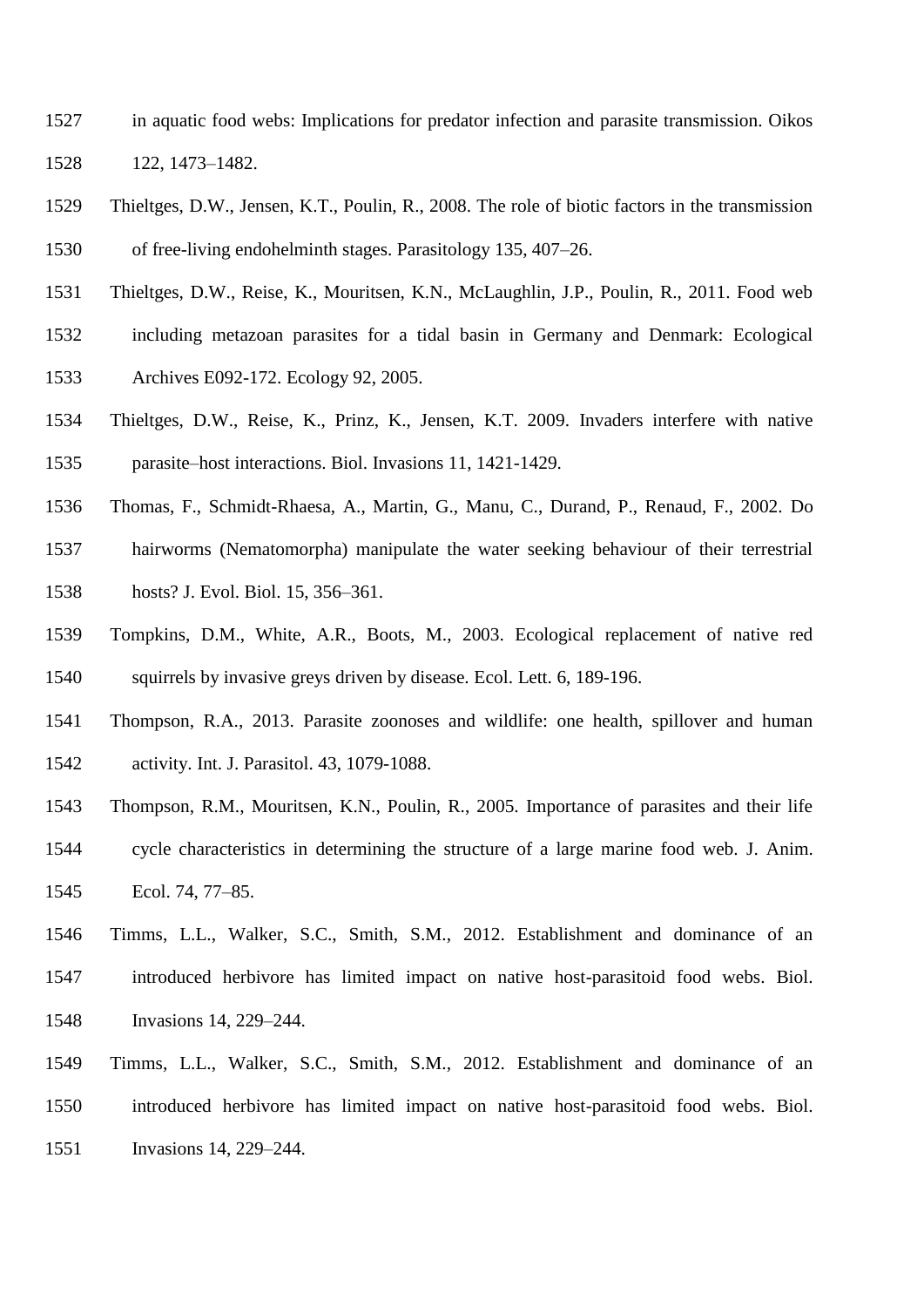- Tompkins, D.M., Dunn, A.M., Smith, M.J., Telfer, S., 2011. Wildlife diseases: from individuals to ecosystems. J. Anim. Ecol. 80, 19-38.
- Torchin, M.E., Mitchell, C.E., 2004. Parasites, pathogens, and invasions by plants and animals. Front. Ecol. Environ. *2*, 183-190.
- Torchin, M.E., Lafferty, K.D., Dobson, A.P., McKenzie, V.J., Kuris, A.M., 2003. Introduced
- species and their missing parasites. Nature 421, 628–630.
- Torchin, M.E., Byers, J.E., Huspeni, T.C., 2005. Differential parasitism of native and introduced snails: replacement of a parasite fauna. Biol. Invasions 7, 885-894.
- Torchin, M.E., Lafferty, K.D., Kuris, A.M., 2001. Release from parasites as natural enemies:
- increased performance of a globally introduced marine crab. Biol. Invasions 3, 333-345.
- Tylianakis, J.M., Laliberté, E., Nielsen, A., Bascompte, J., 2010. Conservation of species interaction networks. Biol. Conserv. 143, 2270–2279.
- Tylianakis, J.M., Tscharntke, T., Lewis, O.T., 2007. Habitat modification alters the structure of tropical host-parasitoid food webs. Nature 445, 202–205.
- Valladares, G., Cagnolo, L., Salvo, A., 2012. Forest fragmentation leads to food web contraction. Oikos 121, 299–305.
- Van Kleunen, M., Dawson, W., Schlaepfer, D., Jeschke, J.M., Fischer, M., 2010. Are invaders
- different? A conceptual framework of comparative approaches for assessing determinants of invasiveness. Ecol. Lett. 13, 947–958.
- Van Steenberge, M., Pariselle, A., Huyse, T., Volckaert, F.A.M., Snoeks, J., Vanhove,
- M.P.M., 2015. Morphology, molecules, and monogenean parasites: an example of an integrative approach to cichlid biodiversity. PloS one 10, e0124474.
- Vázquez, D.P., Poulin, R., Krasnov, B.R., Shenbrot, G.I., 2005. Species abundance and the distribution of specialization in host-parasite interaction networks. J. Anim. Ecol. 74, 946– 955.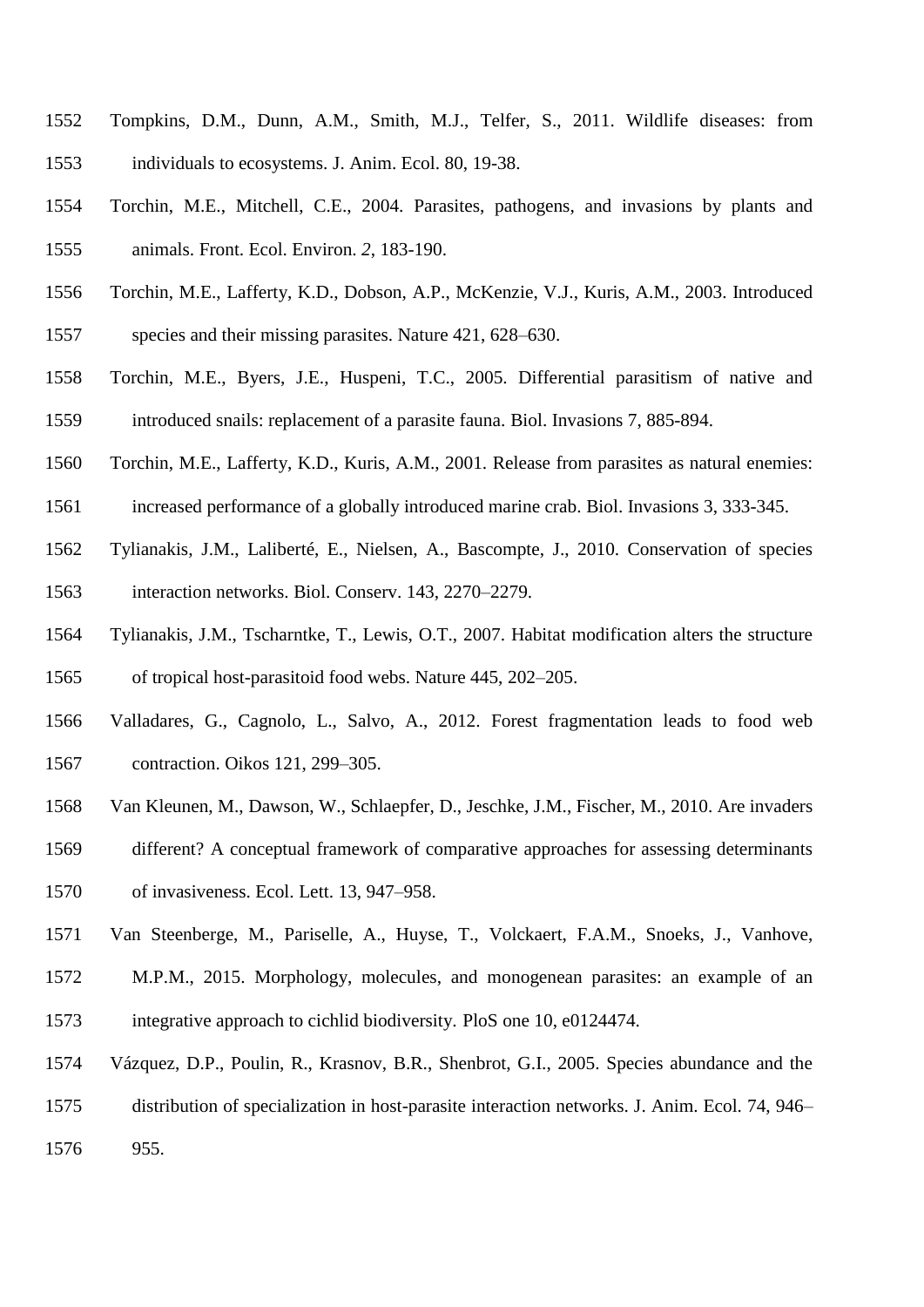- Vermaat, J.E., Dunne, J.A., Gilbert, A.J., 2009. Major dimensions in food-web structure properties. Ecology 90, 278-282.
- Warren, P.H., Lawton, J.H., 1987. Invertebrate predator-prey body size relationships: an explanation for upper triangular food webs and patterns in food web structure? Oecologia 74(2), 231-235.
- Wei, Z., Yang, T., Friman, V.-P., Xu, Y., Shen, Q., Jousset, A., 2015. Trophic network architecture of root-associated bacterial communities determines pathogen invasion and plant health. Nat. Commun. 6, 8413.
- Wood, C.L., Byers, J.E., Cottingham, K.L., Altman, I., Donahue, M.J., Blakeslee, A.M., 2007. Parasites alter community structure. Proc. Natl. Acad. Sci. 104, 9335–9339.
- Zander, C.D., Josten, N., Detloff, K.C., Poulin, R., McLaughlin, J.P., Thieltges, D.W., 2011.
- Food web including metazoan parasites for a brackish shallow water ecosystem in Germany and Denmark: ecological archives E092-174. Ecology 92, 2007.
- 

#### **Figures legends**

 Figure 1: Examples of interaction matrices and networks. Letters indicate entities that potentially interact (e.g. taxonomic species) and binary entries indicate the links (1: yes, 0: no). (a) interaction matrix and (b) its visualization for a qualitative bipartite network where the entities form two groups (a to h and i to l) with no within-group interaction allowed. (c) interaction matrix and (d) its visualization for a qualitative network where all interactions are allowed. Arrows indicate the direction of the interaction (e.g. from a resource to its consumer). (e) nested bipartite network where specialist species interact with proper subsets of the species that interact with more generalist ones. (f) modular bipartite network where species are organized in modules and interact more within than among modules. (g)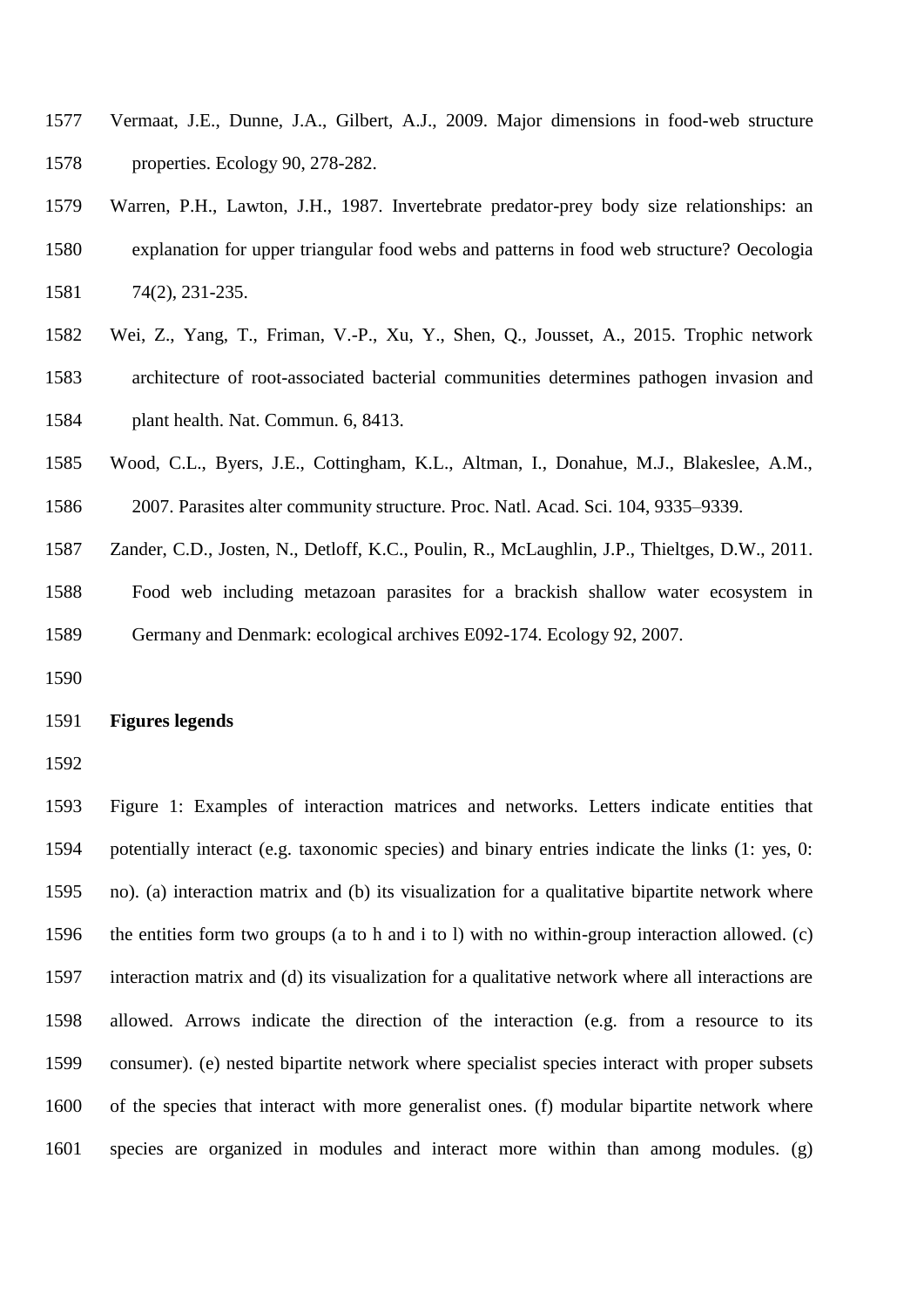quantitative bipartite network where bars indicate species abundances and linkage width indicates interaction frequency.

 Figure 2: Example of an ecological network (a) where black nodes are free-living species (FL1 to FL5) and grey nodes are parasites (P1, P2 and HP). Black arrows indicate predator - prey links and grey arrows those that involve parasites: parasite - host links (curved arrows), predator - parasite links (solid arrows) and parasite - parasite links (curved arrow between HP and P2). P1 is a complex-life cycle with three developmental stages: (ds1) the free-living stage infective to the intermediate host FL3, (ds2) the larval stage found FL3, and (ds3) the adult reproducing in the definitive host FL5, a predator of FL3. P2 is a simple life-cycle parasite exploiting FL2, and itself exploited by HP, a hyperparasite. Predator - parasite links include direct predation on parasites at a free - living stage (e.g. between FL2 and ds1), and concomitant predation, when parasites are consumed along with they host (e.g. between FL5 and ds2, FL4 and P2 with HP). The corresponding interaction matrix (b and c) include a predator - prey subweb (upper left quadrant), a parasite - host subweb (upper right quadrant), a predator - parasite subweb (lower left quadrant) and a parasite - parasite subweb (lower right quadrant). Nodes can be defined as taxonomic species (b) or developmental stages (c), here to account for the strong ontogenetic shifts experienced by P1.

 Figure 3: Processes involved in the invasion by an exotic parasite that comes either along with its exotic host as a co-introduced parasite or alone as an introduced parasite. For a co- introduced parasite (a), establishment in the recipient ecosystems occurs in case of survival, dispersal and reproduction in the exotic host (b), and invasion occurs when it spreads among native hosts (c). For an introduced parasite (d), establishment and invasion are not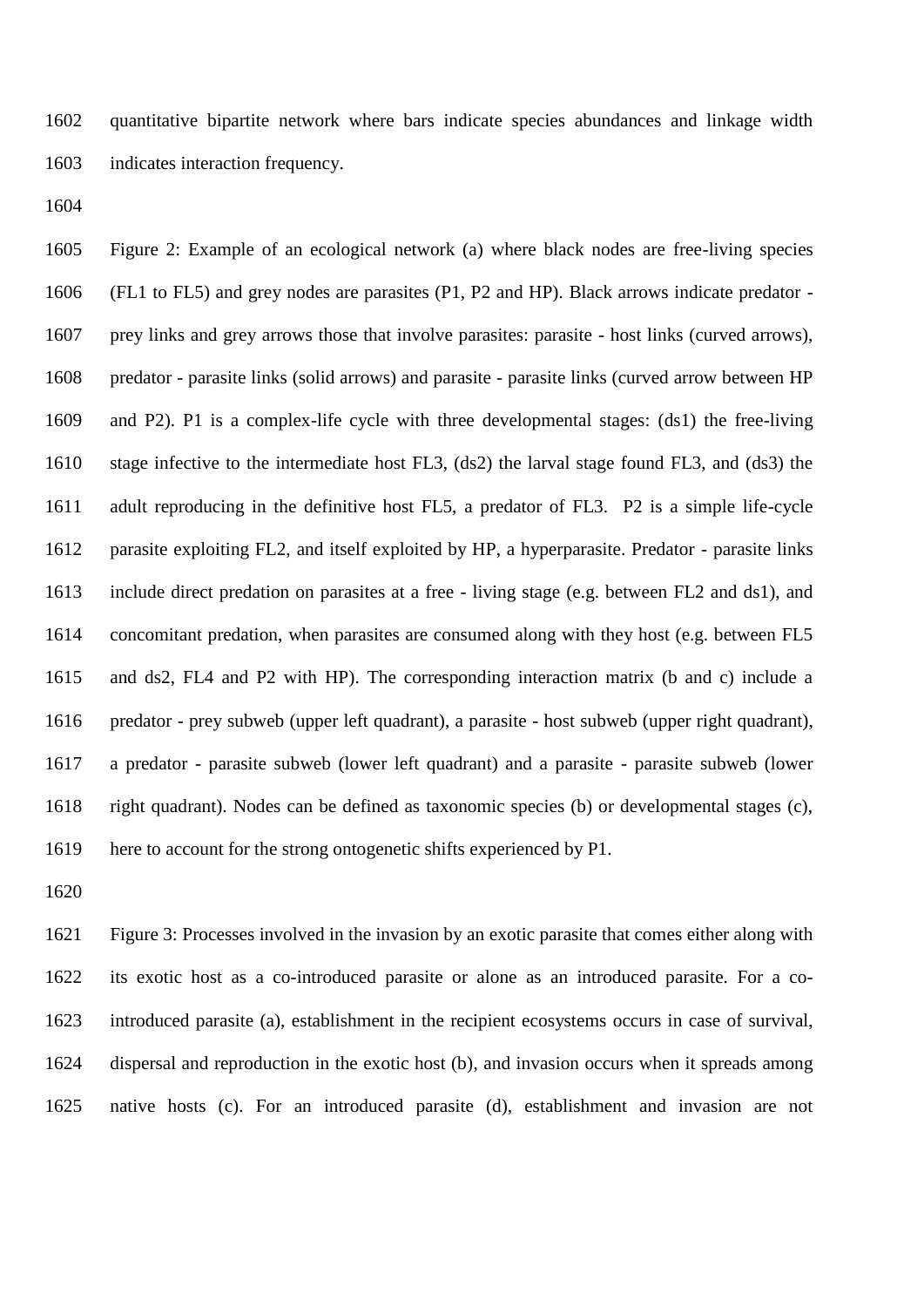distinguishable as its persistence in the recipient ecosystem depends on its ability to infect and spread among native hosts (e).

 Figure 4: Influence of enemy release, parasite spill-over, parasite spill-back and parasite acquisition on the number of network connections in a food web invaded by introduced free- living species, co-introduced parasites, and introduced parasites. Shaded boxes denote processes, dashed lines denote interactions between the species via the different processes, and solid lines denote the contributions of each category of parasite and free-living species to the number of network connections and, ultimately, food web structure.

 Figure 5: Effect of the number of cichlid hosts introduced in a world region on the observed regional species richness of parasites (*n* = 14). Each point represents one region of the World out of hosts' native ranges (Africa) where Ancyrocephalid parasites were sampled. The grey line represents the predictions of a log-log linear regression and the grey area its 95 % 1640 confidence interval  $(R^2 = 0.91)$ .

 Figure 6: Trophic niches of subgroups of infected (grey ellipse; individual data points grey circles) and uninfected (black ellipse; individual data points black circles) for populations of bullhead *Cottus gobio* (left) and minnow *Phoxinus phoxinus* (right) infected with *Pomphorhynchus laevis* from the River Loddon, Southern England, sampled in June 2015 (unpublished data). Both infected sub-groups show strong patterns of niche constriction. Differences in values on the X and Y axis are for the purposes of presentation and clarity only.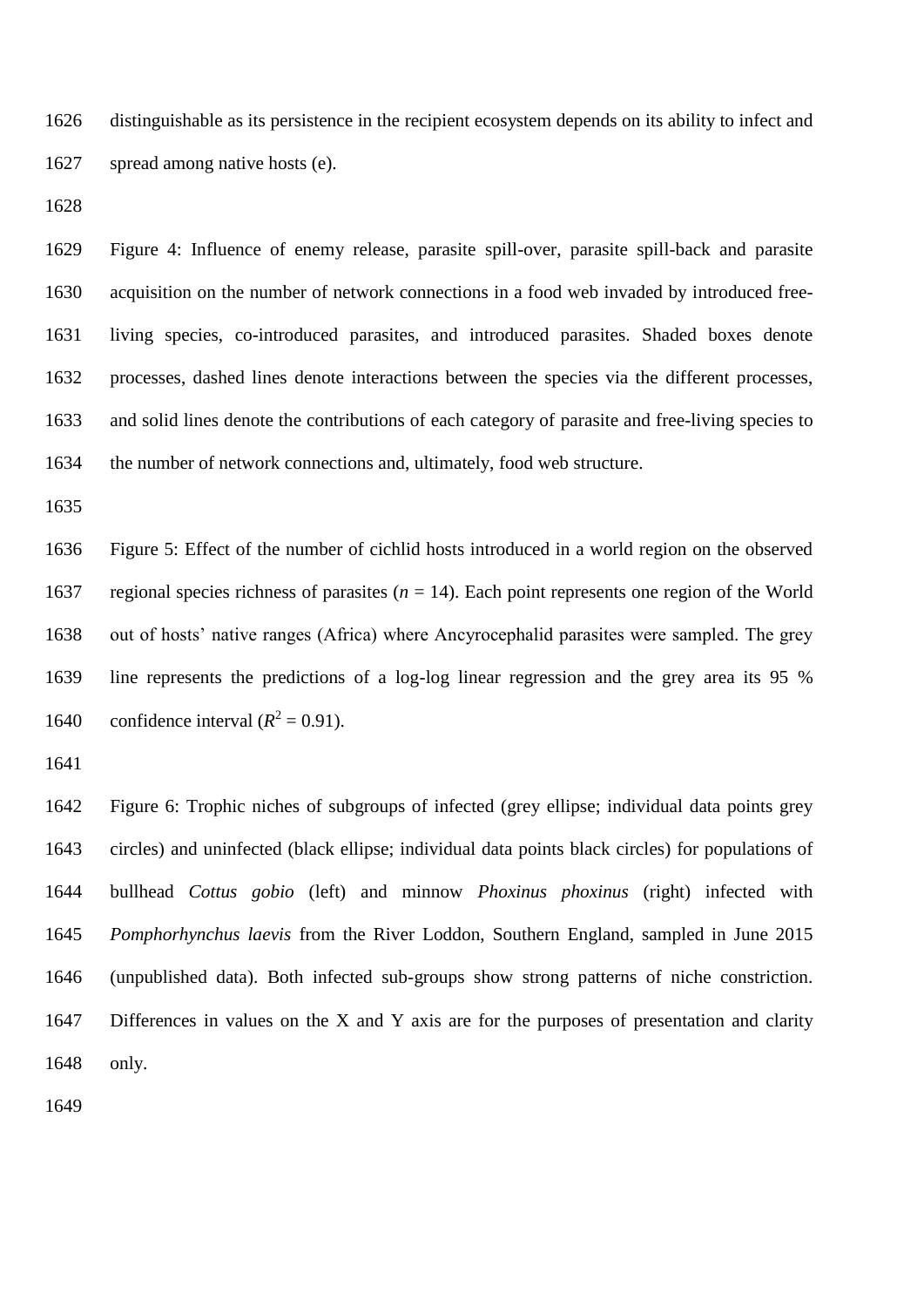Figure 7: Trophic niches of subgroups of infected (grey ellipse; individual data points grey circles) and uninfected (black ellipse; individual data points black circles) for lentic populations of roach *Rutilus rutilus* with the parasite *Ligula intestinalis* (left) and three spined stickleback *Gasterosteus aculeatus* population infected with *Schistocephalus solidus* (right) in England (unpublished data). Both infected sub-groups show strong patterns of niche divergence from their uninfected conspecifics. Differences in values of the X and Y axis between the plots are due to the fish being sampled from different waterbodies.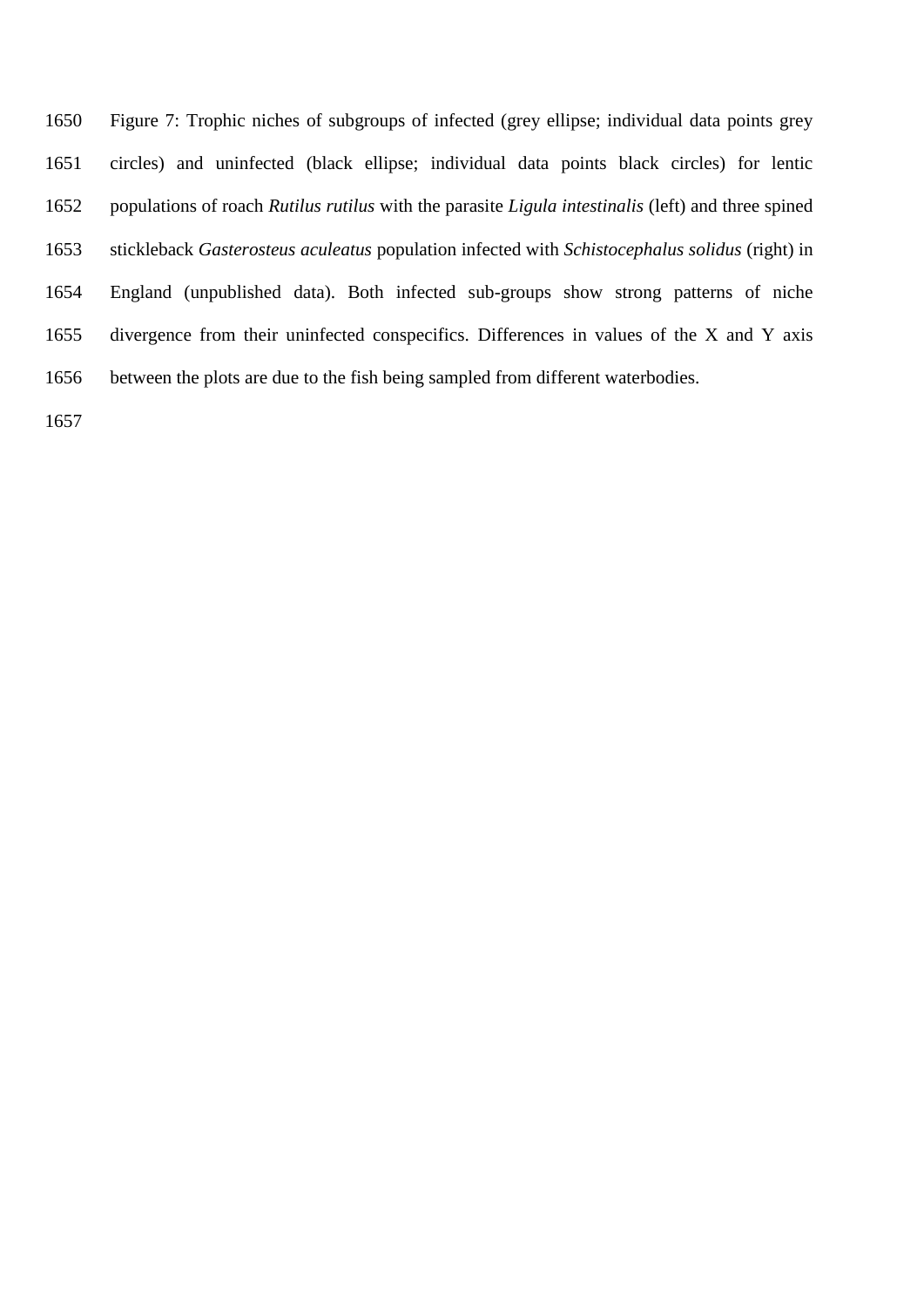# 1658 **Tables**

| 1659 | Table 1. Parasite life-history dichotomies and their implications for parasite strategies |  |  |  |
|------|-------------------------------------------------------------------------------------------|--|--|--|
|      |                                                                                           |  |  |  |

| Life history dichotomy                                 | Implication for parasite strategy                                                                                         |  |  |
|--------------------------------------------------------|---------------------------------------------------------------------------------------------------------------------------|--|--|
| The parasite has an obligate                           | Parasites that live in or on their host and are physiologically                                                           |  |  |
| association with the host/has a                        | dependent on it (e.g. nutrient acquisition) differ from                                                                   |  |  |
| physical association with the                          | behavioural parasites, such as brood parasites exploiting the                                                             |  |  |
| host                                                   | parental care of their hosts, while klepto-parasites steal their                                                          |  |  |
|                                                        | food items.                                                                                                               |  |  |
| The parasite exploits a single                         | Parasites with a simple life cycle exploit only a single                                                                  |  |  |
| host/ has multiple host species                        | individual from one host species; transmission can be                                                                     |  |  |
| during its life cycle                                  | vertical (parent to offspring) and/or horizontal (between                                                                 |  |  |
|                                                        | unrelated individuals). Parasites with complex life cycles                                                                |  |  |
|                                                        | undergo larval development in one or up to three successive                                                               |  |  |
|                                                        | intermediate hosts before reproducing in the definitive host.                                                             |  |  |
| Parasite infection affects host                        | castrators suppress host reproduction either<br>Parasitic                                                                 |  |  |
| fitness/ does not affect host                          | directly, by feeding on gonads, or indirectly, by diverting                                                               |  |  |
| fitness                                                | energy away from gonad development or by secreting                                                                        |  |  |
|                                                        | "castrating" hormones. Alternatively, fitness is affected by                                                              |  |  |
|                                                        | death before reproduction, such as where parasitoid larvae                                                                |  |  |
|                                                        | are laid in or on a single host, or sometimes penetrate it via                                                            |  |  |
|                                                        | direct contact or through ingestion, and consume host tissues                                                             |  |  |
|                                                        | to grow until emergence, which leads to host death.                                                                       |  |  |
| Infection is lethal/sub-lethal                         | In parasitoids, host death tends to be an inevitable outcome                                                              |  |  |
|                                                        | of their own development. By contrast, although parasitic                                                                 |  |  |
|                                                        | castrators reduce host fitness to zero, they benefit from the                                                             |  |  |
|                                                        | long life of their host. Also, host death is required for                                                                 |  |  |
|                                                        | trophically transmitted parasites whose transmission relies                                                               |  |  |
|                                                        | on the consumption of an infected intermediate host by a                                                                  |  |  |
|                                                        | predatory host.                                                                                                           |  |  |
| The pathology<br>of<br>parasite                        | This separates micro-parasites from macro-parasites. Micro-                                                               |  |  |
| infection<br>intensity-<br>is<br>dependent/            | parasites multiply directly within the host, whereas macro-                                                               |  |  |
| intensity-                                             | parasites do not and whose impact is proportional to the<br>number of separate individual parasites that infect the host. |  |  |
| independent pathology<br>The parasite exploits a free- | A hyper-parasite is a parasite that is host to another parasite.                                                          |  |  |
| living species/ exploits another                       | By contrast, super-parasitism is where a parasite infects an                                                              |  |  |
| parasite                                               | already infected host individual (e.g. in insect parasitoids),                                                            |  |  |
|                                                        | and multi-parasitism is where an individual host is infected                                                              |  |  |
|                                                        | by more than one parasite species.                                                                                        |  |  |
| Parasitism is the only trophic                         | Obligate parasites are completely dependent on parasitism                                                                 |  |  |
| strategy for the parasite/ the                         | for their nutritional requirements. By contrast, facultative                                                              |  |  |
| parasite has multiple trophic                          | parasites only engage in parasitism under appropriate                                                                     |  |  |
| strategies, of which parasitism                        | circumstances and are able to obtain resources through other                                                              |  |  |
| is one.                                                | means under different circumstances.                                                                                      |  |  |
|                                                        |                                                                                                                           |  |  |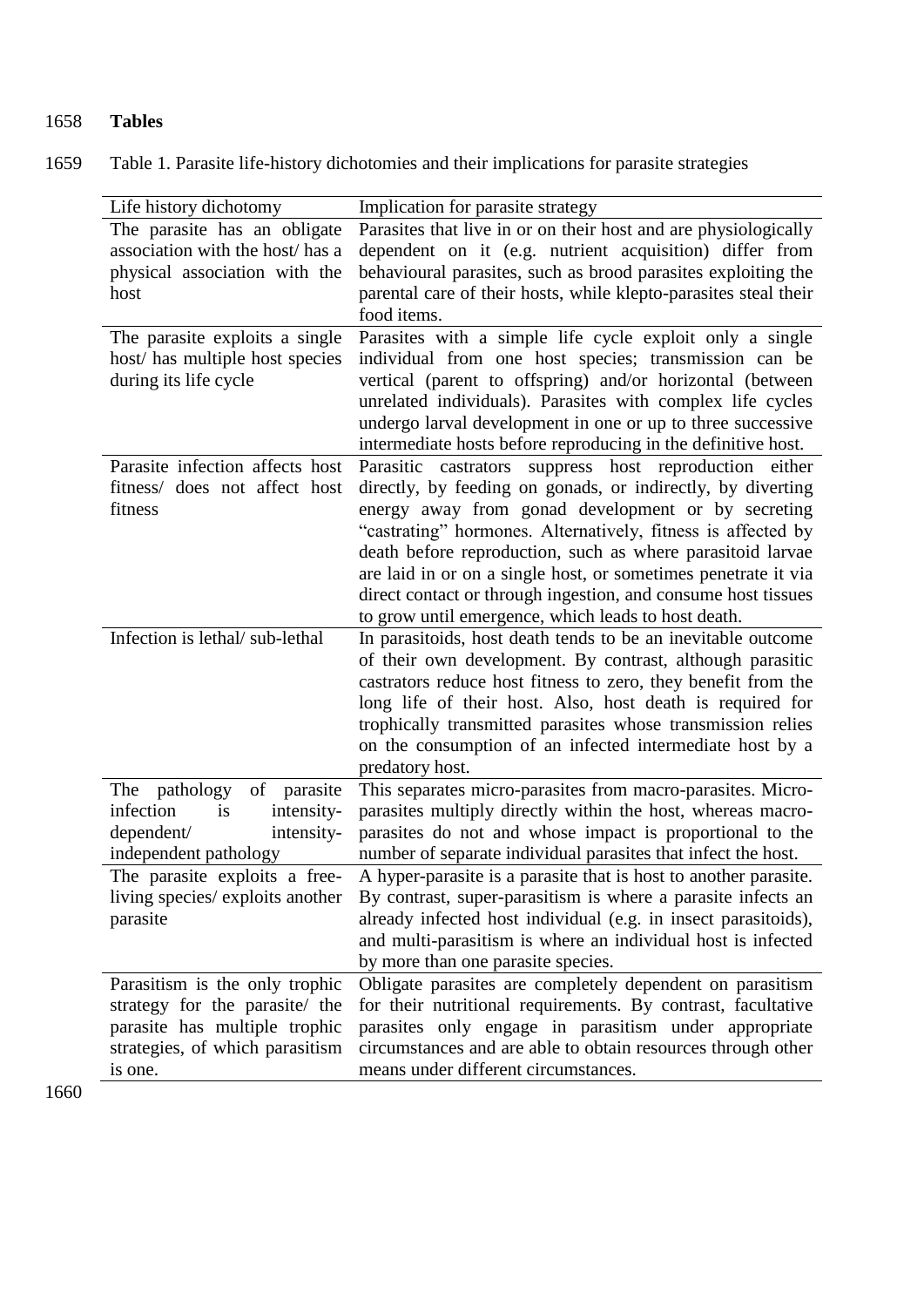Table 2: Summary of some metrics commonly used to characterize the structure of antagonist networks (predator - prey webs, parasite - host webs or whole food webs where both free- living species and parasites are included). For more details on the metrics, their quantitative versions and their calculation see Bersier et al., (2002), Bascompte et al., (2003); Olesen et al., (2007), Fortuna et al., (2010).

|      | Metric                                                                       | Definition                                                                    |  |  |
|------|------------------------------------------------------------------------------|-------------------------------------------------------------------------------|--|--|
|      | Richness                                                                     | Number of nodes                                                               |  |  |
|      | Connectance                                                                  | Proportion of possible links that are realized                                |  |  |
|      | Link density                                                                 | Mean number of links per node                                                 |  |  |
|      | Generality                                                                   | Mean number of prey or host per predator of parasite species                  |  |  |
|      | Vunerability<br>Mean number of predator or parasite per prey or host species |                                                                               |  |  |
|      | Omnivory                                                                     | Proportion of taxa that feed on more than one trophic level                   |  |  |
|      | Chain length                                                                 | Total number of trophic levels                                                |  |  |
|      | <b>Nestedness</b>                                                            | Non-random pattern of link distribution where specialist taxa interact with a |  |  |
|      |                                                                              | proper subset of the group of taxa with which generalists interact            |  |  |
|      | Modularity                                                                   | Non-random pattern of link distribution where taxa form groups of highly-     |  |  |
|      |                                                                              | connected taxa (i.e. modules) with more links among themselves than with the  |  |  |
|      |                                                                              | taxa of other groups                                                          |  |  |
| 1666 |                                                                              |                                                                               |  |  |
|      |                                                                              |                                                                               |  |  |
| 1667 |                                                                              |                                                                               |  |  |
|      |                                                                              |                                                                               |  |  |
| 1668 |                                                                              |                                                                               |  |  |
|      |                                                                              |                                                                               |  |  |
| 1669 |                                                                              |                                                                               |  |  |
|      |                                                                              |                                                                               |  |  |
| 1670 |                                                                              |                                                                               |  |  |
|      |                                                                              |                                                                               |  |  |
| 1671 |                                                                              |                                                                               |  |  |
|      |                                                                              |                                                                               |  |  |
| 1672 |                                                                              |                                                                               |  |  |
|      |                                                                              |                                                                               |  |  |
| 1673 |                                                                              |                                                                               |  |  |
|      |                                                                              |                                                                               |  |  |
| 1674 |                                                                              |                                                                               |  |  |
|      |                                                                              |                                                                               |  |  |
| 1675 |                                                                              |                                                                               |  |  |
|      |                                                                              |                                                                               |  |  |
| 1676 |                                                                              |                                                                               |  |  |
|      |                                                                              |                                                                               |  |  |
| 1677 |                                                                              |                                                                               |  |  |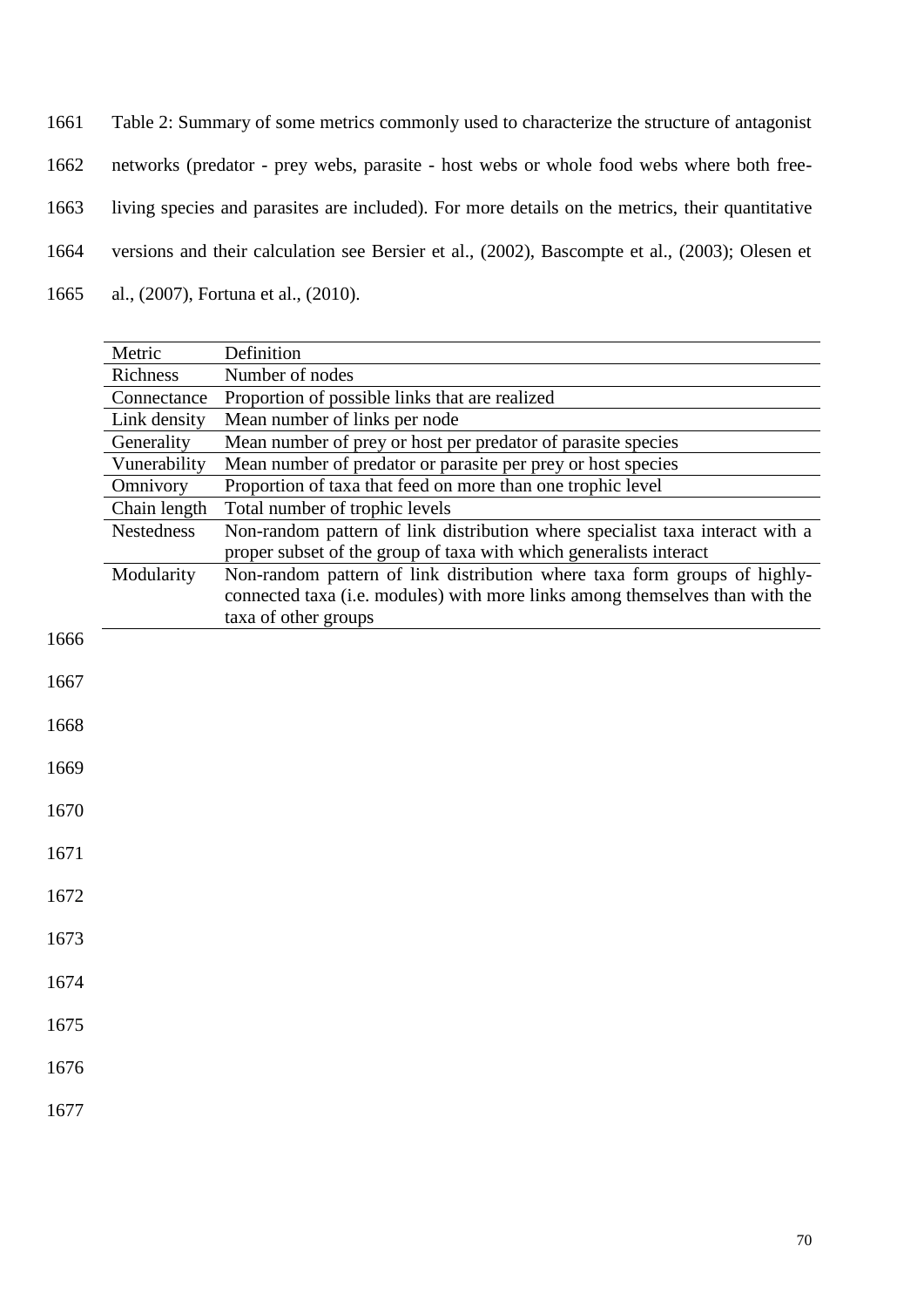- 1678 Table 3: Factors that may explain differences in nestedness and modularity in parasite host
- 1679 networks

|      | Factor                         | How it may promote nestedness or modularity                                                                                                                                                                                                                                             |
|------|--------------------------------|-----------------------------------------------------------------------------------------------------------------------------------------------------------------------------------------------------------------------------------------------------------------------------------------|
|      | Phylogeny                      | Phylogenetic continuity among hosts promotes parasite sharing and a<br>nested pattern. Alternatively, phylogenetic gaps promote modularity with<br>the detection of a phylogenetic signal within modules.                                                                               |
|      | Spatial overlap                | At a large scale, overlapping geographical ranges promote parasite sharing<br>and therefore nestedness. At a smaller scale, host species using the same<br>micro-habitats a more likely to belong to the same modules and to share<br>the same parasites.                               |
|      | Species                        | Abundant species tend to have more links than rare species. Asymmetry in                                                                                                                                                                                                                |
|      | abundances                     | species abundance may thus promote a nested pattern where abundant<br>hosts harbour many parasites, with a high proportion of specialists,<br>whereas rare hosts tend to be parasitized by generalists.                                                                                 |
|      | Host size                      | Large host species tend to harbour more parasites than small hosts.<br>Asymmetry in host size may thus promote nestedness. Because<br>asymmetry in host size                                                                                                                            |
|      | Foraging<br>strategy           | Host species having the same foraging strategy a more likely to belong to<br>the same modules and to share the same parasites. Host species with a<br>more diversified diet are more exposed to parasites than specialists.<br>Asymmetry in diet diversity may thus promote nestedness. |
|      | Host - parasite<br>specificity | A high degree of specialization promotes modularity whereas a lower<br>specificity creates links between modules and therefore decreases<br>modularity.                                                                                                                                 |
|      | Life<br>cycle<br>complexity    | Parasites with a complex life-cycle and experiencing strong ontogenetic<br>shifts may connect distinct modules and decrease modularity.                                                                                                                                                 |
| 1680 |                                |                                                                                                                                                                                                                                                                                         |
| 1681 |                                |                                                                                                                                                                                                                                                                                         |
| 1682 |                                |                                                                                                                                                                                                                                                                                         |
| 1683 |                                |                                                                                                                                                                                                                                                                                         |
| 1684 |                                |                                                                                                                                                                                                                                                                                         |
| 1685 |                                |                                                                                                                                                                                                                                                                                         |
| 1686 |                                |                                                                                                                                                                                                                                                                                         |
| 1687 |                                |                                                                                                                                                                                                                                                                                         |
| 1688 |                                |                                                                                                                                                                                                                                                                                         |
| 1689 |                                |                                                                                                                                                                                                                                                                                         |
| 1690 |                                |                                                                                                                                                                                                                                                                                         |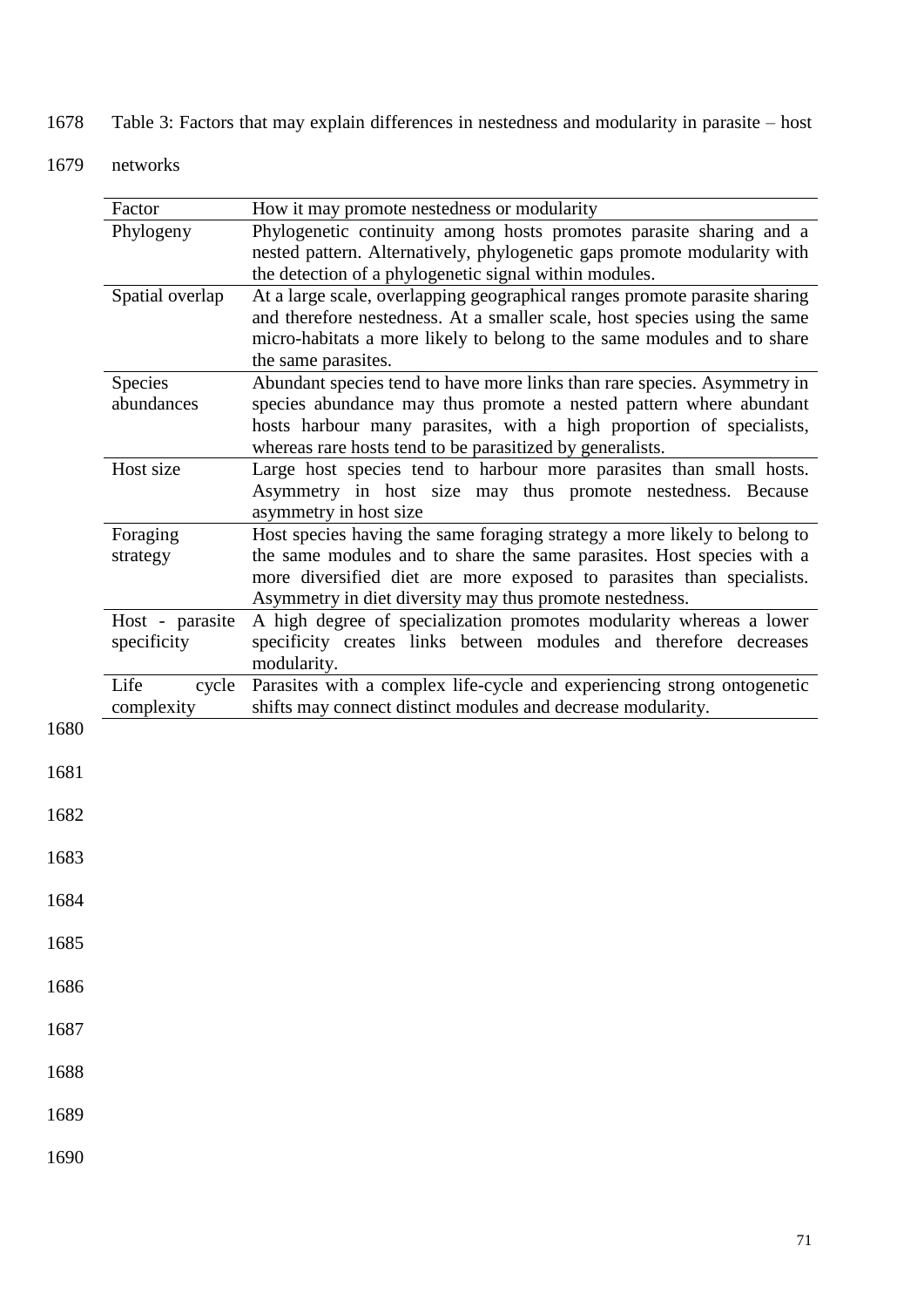| 1691 | Table 4: List of eleven model food webs that include both predators and parasites |  |
|------|-----------------------------------------------------------------------------------|--|
|------|-----------------------------------------------------------------------------------|--|

| Name                    | Location              | References                                   |  |
|-------------------------|-----------------------|----------------------------------------------|--|
| Loch Leven              | United Kingdom        | Huxham et al. (1995)                         |  |
| <b>Ythan Estuary</b>    | <b>United Kingdom</b> | Huxham et al. (1995)                         |  |
| Broom<br>fauna<br>at    | <b>United Kingdom</b> | Memmott et al. (2000)                        |  |
| Silwood Park            |                       |                                              |  |
| Otago Harbour           | New Zealand           | Thompson et al. (2005); Mouritsen et al.     |  |
|                         |                       | (2011)                                       |  |
| Carpinteria Salt Marsh  | USA, California       | Lafferty et al. (2006); Kuris et al. (2008); |  |
|                         |                       | Hechinger et al. (2011)                      |  |
| Estero de Punta Banda   | Mexico                | Kuris et al. (2008); Hechinger et al. (2011) |  |
| Bahía Falsa             | Mexico                | Kuris et al. (2008); Hechinger et al. (2011) |  |
| Muskingum Brook         | USA, New Jersey       | Hernandez and Sukhdeo (2008)                 |  |
| Lake Takvatn            | Norway                | Amundsen et al. (2009, 2013)                 |  |
| Flensburg Fjord         | Germany/Denmark       | Zander et al. $(2011)$                       |  |
| <b>Sylt Tidal Basin</b> | Germany/Denmark       | Thieltges et al. (2011)                      |  |



1693

1694 Table 5: how invasive species can modulate the dynamic of native parasites

|                                   | Positive effect on transmission       |                                       |  |  |
|-----------------------------------|---------------------------------------|---------------------------------------|--|--|
|                                   |                                       | Negative effect on transmission       |  |  |
| invasive<br>The                   | Better transmission in the invasive   | Better transmission in the native     |  |  |
| species serve as                  | species than in the natives           | species than in the invasives         |  |  |
| host (spillback)                  |                                       |                                       |  |  |
| The<br>invasive                   | Decreased abundance of the natural    | Direct predation on the native        |  |  |
| species do not                    | enemies (predators, other parasites   | parasites or their<br>free-living     |  |  |
| serve as host                     | and hyperparasites) of the native     | infective stages                      |  |  |
|                                   | parasites (e.g. through predation or  | Concomitant predation                 |  |  |
|                                   | competition)                          | Decreased abundance of the native     |  |  |
| Increased abundance of the native |                                       | host (e.g. through predation or       |  |  |
|                                   | hosts (e.g. through negative effects) | competition)                          |  |  |
| on their natural enemies)         |                                       | Trait-mediated indirect effects (e.g. |  |  |
|                                   | Trait-mediated indirect effects (e.g. | behavioural changes in the native     |  |  |
| behavioural changes in the native |                                       | hosts that constrain transmission)    |  |  |
|                                   | hosts that promote transmission)      |                                       |  |  |

1695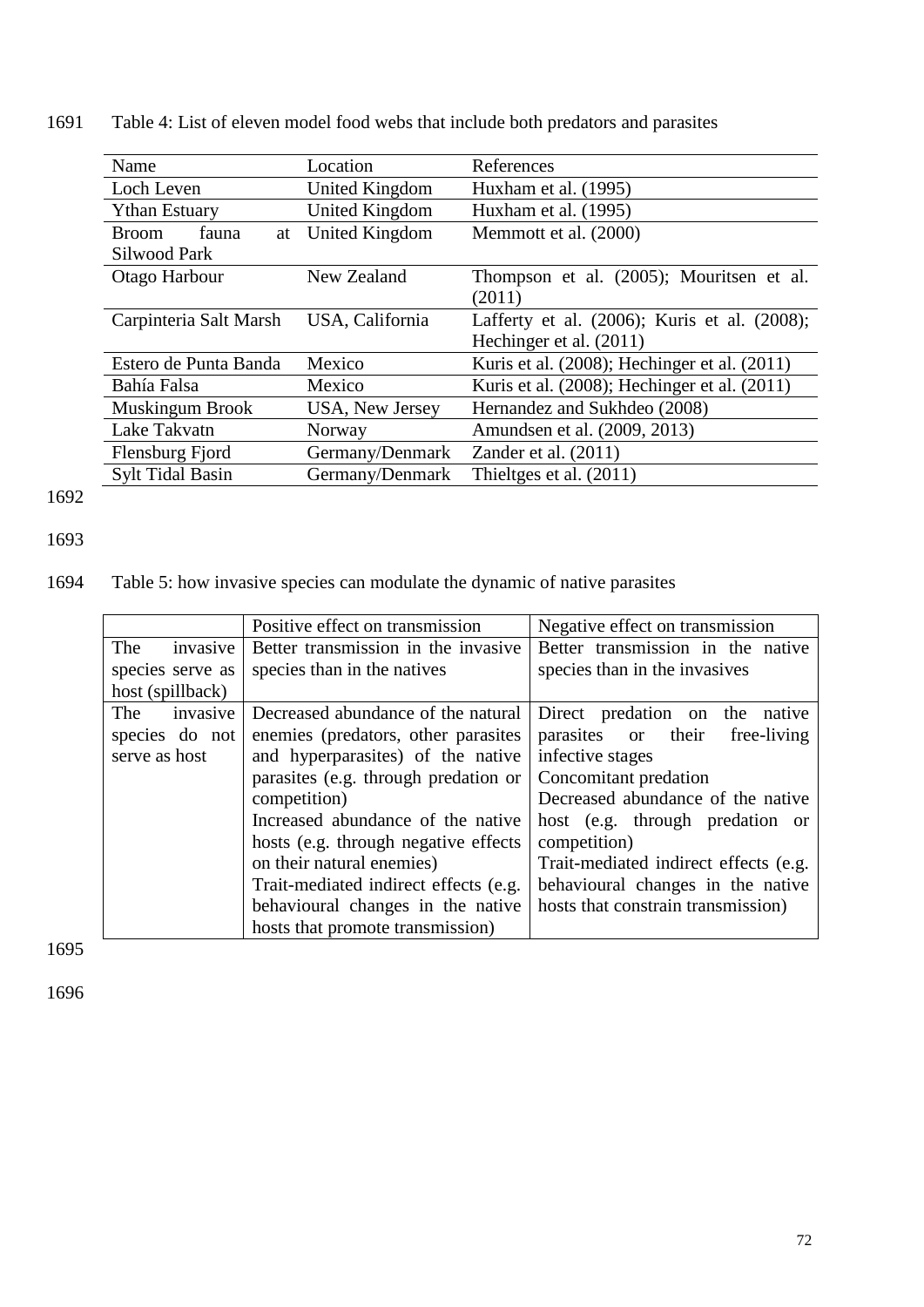## 1697 **Appendix A: Data for the case study of enemy release in invasive cichlids spp.**

1698

1699 The table below shows a literature survey combining the reported Ancyrocephalid gill 1700 parasites species richness and the number of introduced host species per territory.

 Taxonomic abbreviations for host and parasite genus: *O.= Oreochromis, T.= Tilapia, S.= Sarotherodon, C.= Cichlidogyrus, S.= Scutogyrus.* This table synthetizes available data on regional species richness of ancyrocephalid parasites in tilapia populations established out of Africa. The literature on gill monogenean parasite of invasive African cichlids was reviewed with the objective to make the survey as exhaustive as possible and with information for a representative set of territories (islands or countries). This includes published papers or reports obtained from ISI Web of Knowledge and Google Scholar (with the keywords *Cichlidogyrus* OR *Scutogyrus* OR ancyrocephalid\* OR monogen\* AND tilapia) as well as informally published literature (i.e. 'grey publications').

- 1710
- 1711

| <b>Territory</b> | Reference                                                                                                        | <b>Host</b><br>analyzed                                | species Established host Monogenean<br>species names<br>(Food<br>and<br>Agriculture<br>Organization,<br>2004; Froese and<br>Pauly, 2011) | species names                                                                                  | <b>Number</b><br>sampled<br>hosts<br>individual<br>s analyzed | <b>Number</b><br>of<br>African<br>host<br>species<br>analyze<br>d | <b>Number</b><br>established host monoge<br>species<br>(Food<br>and Agriculture<br>Organization,<br>Froese<br>2004:<br>and Pauly, 2011) | of Gill<br>nean<br>species<br>richness |
|------------------|------------------------------------------------------------------------------------------------------------------|--------------------------------------------------------|------------------------------------------------------------------------------------------------------------------------------------------|------------------------------------------------------------------------------------------------|---------------------------------------------------------------|-------------------------------------------------------------------|-----------------------------------------------------------------------------------------------------------------------------------------|----------------------------------------|
| Mexico           | (Jimenez-Garcia et $O$ , aureus<br>al., 2001; Flores<br>Crespo and Flores <i>O. mossambicus</i><br>Crespo, 2003) | O. niloticus<br>Cichlasoma<br>fenestratum <sup>n</sup> | O. aureus<br>O. mossambicus<br>O. niloticus<br>T. rendalli<br>T. zillii                                                                  | $\mathcal{C}$ .<br>haplochromii<br>C. dossoui<br>S. longicornis<br>C. sclerosus<br>C. tilapiae | 403                                                           | $\overline{4}$                                                    | 5<br>5                                                                                                                                  |                                        |
| Cuba             | (Mendoza-Franco<br>et al., 2006)                                                                                 | T. rendalli                                            | O. aureus<br>O. mossambicus<br>O. niloticus<br>T. rendalli                                                                               | C. sclerosus<br>C. tilapiae                                                                    |                                                               | 1                                                                 | $\overline{c}$<br>$\overline{4}$                                                                                                        |                                        |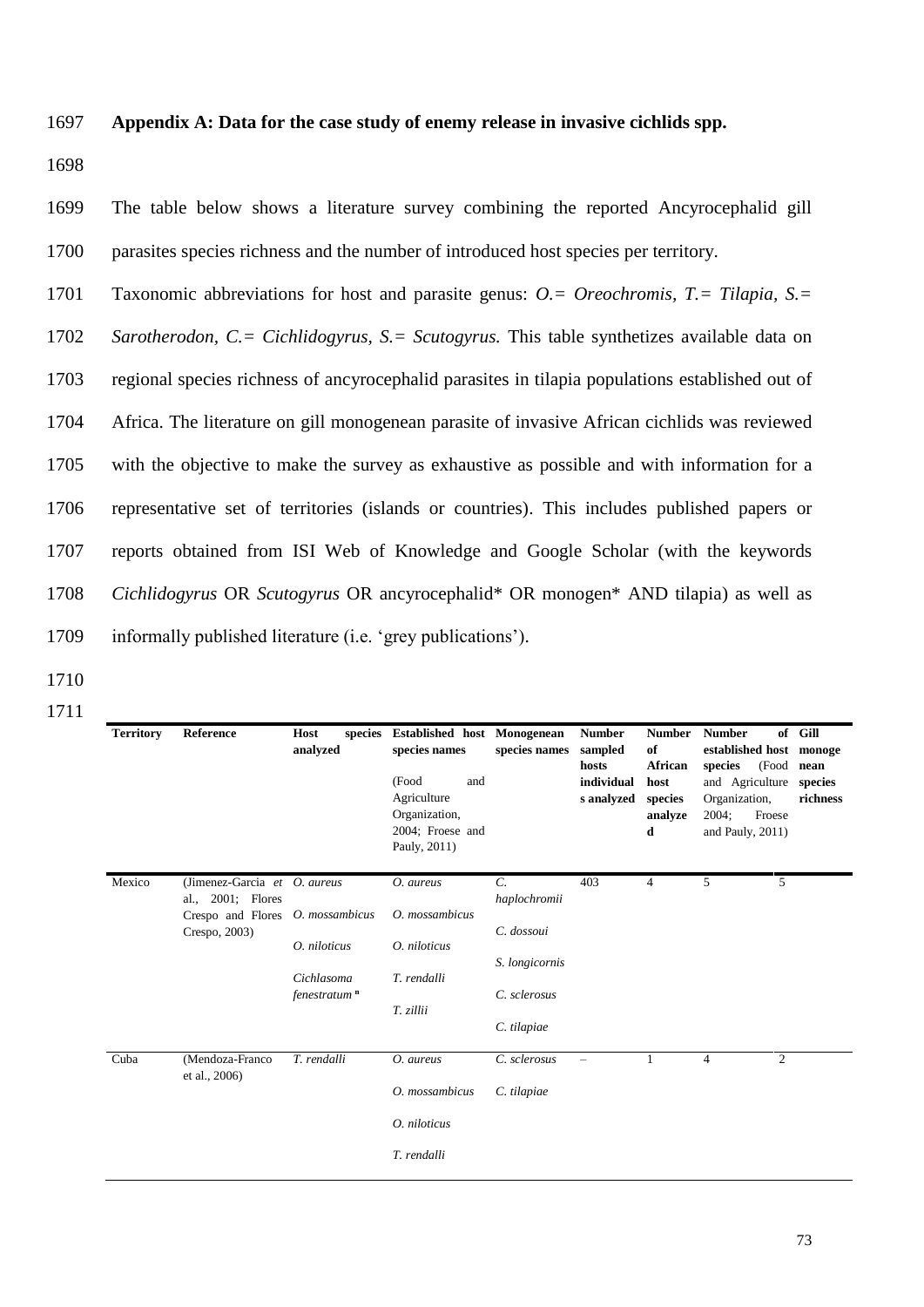| Panama        | (Roche et al., 2010)                                | O. niloticus                      | O. aureus                                                             | C. dossoui                        | $80\,$                            | $\boldsymbol{2}$ | 3                | 3                |
|---------------|-----------------------------------------------------|-----------------------------------|-----------------------------------------------------------------------|-----------------------------------|-----------------------------------|------------------|------------------|------------------|
|               |                                                     | Vieja<br>maculicauda <sup>n</sup> | O. mossambicus                                                        | $C.$ sp1                          |                                   |                  |                  |                  |
|               |                                                     |                                   | O. niloticus                                                          | $C.$ sp2                          |                                   |                  |                  |                  |
|               |                                                     |                                   |                                                                       |                                   |                                   |                  |                  |                  |
| <b>Brazil</b> | (Jerônimo et al.,<br>2011; Pantoja et al.,<br>2012) | O. niloticus                      | O. aureus                                                             | C. tilapiae                       | 240                               | $\mathbf{1}$     | $\overline{4}$   | 5                |
|               |                                                     |                                   | O. mossambicus                                                        | C. sclerosus                      |                                   |                  |                  |                  |
|               |                                                     |                                   | O. niloticus<br>T. rendalli                                           | C. thurstonae                     |                                   |                  |                  |                  |
|               |                                                     |                                   |                                                                       | C. halli                          |                                   |                  |                  |                  |
|               |                                                     |                                   |                                                                       | S. longicornis                    |                                   |                  |                  |                  |
| Bangladesh    | (Ferdousi<br>and<br>Chandra, 2002) <sup>1</sup>     | O. niloticus                      | O. niloticus                                                          | C. sclerosus                      |                                   | 2                | $\overline{c}$   | $\overline{4}$   |
|               |                                                     | O. mossambicus                    | O. mossambicus                                                        | C. thurstonae                     |                                   |                  |                  |                  |
|               |                                                     |                                   |                                                                       | C. tilapiae                       |                                   |                  |                  |                  |
|               |                                                     |                                   |                                                                       | S. longicornis                    |                                   |                  |                  |                  |
| Madagascar    | (Rakotofiringa,<br>$1986$ <sup>1</sup>              | O. niloticus                      | O. niloticus                                                          | $\overline{C}$ .<br>anthracanthus |                                   | $\overline{8}$   | $\boldsymbol{8}$ | 12               |
|               |                                                     | O. mossambicus                    | O. mossambicus                                                        |                                   |                                   |                  |                  |                  |
|               |                                                     | O. macrochir                      | O. macrochir                                                          | C. tilapiae<br>C. sclerosus       |                                   |                  |                  |                  |
|               |                                                     | T. rendalli                       | O. aureus<br>O. spirulus<br>T. rendalli<br>T. sparrmanii<br>T. zillii |                                   |                                   |                  |                  |                  |
|               |                                                     | T. sparrmanii                     |                                                                       | C. thurstonae                     |                                   |                  |                  |                  |
|               |                                                     | T. zillii                         |                                                                       | C. halli                          |                                   |                  |                  |                  |
|               |                                                     | T. shiranus                       |                                                                       | C. ergensi                        |                                   |                  |                  |                  |
|               |                                                     | T. sp.<br>T. « 3/4 »              |                                                                       | S. longicornis                    |                                   |                  |                  |                  |
|               |                                                     |                                   |                                                                       | S.<br>gravivaginus                |                                   |                  |                  |                  |
|               |                                                     |                                   |                                                                       | C. dossoui                        |                                   |                  |                  |                  |
|               |                                                     |                                   |                                                                       | C. halinus                        |                                   |                  |                  |                  |
|               |                                                     |                                   |                                                                       | C. quaestio                       |                                   |                  |                  |                  |
|               |                                                     |                                   |                                                                       | $C.$ sp.                          |                                   |                  |                  |                  |
| Colombia      | (Kritsky, 1974)                                     | 0. mossambicus                    | O. mossambicus                                                        | C. sclerosus                      | $\overline{\phantom{a}}$          | $\mathbf{1}$     | $\mathfrak{Z}$   | $\boldsymbol{2}$ |
|               |                                                     |                                   | O. niloticus                                                          | C. tilapiae                       |                                   |                  |                  |                  |
|               |                                                     |                                   | T. rendalli                                                           |                                   |                                   |                  |                  |                  |
| Viet Nam      | (Arthur<br>Te,<br>and<br>2006)                      | O. mossambicus                    | O. mossambicus                                                        | C. sclerosus                      | $\hspace{0.1in} - \hspace{0.1in}$ | $\mathfrak{Z}$   | $\overline{4}$   | 3                |
|               |                                                     | O. niloticus                      | O. niloticus                                                          | C. tilapiae                       |                                   |                  |                  |                  |
|               |                                                     | T. sp.                            | O. aureus                                                             | C.sp.                             |                                   |                  |                  |                  |
|               |                                                     |                                   | T. sp.                                                                |                                   |                                   |                  |                  |                  |
|               |                                                     |                                   |                                                                       |                                   |                                   |                  |                  |                  |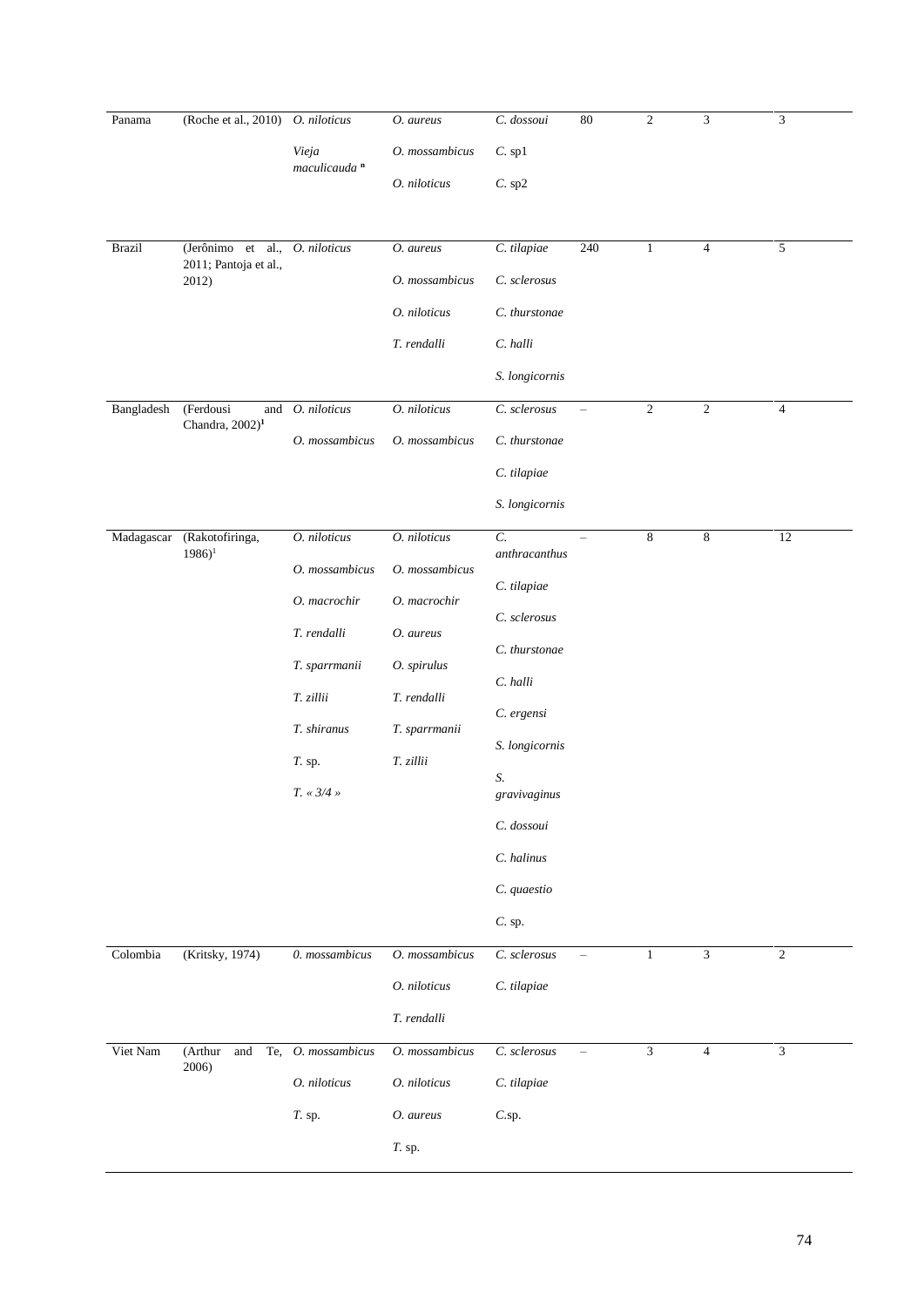| Philippines      | (Natividad et al., O. niloticus<br>1986)           |                                                         | O. niloticus<br>O. aureus<br>O. mossambicus<br>O. spirulus | C. sclerosus<br>C. tilapiae<br>C. tiberianus<br>S. longicornis | 175                      | $\mathbf{1}$ | 6              | 4              |
|------------------|----------------------------------------------------|---------------------------------------------------------|------------------------------------------------------------|----------------------------------------------------------------|--------------------------|--------------|----------------|----------------|
|                  |                                                    |                                                         | O. sp.<br>T. zilliii                                       |                                                                |                          |              |                |                |
| Thailand         | (Lerssutthichawal,<br>2008)                        | O. niloticus                                            | O. niloticus                                               | S. longicornis                                                 | $\overline{\phantom{a}}$ | $\mathbf{1}$ | 5              | $\sqrt{5}$     |
|                  |                                                    | (including the red $O.$ aureus<br>aquaculture<br>morph) |                                                            | C. sclerosus                                                   |                          |              |                |                |
|                  |                                                    |                                                         | O. mossambicus                                             | C. tilapiae                                                    |                          |              |                |                |
|                  |                                                    |                                                         | T. zillii                                                  | C. halli                                                       |                          |              |                |                |
|                  |                                                    |                                                         | T. rendalli                                                | C. thurstonae                                                  |                          |              |                |                |
| China            | (Wu et al., 2006; O. niloticus<br>Li et al., 2009) |                                                         | O. niloticus                                               | C. sclerosus                                                   | $\overline{\phantom{0}}$ | $\sqrt{2}$   | 6              | $\sqrt{5}$     |
|                  |                                                    | O. aureus                                               | O. aureus                                                  | $C$ .<br>haplochromii                                          |                          |              |                |                |
|                  |                                                    |                                                         | O. mossambicus                                             | C. thurstonae                                                  |                          |              |                |                |
|                  |                                                    |                                                         | S. galilaeus                                               | C. levequei                                                    |                          |              |                |                |
|                  |                                                    |                                                         | S. melanotheron                                            | S. longicornis                                                 |                          |              |                |                |
|                  |                                                    |                                                         | T. zillii                                                  |                                                                |                          |              |                |                |
| Japan            | (Maneepitakusanti                                  | O. mossambicus                                          | O. aureus                                                  | C. tilapiae                                                    | 212                      | 3            | 9              | $\overline{3}$ |
|                  |                                                    |                                                         |                                                            |                                                                |                          |              |                |                |
|                  | and<br>Nagasawa,<br>2012)                          | O. niloticus                                            | O. macrochir                                               | C. sclerosus                                                   |                          |              |                |                |
|                  |                                                    | T. zillii                                               | O. mossambicus                                             | C. halli                                                       |                          |              |                |                |
|                  |                                                    |                                                         | O. niloticus                                               |                                                                |                          |              |                |                |
|                  |                                                    |                                                         | 0.<br>urolepis                                             |                                                                |                          |              |                |                |
|                  |                                                    |                                                         | hornorum                                                   |                                                                |                          |              |                |                |
|                  |                                                    |                                                         | S. galilaeus                                               |                                                                |                          |              |                |                |
|                  |                                                    |                                                         | S.melanotheron                                             |                                                                |                          |              |                |                |
|                  |                                                    |                                                         | T. sparmanii<br>T. zillii                                  |                                                                |                          |              |                |                |
| Australia        | (Webb, 2003)                                       | O. mossambicus                                          | O. aureus                                                  | C. tilapiae                                                    | 668                      | $\sqrt{2}$   | $\overline{4}$ | $\mathbf{1}$   |
|                  |                                                    | T. mariae                                               | O. mossambicus                                             |                                                                |                          |              |                |                |
|                  |                                                    |                                                         | T.mariae                                                   |                                                                |                          |              |                |                |
|                  |                                                    |                                                         | T. zilii                                                   |                                                                |                          |              |                |                |
| New<br>Caledonia | Firmat<br>press                                    | et al. In O. mossambicus                                | O. mossambicus                                             | $\overline{\phantom{a}}$                                       | 62                       | 1            | $\overline{c}$ | $\mathbf{0}$   |

1712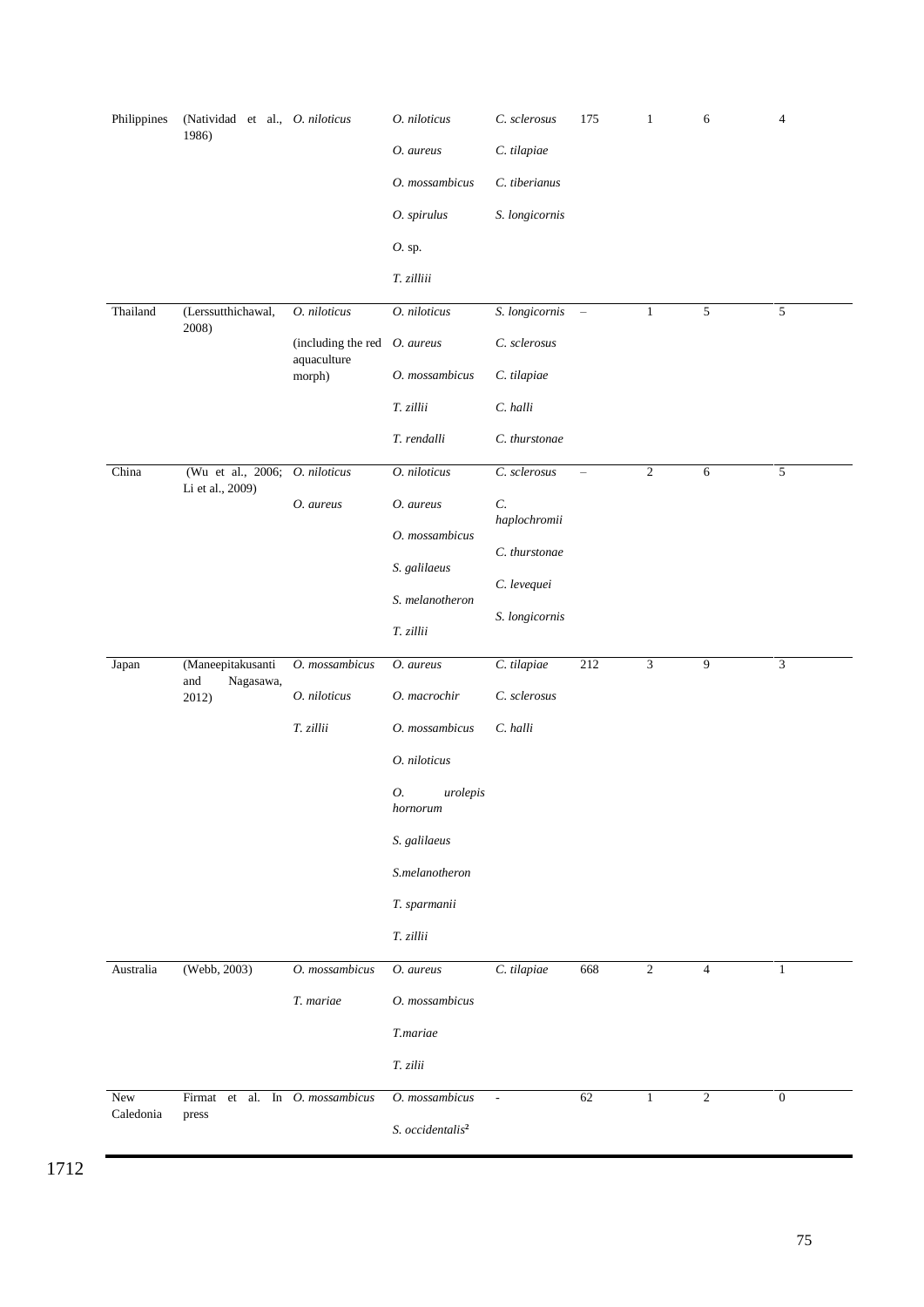## **Footnotes:**

1714 <sup>1</sup> Parasite list revised from the current taxonomic standards (see Pariselle and Euzet, 2009)

 In New Caldedonia, *Sarotherodon occidentalis*, is reported to have been introduced simultaneously with *Oreochromis mossambicus* (Marquet et al., 2003). It would be the only record of this species West African species out of Africa (Froese and Pauly, 2011) but it's presence has not been confirmed by a three week field work aiming at sampling tilapia on the Grande Terre Island (Firmat and Alibert, personal observation). We therefore have some doubts on its real establishment in New Caledonia and we suspect a taxonomic error caused

- by the strong sexual dimorphism in *O. mossambicus*.
- 1722 <sup>n</sup> Native (New World) cichlid species parasitized by introduced tilapia parasites.
- 

## **References**

- Arthur, J.R., and Te, B.Q., 2006. Checklist of the parasites of fishes of Viet Nam., Rome
- Ferdousi, U.K., and Chandra, K.J., 2002. Monogenean gill parasites of *Oreochromis niloticus*
- (Linnaeus) and *Oreochromis mossambicus* (Peters) (Osteichtyes, Cichlidae) from Mymensinggh, Bangladesh. Riv. Parassitol. 64, 49-60.
- Flores Crespo, J., and Flores Crespo, R., 2003. Monogeneos, parasitos de peces en Mexico: estudio recapitulativo. Técnica Pecuaria México 41, 175-192.
- Food and Agriculture Organization, 2004. Tilapias as alien aquatics in Asia and the Pacific: a
- review. In: FAO Fisheries Technical Paper
- *(http://www.fao.org/docrep/007/y5728e/y5728e04.htm#bm4)*
- Froese, R., Pauly, D., 2011. FishBase. World Wide Web electronic publication (www.fishbase.org).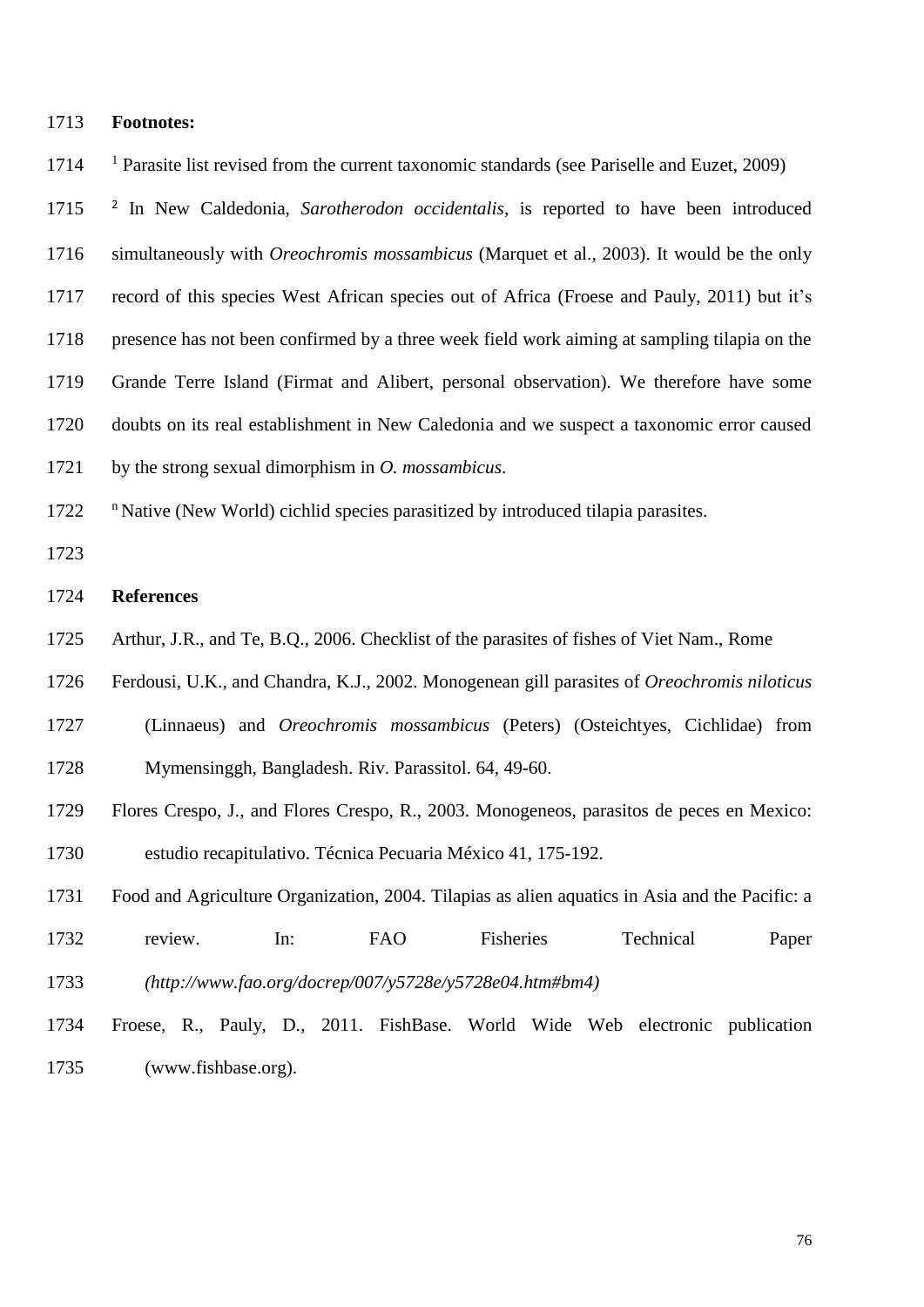- <span id="page-76-1"></span> Jerônimo, G.T., Speck, G.M., Cechinel, M.M., Goncalves, E.L.T., Martins, M.L., 2011. Seasonal variation on the ectoparasitic communities of Nile tilapia cultured in three regions in southern Brazil. Braz. J. Biol. 71, 365-373.
- Jimenez-Garcia, M.I., Vidal-Martinez, V.M., Lopez-Jimenez, S., 2001. Monogeneans in
- introduced and native cichlids in Mexico: Evidence for transfer. J. Parasitol. 87, 907-909.
- Kritsky, D.C., 1974. Monogenetic trematodes (Monopisthocotylea: Dactylogyridae) from

freshwater fishes of Colombia, South America. J. Helminthol. 48, 59-66.

- Lerssutthichawal, T., 2008. Diversity and distribution of external parasites from potentially
- cultured freshwater fishes in Nakhonsithammarat, southern Thailand. *Diseases in Asian*
- *Aquaculture VI. Fish Health Section, Asian Fisheries Society,* (ed. by M.G. Bondad-
- Reantaso, C.V. Mohan, M. Crumlish and R.P. Subasinghe), p. 505, Manila, Philippines.
- Li, H.-y., Chen, W.-t., Man, G.-b., Yi, Z.-s., 2009. Research on alien fish's Monogenea in Pearl River water system (Part One): Four species of Ancyrocephalidae arasiting in the gills of *Tilapia niloticus* (including three new records). J. Guangzhou Univ. (Nat. Sc.
- Ed.) 8, 54-57.
- Maneepitakusanti, W., Nagasawa, K., 2012. Monogeneans of *Cichlidogyrus* Paperna, 1960 (Dactylogyridae), gill parasites of tilapias, from Okinawa Prefecture, Japan. Biogeography 14, 111-119.
- Marquet, G., Keith, P., Vigneux, E., 2003. Atlas des poissons et des crustacés d'eau douce de Nouvelle-Calédonie. Partimoines Naturels, Paris.
- <span id="page-76-0"></span> Mendoza-Franco, E., Vidal-Martínez, V., Cruz-Quintana, Y., León, F., 2006. Monogeneans on native and introduced freshwater fishes from Cuba with the description of a new species of *Salsuginus* Beverley-Burton, 1984 from *Limia vittata* (Poeciliidae). Syst. Parasitol. 64, 181-190.